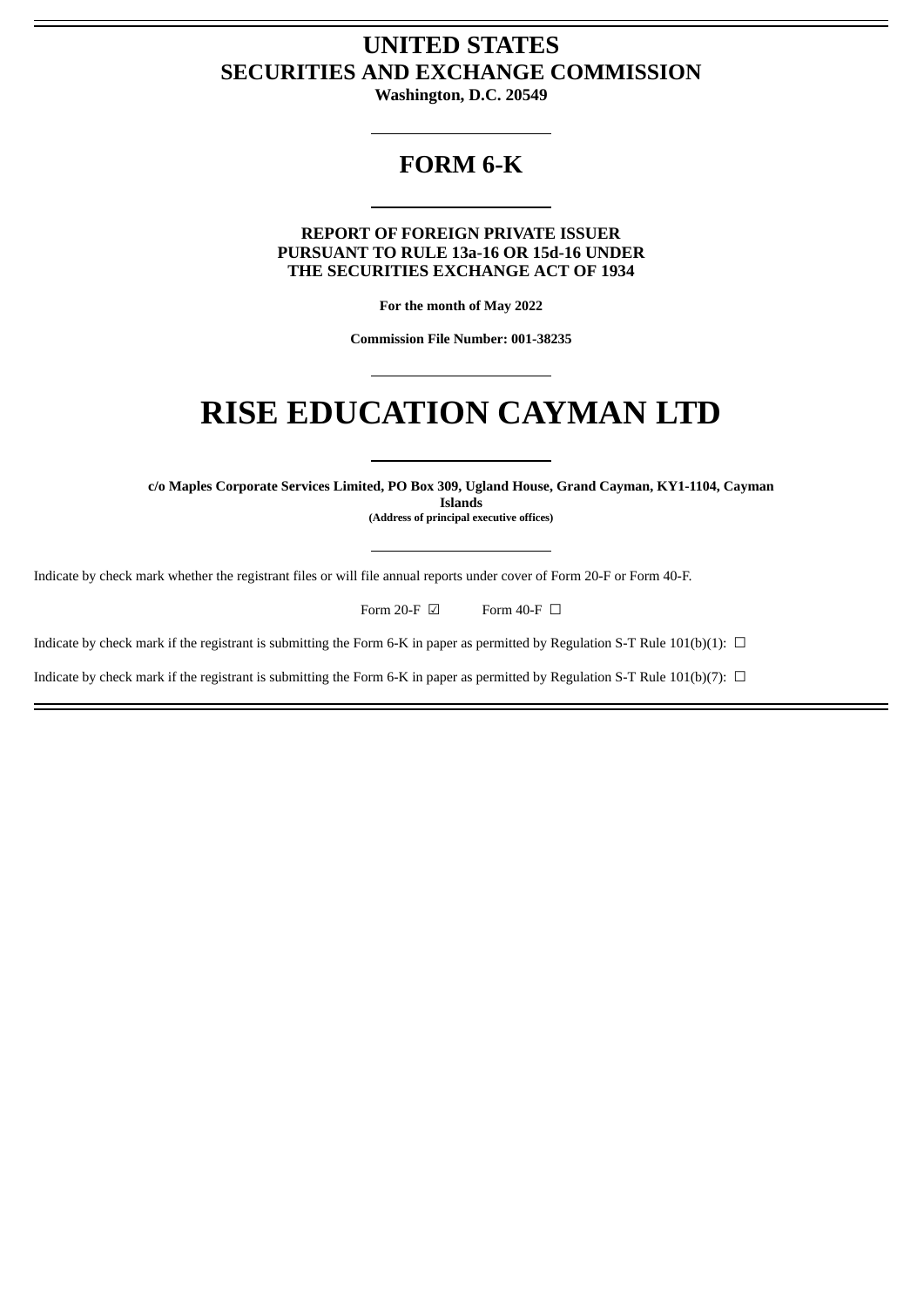## EXPLANATORY NOTE

Further to the report on Form 6-K furnished to the SEC on April 4, 2022 in connection with its proposed merger with Dada Auto Inc. ("NaaS") announced on February 8, 2022, including the selected unaudited combined financial data of NaaS based on NaaS' management accounts, RISE Education Cayman Ltd (the "Company") is furnishing in the exhibits to this Form 6-K certain additional information on NaaS and the audited combined financial statements of NaaS for the fiscal years ended December 31, 2020 and 2021.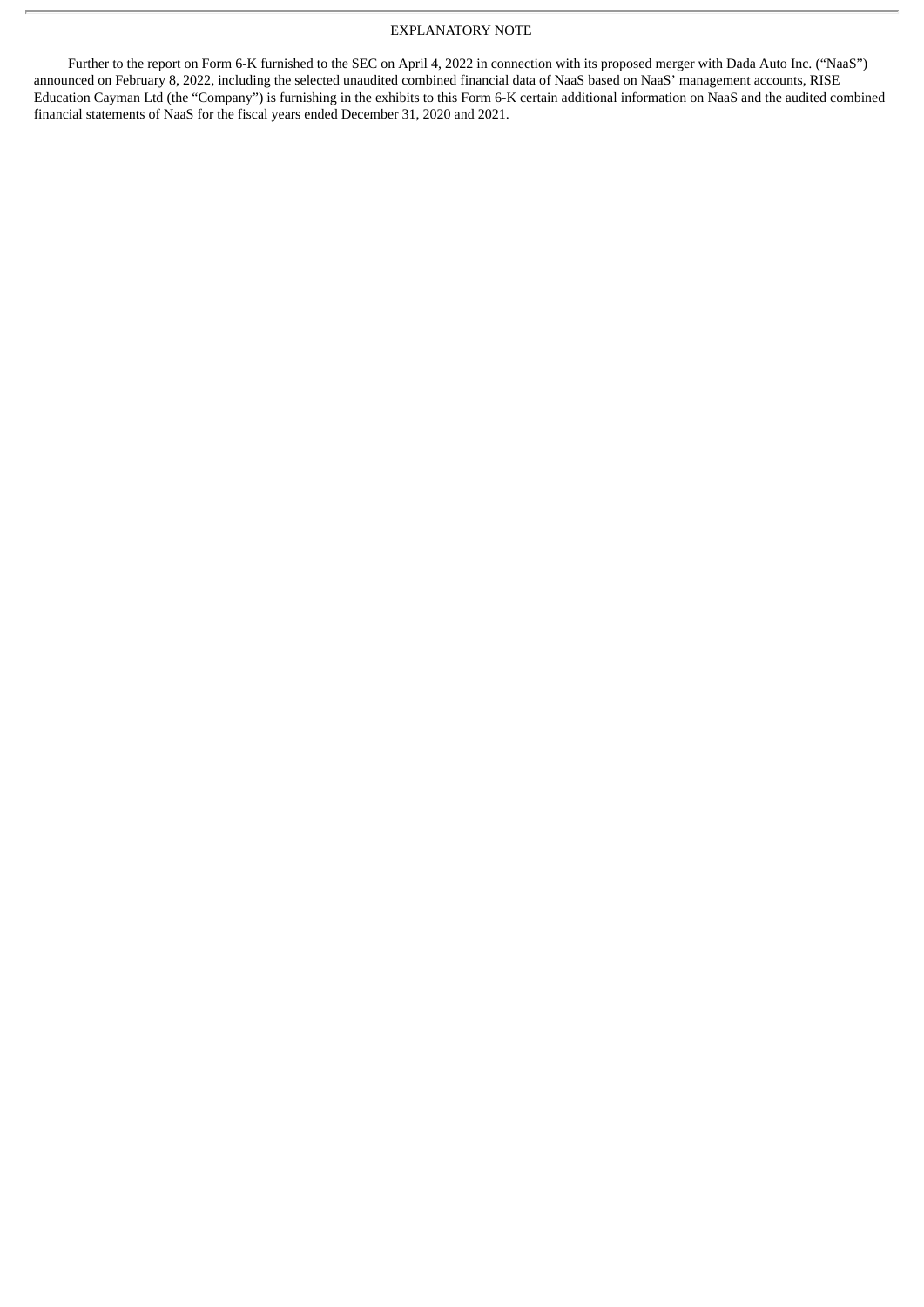SIGNATURE

Pursuant to the requirements of the Securities Exchange Act of 1934, the registrant has duly caused this report to be signed on its behalf by the undersigned, thereunto duly authorized.

## RISE EDUCATION CAYMAN LTD

By: /s/ Alex Wu

Name: Alex Wu Title: Acting Chief Financial Officer

Date: May 31, 2022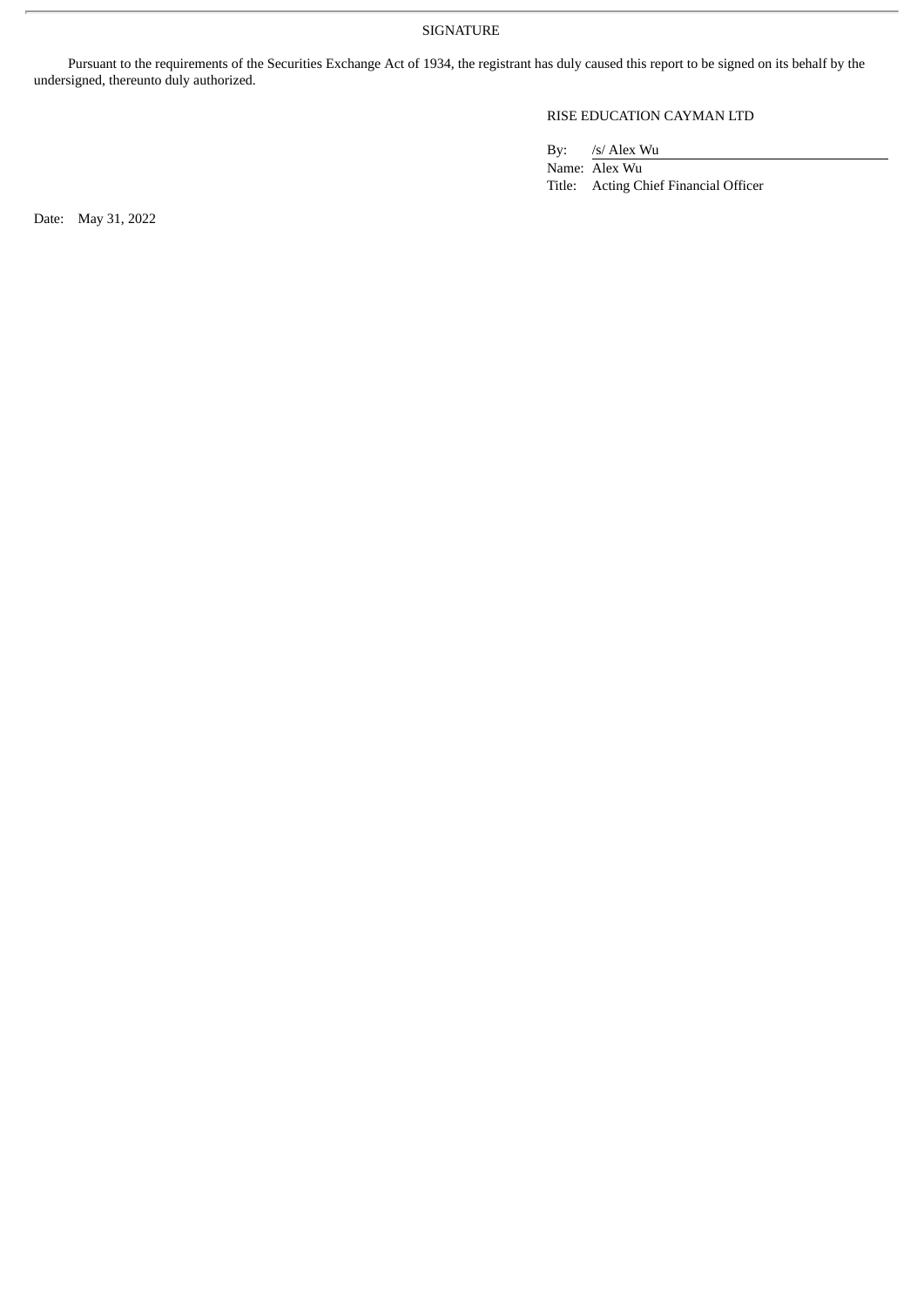| Exhibit Index |  |
|---------------|--|
|---------------|--|

| <b>Exhibit No.</b> | Description                                                                                          |
|--------------------|------------------------------------------------------------------------------------------------------|
| Exhibit 99.1       | Additional Information on NaaS.                                                                      |
| Exhibit 99.2       | Audited Combined Financial Statements of NaaS for the Fiscal Years Ended December 31, 2020 and 2021. |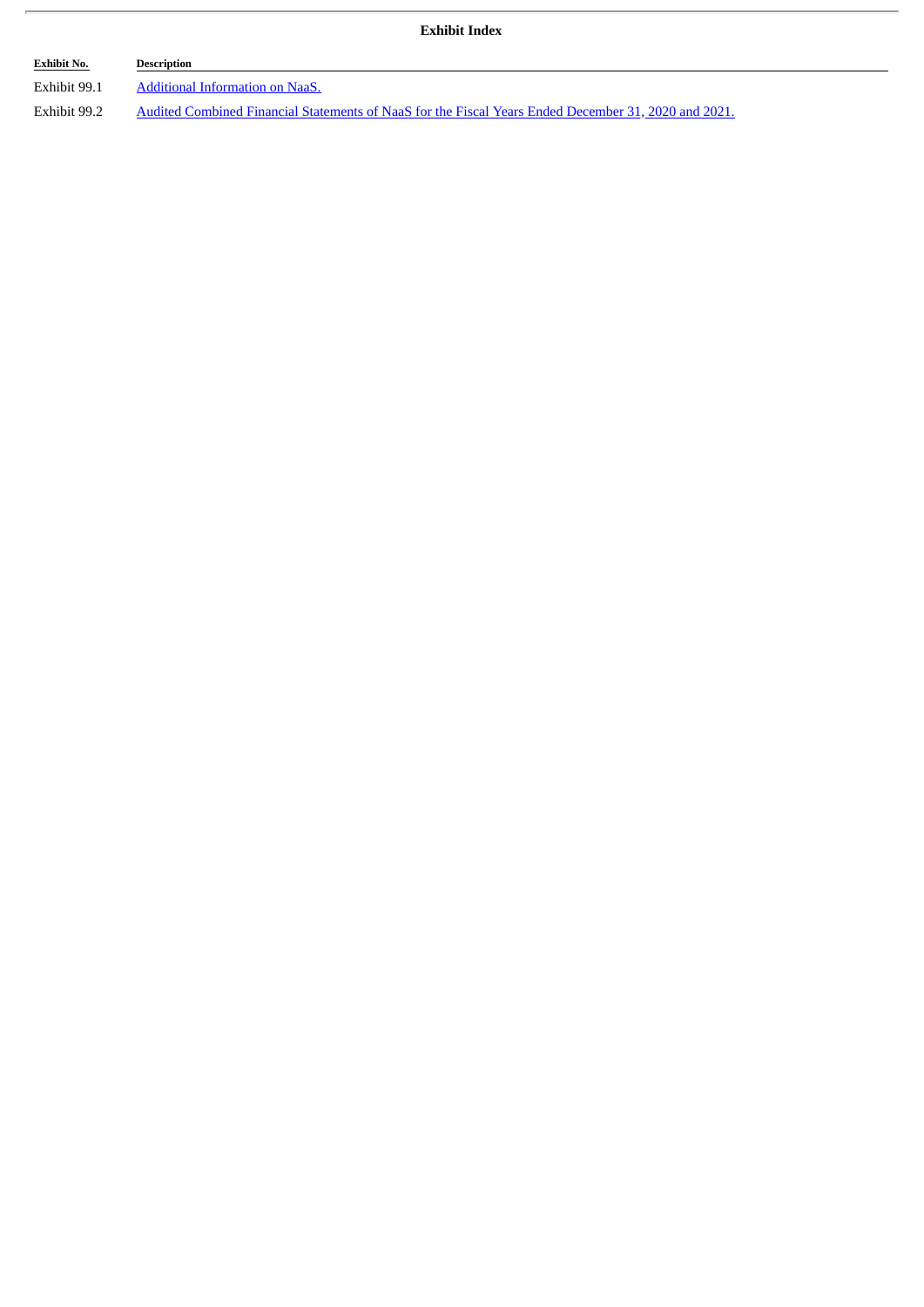#### <span id="page-4-0"></span>**Business Overview of NaaS**

NaaS is one of the largest and fastest growing EV charging service providers in China. The vision of NaaS is to power the world with carbon neutral energy. NaaS' EV charging services began in 2019, and it has established and maintains the largest EV charging network in China in terms of the charging volume transacted through its charging network for third-party charging station operators, and the number of public DCFCs (meaning direct current fast charger with 30kW power output or more) connected to its network, according to CIC. NaaS believes it is capable of maintaining its leadership position in the booming Chinese market and it is well positioned to capitalize on its sustainable first mover advantages and success in China to become a global leader in EV charging services.

NaaS has adopted an asset-light business model that allows for accelerated expansion and growth. It offers a comprehensive suite of EV charging solutions that mainly serve charging station operators, charger manufacturers, EV OEMs and end-users, and also benefits other stakeholders along the EV charging industry value chain:

- *Online EV Charging Solutions.* NaaS provides an integrated set of online solutions primarily to charging station operators. NaaS offers effective mobility connectivity services that boost the visibility of charging stations and charging piles and connect end-users with suitable charging infrastructure through different traffic channels. NaaS also provides other online solutions, including SaaS products that digitalize and upgrade key aspects of the operations and the management of charging stations.
- *Offline EV Charging Solutions*. NaaS offers a wide range of offline services that simplify the daily operations of charging station operators, ranging from hardware procurement, electricity procurement, station maintenance, to customer support and more. It also provides end-to-end supply chain services to station operators, and has proven to be an effective marketing and distribution channel for its partner charger manufacturers, through which hardware sales are made.
- *Non-Charging Services*. NaaS has pioneered the introduction of non-charging services (such as food and beverage services) to station operators to help them generate diversified revenue streams, creating a new charging experience for end-users.

As of December 31, 2021, NaaS' charging solutions had benefited more than 800 charging station operators and over 20,000 charging stations, and had fulfilled the charging need of 1.9 million end-users. NaaS has established and is maintaining the largest charging network in China in terms of the number of public DCFCs connected to its network, according to CIC. More than 70% of the chargers accessible on its network are DCFCs. More than 1,232GWh of charging volume was transacted through NaaS' network in 2021, representing 18% of all charging volume completed through public chargers in China in 2021, according to CIC. As of December 31, 2021, NaaS' connected chargers had penetrated 288 cities and it recorded a DCFC coverage rate of 61.8% over all public DCFCs in China. The total value of all charging pile sold through NaaS' network reached US\$8 million in 2021.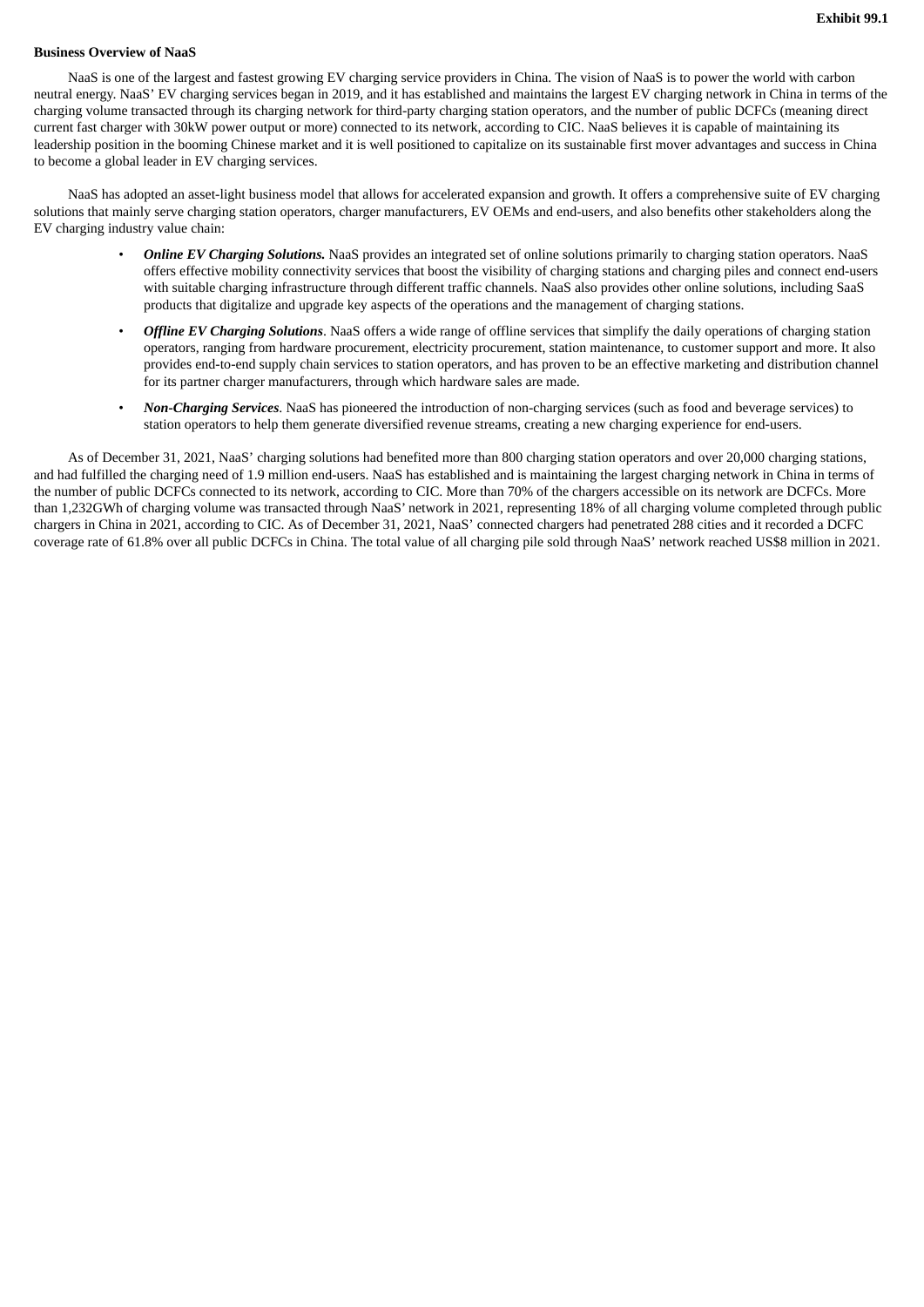#### **Revenue Generation of NaaS**

NaaS has achieved significant growth as shown in its financial results. Its gross revenues for the year ended December 31, 2021 were RMB160.9 million (US\$25.3 million), representing a significant increase from gross revenues of RMB37.2 million for the year ended December 31, 2020.

|                                           | <b>Years ended December 31,</b> |            |           |
|-------------------------------------------|---------------------------------|------------|-----------|
|                                           | (in thousands)                  |            |           |
|                                           | 2020                            | 2021       |           |
|                                           | <b>RMB</b>                      | <b>RMB</b> | US\$      |
| Revenues, Gross                           | 37,206                          | 160,916    | 25,251    |
| <b>Online EV Charging Solutions</b>       | 36.498                          | 153.246    | 24,048    |
| <b>Offline EV Charging Solutions</b>      | 565                             | 7,060      | 1,107     |
| Non-Charging Solutions and Other Services | 143                             | 610        | 96        |
| Incentive to end-users                    | (31, 374)                       | (143, 142) | (22, 462) |
| <b>Revenues, Net</b>                      | 5,832                           | 17,774     | 2,789     |

#### *Online EV charging solutions*

NaaS offers effective mobility connectivity services through a platform to connect charging station operators and end-users and to facilitate the completion of successful EV charging. The performance obligations for NaaS is to present the charging stations and charging piles on the platform, and provide such information to end-users who visit the platform. End-users can select charging stations and charging piles on their own. Upon the completion of an EV charging order, NaaS recognizes the service income charged to the operators and end-users. NaaS provides services to both charging station operators and end-users pursuant to the relevant agreements, and NaaS performs its obligations vis-a-vis both parties during each transaction. Both charging stations and end-users are regarded as customers of NaaS' platform services.

NaaS has determined that it acts as an agent in providing online EV charging solutions services as (i) NaaS does not obtain control of the services prior to its transfer to the end-user, (ii) NaaS does not direct charging stations to perform the service on NaaS' behalf, (iii) NaaS is not primarily responsible for charging services provided to end-users, nor does the NaaS have any inventory risk related to these services, and (iv) while NaaS facilitates the setting of the price for charging services, charging stations and end-users have the ultimate discretion in accepting the transaction price and this indicator alone does not result in control of the services provided to end-users.

NaaS also provides other online solutions, such as software as a service ("SaaS") to charging stations to improve their digitalization and the management.

#### *Offline EV charging solutions*

NaaS offers offline services to charging station operators related to their operations, including operation of EV charging station, hardware procurement, and electricity procurement.

In case NaaS leases certain EV charging stations and operates the EV charging stations at its own discretion, NaaS has determined that it acts as a principal in the services as NaaS is primarily responsible for providing the EV charging service to end-users. NaaS provides charging services to orders received, and NaaS has full discretion in establishing service fee rates for the charging services provided to customers. EV charging fee includes electricity bills and charging service fees. EV charging service fees received/receivable by NaaS under such instances are recognized as revenue on a gross basis when the service is rendered. The electricity bills received will be remitted to the electricity providers and are recorded as a deduction from prepayment made to the electricity providers.

For hardware procurement services, NaaS procures charger piles at bulk purchase prices from charger manufacturers and re-sells these charger piles to charging station operators at discounted prices. NaaS has the discretion in setting the sale prices, but NaaS does not control the hardware during the transactions since the orders are made on demand basis to the charger manufacturers. For electricity procurement, NaaS negotiates with the State Grid for favorable prices and charges charging station operators a take rate on the procurement value while NaaS does not control the electricity before the service is delivered. Therefore, NaaS recognizes revenue of hardware procurement and electricity procurement on a net basis upon the completion of the transactions.

#### *Non-charging solutions and other services*

NaaS provides charging station operators with additional retail services and other amenities and ancillary services. NaaS charges commission fees based on the value of the facility and the merchandise supplied to charging station operators. Revenues for such services are recognized when NaaS satisfies the performance obligations under the service contracts.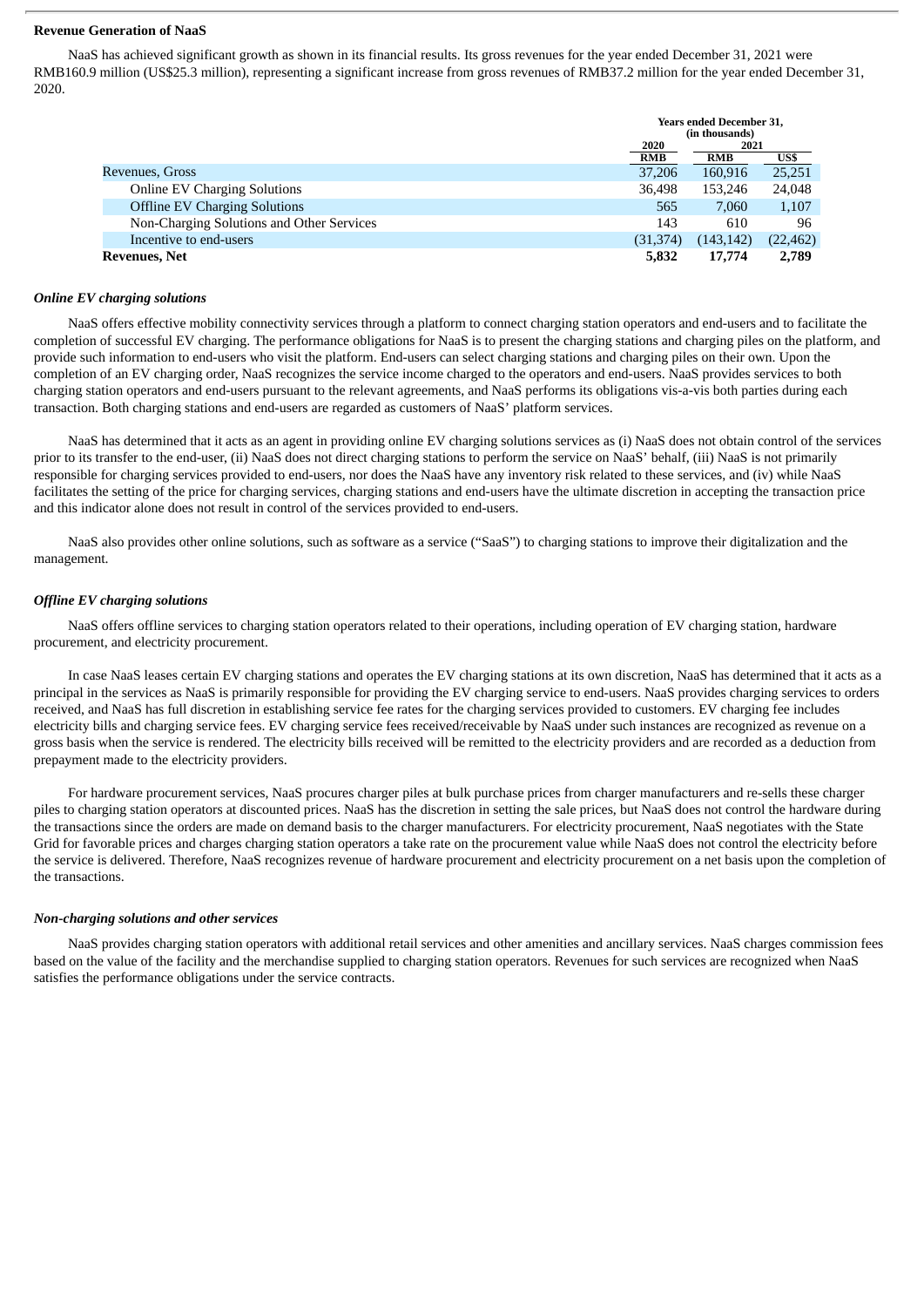#### *Incentives*

NaaS offers discounts and promotions to end-users to encourage use of its services. NaaS records such incentives to end-users as reduction of revenue, to the extent of the revenue collected from the customers. In certain transactions, the incentives offered to the end-users exceed the revenue generated from the same transaction. The excess payment is presented as selling and marketing expense instead of negative revenue, because the payment does not relate to any other contracts (including past contracts or anticipated future contracts) with the customers.

## **Selected Financial Information about NaaS**

#### *Gross revenues*

Total gross revenues increased significantly from RMB37.2 million in 2020 to RMB160.9 million (US\$25.3 million) in 2021, primarily due to the rapid growth of NaaS' online and offline EV charging solutions.

#### *Net revenues*

Total net revenues increased from RMB5.8 million in 2020 to RMB17.8 million (US\$2.8 million) in 2021, primarily due to the increase of NaaS' revenue generated from its online and offline EV charging solutions as partially offset by a corresponding increase in incentives, such as discounts and promotions, offered to end-users.

#### *Total operating costs*

Total operating costs increased significantly from RMB88.0 million in 2020 to RMB267.6 million (US\$42.0 million) in 2021, mainly because of the substantial increase in selling and marketing expenses to expand NaaS' end-user base and increase platform order volumes.

## *Net Loss before income tax*

NaaS incurred net loss before income tax of RMB251.9 million (US\$39.5 million) in 2021, as compared with net loss of RMB82.1 million in 2020, primarily because of the significant increase in its selling and marketing expenses.

#### *Net loss for the year*

As a result of the foregoing, NaaS recorded loss for the year of RMB252.3 million (US\$39.6 million) in 2021, compared to loss of RMB82.2 million in 2020.

#### *Cash and cash equivalents*

As of December 31, 2021, NaaS had RMB8.7 million (US\$1.4 million) in cash and cash equivalents.

## *Recent Financing*

In January 2022, NaaS issued 9,923,135 Series A preference shares to a group of investors at a price of US\$8.8 per share, for a total cash consideration of US\$87.3 million (RMB556.3 million).

The selected financial data of NaaS as contained in this exhibit is derived from NaaS' audited combined financial statements for the years ended and as of December 31, 2020 and 2021 as furnished with the report on Form 6-K as Exhibit 99.2. You should read this selected financial data together with NaaS' combined financial statements and the related notes.

Unless otherwise stated, all translations from Renminbi to U.S. dollars are made at a rate of RMB6.3726 to US\$1.00, which was the certified noon buying rate in effect as of December 30, 2021, as set forth in the H.10 statistical release of The Board of Governors of the Federal Reserve System. The certified noon buying rate in effect as of May 20, 2022 was RMB6.6921 to US\$1.00.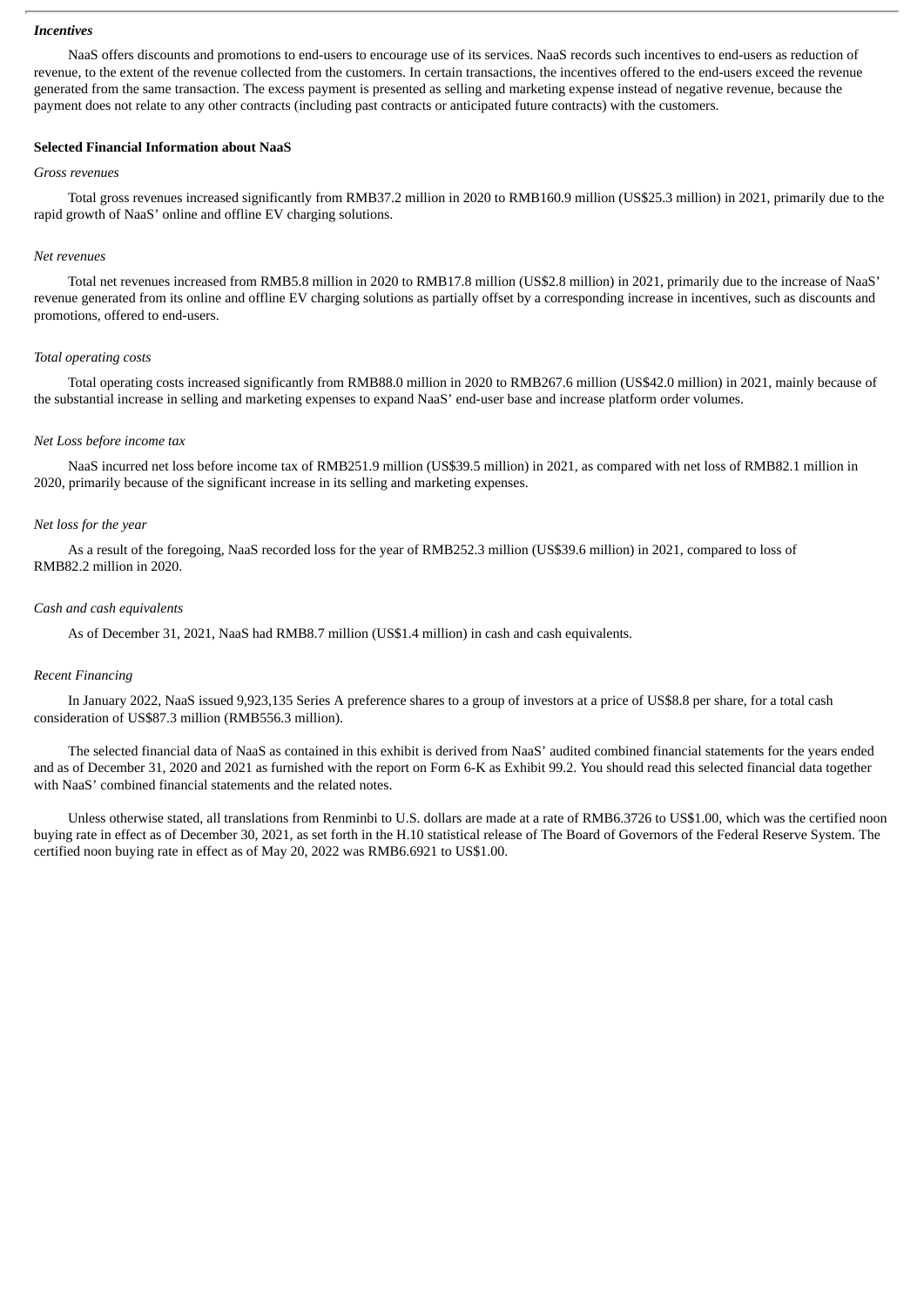## **DADA AUTO INC. INDEX TO COMBINED FINANCIAL STATEMENTS**

<span id="page-7-1"></span><span id="page-7-0"></span>

| Report of Independent Registered Public Accounting Firm                                                 | $F-2$ |
|---------------------------------------------------------------------------------------------------------|-------|
| Combined Statements of Financial Position as of December 31, 2020 and 2021                              | $F-4$ |
| Combined Statements of Loss and Other Comprehensive Loss for the years ended December 31, 2020 and 2021 | F-5   |
| Combined Statements of Changes in Equity for the years ended December 31, 2020 and 2021                 | $F-6$ |
| Combined Statements of Cash Flows for the years ended December 31, 2020 and 2021                        | $F-7$ |
| <b>Notes to Combined Financial Statements</b>                                                           | $F-8$ |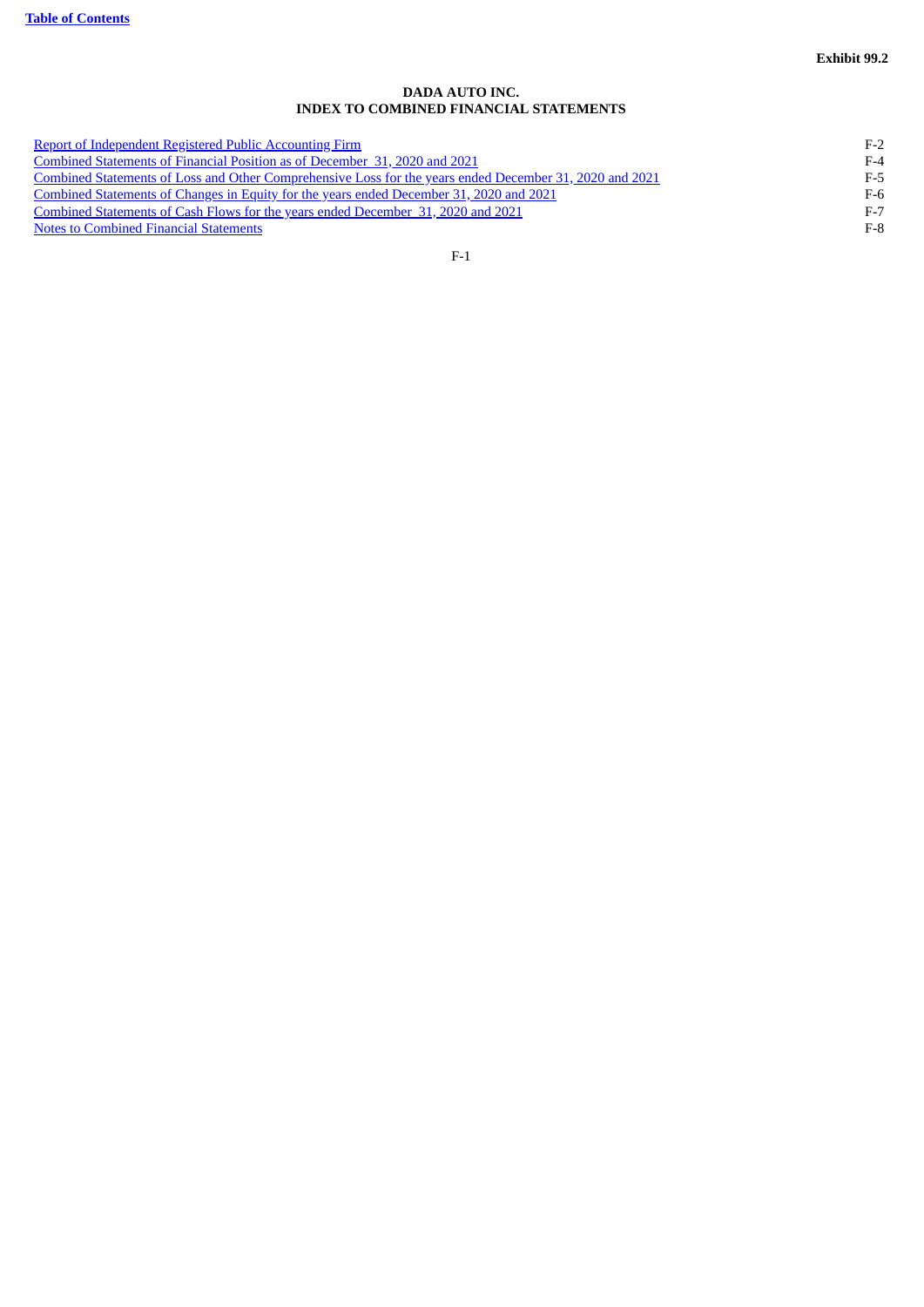#### <span id="page-8-0"></span>**Report of Independent Registered Public Accounting Firm**

To the Board of Directors and Stockholders of Dada Auto Inc.

#### *Opinion on the Financial Statements*

We have audited the accompanying combined statements of financial position of Dada Auto Inc. (the "Company") and its subsidiaries combined (the "Group") as of December 31, 2021 and 2020, and the related combined statements of loss and other comprehensive loss, changes in equity and cash flows for each of the two years in the period ended December 31, 2021 and 2020, and the related notes (collectively referred to as the "financial statements"). In our opinion, the combined financial statements present fairly, in all material respects, the financial position of the Group as of December 31, 2021 and 2020, and the results of its operations and its cash flows for each of the two years in the period ended December 31, 2021 and 2020, in conformity with the International Financial Reporting Standards as issued by the International Accounting Standards Board.

#### *Basis for Opinion*

These combined financial statements are the responsibility of the Company's management. Our responsibility is to express an opinion on the Company's combined financial statements based on our audits. We are a public accounting firm registered with the Public Company Accounting Oversight Board (United States) ("PCAOB") and are required to be independent with respect to the Company in accordance with the U.S. federal securities laws and the applicable rules and regulations of the Securities and Exchange Commission and the PCAOB.

We conducted our audits in accordance with the standards of the PCAOB. Those standards require that we plan and perform the audit to obtain reasonable assurance about whether the combined financial statements are free of material misstatement, whether due to error or fraud. The Company is not required to have, nor were we engaged to perform, an audit of its internal control over financial reporting. As part of our audit we are required to obtain an understanding of internal control over financial reporting but not for the purpose of expressing an opinion on the effectiveness of the Company's internal control over financial reporting. Accordingly, we express no such opinion.

Our audits included performing procedures to assess the risks of material misstatement of the combined financial statements, whether due to error or fraud, and performing procedures that respond to those risks. Such procedures included examining, on a test basis, evidence regarding the amounts and disclosures in the combined financial statements. Our audits also included evaluating the accounting principles used and significant estimates made by management, as well as evaluating the overall presentation of the financial statements. We believe that our audits provide a reasonable basis for our opinion.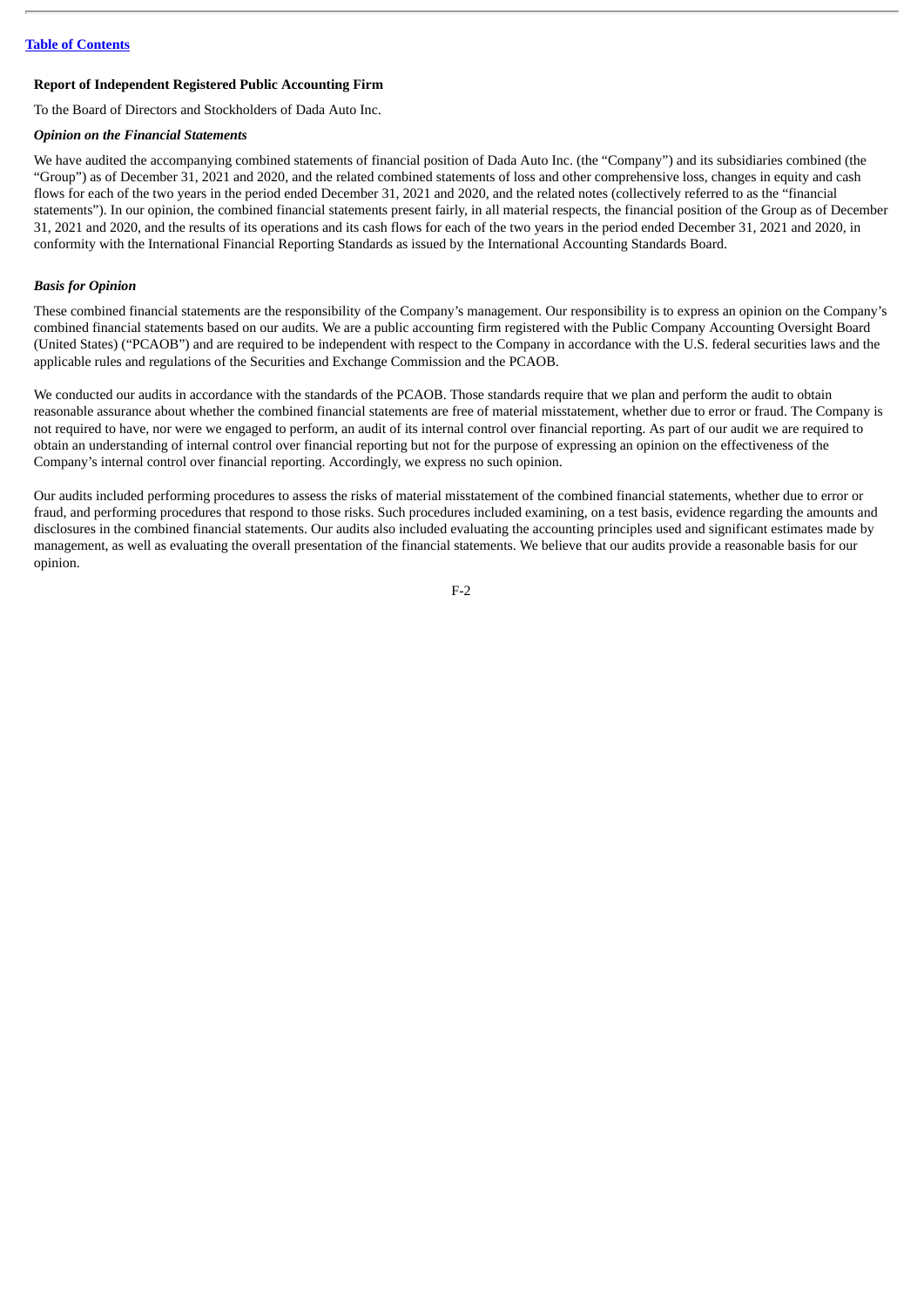## *Critical Audit Matter*

The critical audit matter communicated below is a matter arising from the current period audit of the combined financial statements that was communicated or required to be communicated to the board of directors and that: (1) relates to accounts or disclosures that are material to the combined financial statements and (2) involved our especially challenging, subjective, or complex judgments. The communication of the critical audit matter does not alter in any way our opinion on the combined financial statements, taken as a whole, and we are not, by communicating the critical audit matter below, providing separate opinions on the critical audit matter or on the accounts or disclosures to which it relates.

## **Recognition of revenue generated from online platform**

The Group's revenue was significantly contributed from an online platform of electrical vehicles charging solutions for mobility connectivity services to charging station operators, charging stations and charging piles and connects them to end-users. We identified the revenue recognition from online platform as a critical audit matter due to its significance to the combined financial statements. The recognition of such revenue is highly dependent on data flow accuracy of and the IT controls over the online platform.

The Group's revenue generated from online platform is recognized when or as the control of the goods or services is transferred to a customer. The accounting policy for revenue recognition and related performance obligations are disclosed in Note 2.14 and Note 14 to the combined financial statements, respectively.

## **How the Critical Audit Matter Was Addressed in the Audit:**

Our procedures in relation to the recognition of revenue generated from online platform included:

- We have evaluated the appropriateness of the revenue recognition policies as adopted by the management;
- We have obtained an understanding of and assessing the design, implementation and operating effectiveness of key internal control including the information technology general control ("ITGC") and the information technology activity control ("ITAC") which govern such revenue recognition to ensure input and output information were properly recorded;
- We have performed ITGC audit procedures on the Company's IT system and the online platform to ensure that the database is reliable;
- We have engaged IT specialists to assist us in testing the data flow accuracy and the calculation logic relevant to the recognition of revenue;
- We have performed audit procedures that included, among others, testing the clerical accuracy and consistency with IFRS of the accounting model developed by the Company to recognize revenue;
- We have tested the payment receipts against third-party payments platforms and instruments such as Alipay and WeChat.

Based on the procedures performed, we found that the Group's revenue recognition was supported by the evidence obtained.

/s/ Centurion ZD CPA & Co. Centurion ZD CPA & Co. We have served as the Company's auditor since 2022 Hong Kong, China May 30, 2022 PCAOB ID : 2769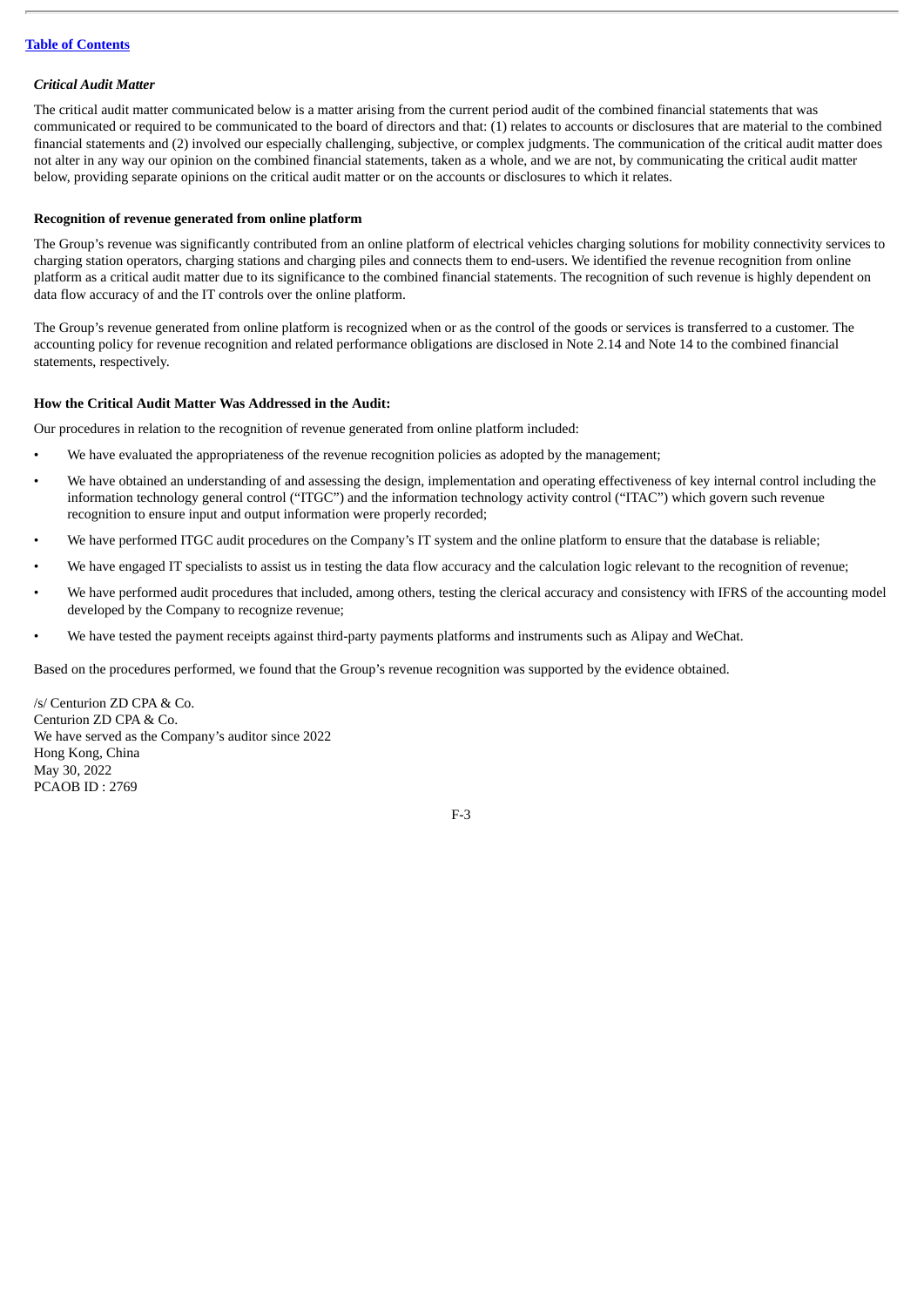## **COMBINED STATEMENTS OF FINANCIAL POSITION**

<span id="page-10-0"></span>

|                                                      |                | As of December 31,     |                        |
|------------------------------------------------------|----------------|------------------------|------------------------|
|                                                      | Note           | 2020<br><b>RMB'000</b> | 2021<br><b>RMB'000</b> |
| <b>ASSETS</b>                                        |                |                        |                        |
| <b>CURRENT ASSETS</b>                                |                |                        |                        |
| Cash and cash equivalents                            | 5              | 3,665                  | 8,726                  |
| Trade receivables                                    | 6              |                        | 740                    |
| Prepayments, other receivables and other assets      | $\overline{7}$ | 44,693                 | 117,498                |
| <b>Total current assets</b>                          |                | 48,358                 | 126,964                |
| <b>Non-current assets</b>                            |                |                        |                        |
| Right-of-use assets                                  | 9              | 19,237                 | 20,554                 |
| Financial asset at fair value through profit or loss | 10             |                        | 5,000                  |
| Property, plant and equipment                        | 11             |                        | 548                    |
| Deferred tax assets                                  | 18(b)          | 9                      | 337                    |
| <b>Total non-current assets</b>                      |                | 19,246                 | 26,439                 |
| <b>Total assets</b>                                  |                | 67,604                 | 153,403                |
| <b>LIABILITIES AND EQUITY</b>                        |                |                        |                        |
| <b>Current liabilities</b>                           |                |                        |                        |
| Current lease liabilities                            | 9              | 4,216                  | 8,061                  |
| Trade payables                                       |                |                        | 437                    |
| Other payables and accruals                          | 12             | 39,234                 | 107,440                |
| <b>Total current liabilities</b>                     |                | 43,450                 | 115,938                |
| <b>Non-current liabilities</b>                       |                |                        |                        |
| Non-current lease liabilities                        | 9              | 14,390                 | 12,396                 |
| <b>Total non-current liabilities</b>                 |                | 14,390                 | 12,396                 |
| <b>Total liabilities</b>                             |                | 57,840                 | 128,334                |
| <b>EQUITY</b>                                        |                |                        |                        |
| Combined capital                                     | 13             | $-$ *                  | $-$ *                  |
| Additional paid in capital                           | 13             | 147,986                | 415,601                |
| <b>Accumulated losses</b>                            |                | (138, 222)             | (390, 532)             |
| <b>Total equity</b>                                  |                | 9,764                  | 25,069                 |
| <b>Total equity and liabilities</b>                  |                | 67,604                 | 153,403                |

The accompanying notes are an integral part of these combined financial statements.

\* Representing amount less than RMB1,000.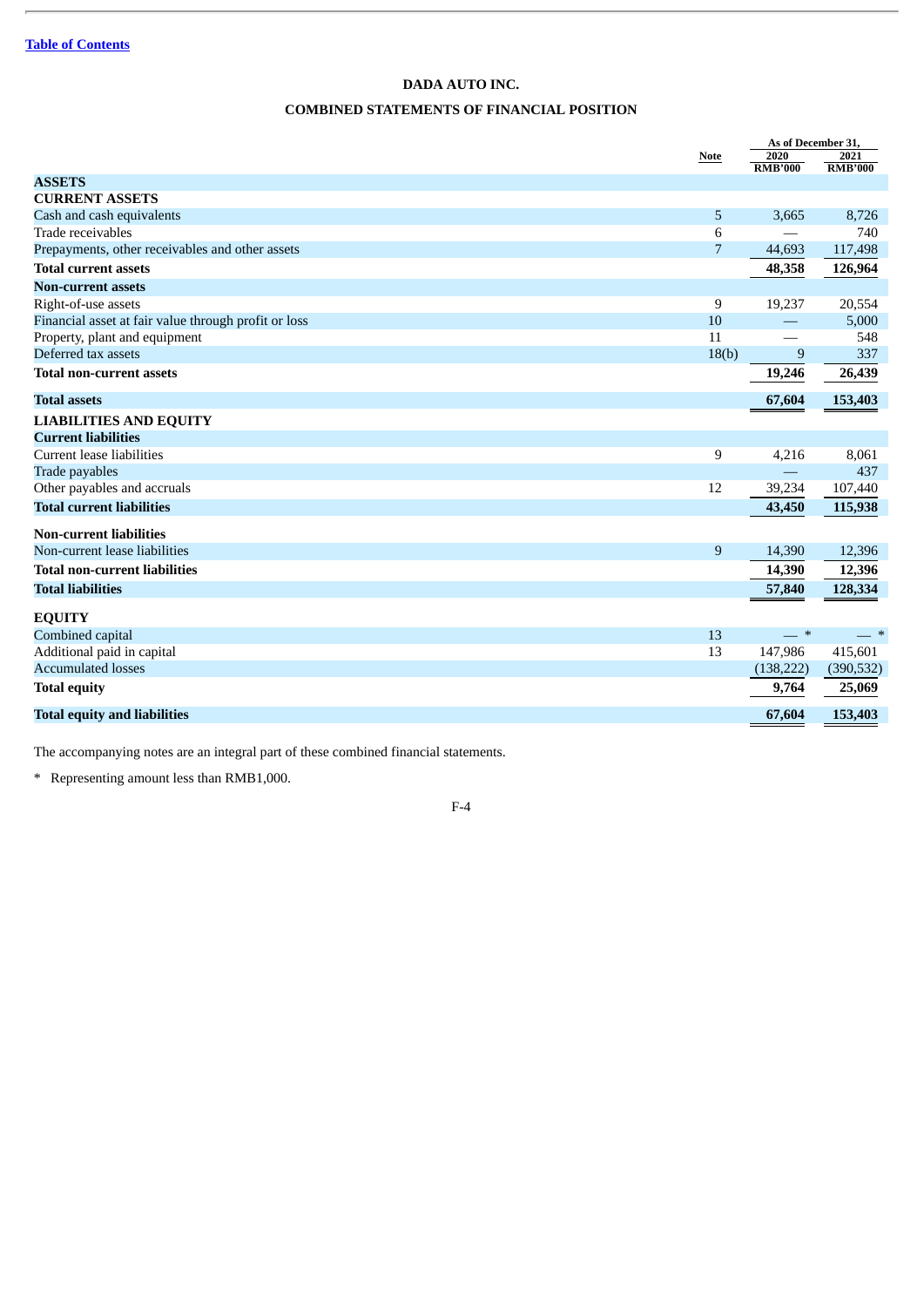# **COMBINED STATEMENTS OF LOSS AND OTHER COMPREHENSIVE LOSS**

<span id="page-11-0"></span>

|                                                                                                      |      | Year ended December 31, |                        |
|------------------------------------------------------------------------------------------------------|------|-------------------------|------------------------|
|                                                                                                      | Note | 2020<br><b>RMB'000</b>  | 2021<br><b>RMB'000</b> |
| Revenues, gross                                                                                      | 14   | 37,206                  | 160,916                |
| <b>Online EV Charging Solutions</b>                                                                  |      | 36,498                  | 153,246                |
| <b>Offline EV Charging Solutions</b>                                                                 |      | 565                     | 7,060                  |
| Non-Charging Solutions and Other Services                                                            |      | 143                     | 610                    |
| Incentive to end-users                                                                               |      | (31, 374)               | (143, 142)             |
| <b>Revenues</b> , net                                                                                |      | 5,832                   | 17,774                 |
| Other losses, net                                                                                    | 15   | (19)                    | (1, 402)               |
| <b>Operating costs</b>                                                                               |      |                         |                        |
| Cost of revenues                                                                                     | 16   | (8,625)                 | (18, 863)              |
| Selling and marketing expenses                                                                       | 16   | (47,214)                | (183, 165)             |
| Administrative expenses                                                                              | 16   | (11,755)                | (28, 458)              |
| Research and development expenses                                                                    | 16   | (20, 448)               | (37, 158)              |
| <b>Total operating costs</b>                                                                         |      | (88, 042)               | (267, 644)             |
| <b>Operating loss</b>                                                                                |      | (82, 229)               | (251, 272)             |
| Finance income/(costs), net                                                                          | 17   | 89                      | (640)                  |
| Net loss before income tax                                                                           |      | (82, 140)               | (251, 912)             |
| Income tax expenses                                                                                  | 18   | (42)                    | (398)                  |
| <b>Net loss</b>                                                                                      |      | (82, 182)               | (252, 310)             |
| Net loss attributable to:                                                                            |      |                         |                        |
| Equity holders of the Company                                                                        |      | (82, 182)               | (252, 310)             |
|                                                                                                      |      | (82, 182)               | (252, 310)             |
| Basic and diluted loss per share for loss attributable to the ordinary equity holders of the Company | 19   |                         |                        |
| (Expressed in RMB per share)                                                                         |      |                         |                        |
| Basic loss per share                                                                                 |      | 55,906                  | 50,462                 |
| Diluted loss per share                                                                               |      | 55,906                  | 50,462                 |
| <b>Net loss</b>                                                                                      |      | (82, 182)               | (252, 310)             |
| <b>Total comprehensive loss</b>                                                                      |      | (82, 182)               | (252, 310)             |
| Total comprehensive loss attributable to:                                                            |      |                         |                        |
| Equity holders of the Company                                                                        |      | (82, 182)               | (252, 310)             |
|                                                                                                      |      | (82, 182)               | (252, 310)             |

The accompanying notes are an integral part of these combined financial statements.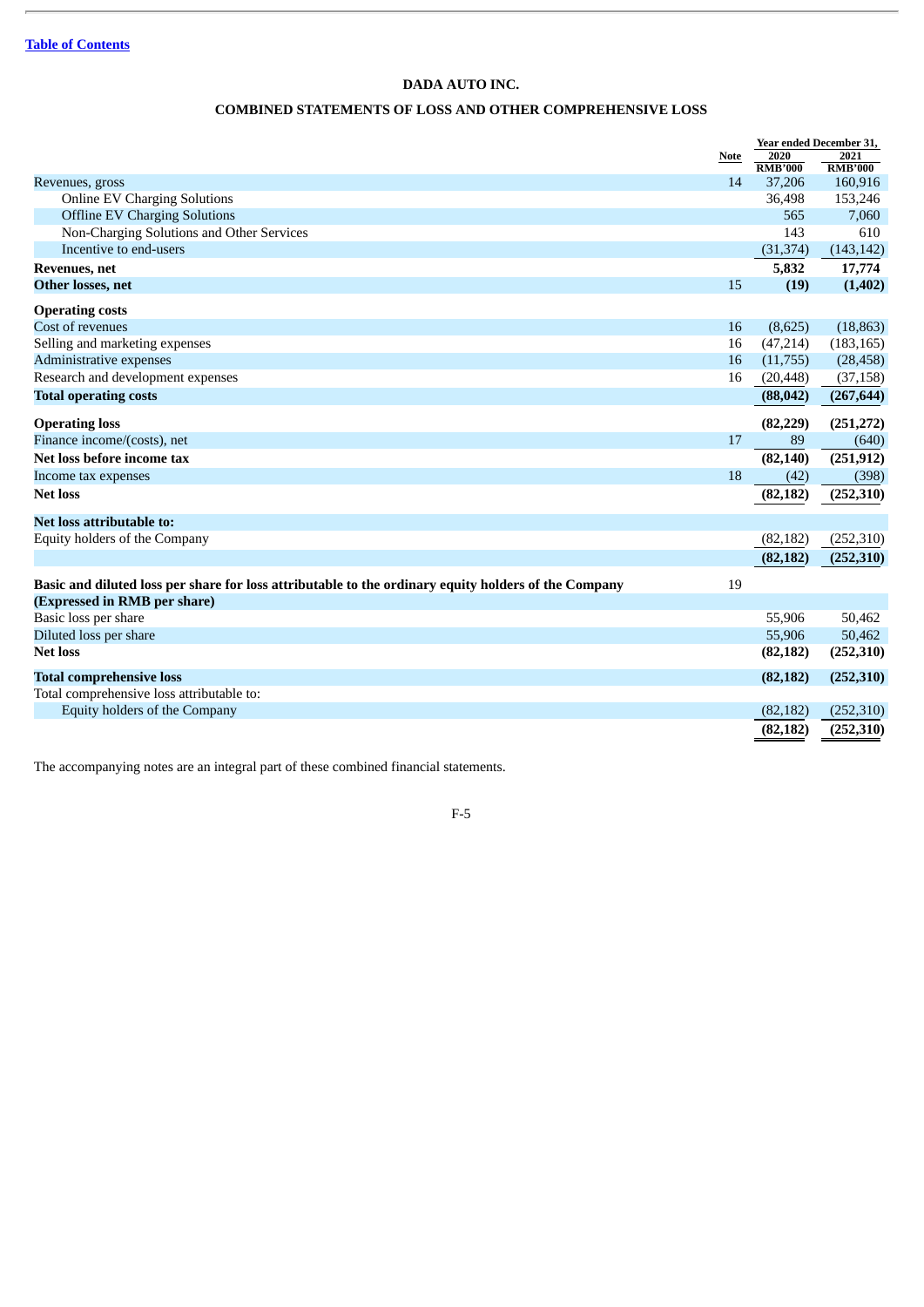# **DADA AUTO INC. COMBINED STATEMENTS OF CHANGES IN EQUITY**

<span id="page-12-0"></span>

|                                                  | Note | Combined<br>capital<br><b>RMB'000</b> | <b>Additional paid-</b><br>in capital<br><b>RMB'000</b> | <b>Accumulated</b><br>losses<br><b>RMB'000</b> | Total<br><b>RMB'000</b> |
|--------------------------------------------------|------|---------------------------------------|---------------------------------------------------------|------------------------------------------------|-------------------------|
| <b>Balance at January 1, 2020</b>                |      | $-$ *                                 | 79,286                                                  | (56,040)                                       | 23,246                  |
| <b>Comprehensive loss</b>                        |      |                                       |                                                         |                                                |                         |
| Loss for the year                                |      |                                       |                                                         | (82, 182)                                      | (82, 182)               |
| Total comprehensive loss for the year            |      |                                       |                                                         | (82, 182)                                      | (82, 182)               |
| <b>Transactions with equity holders:</b>         |      |                                       |                                                         |                                                |                         |
| Issuance of ordinary shares                      |      | $\ast$                                |                                                         |                                                |                         |
| Contribution from a shareholder                  | 13   |                                       | 68,700                                                  |                                                | 68,700                  |
| Balance at December 31, 2020 and January 1, 2021 |      |                                       | 147,986                                                 | (138, 222)                                     | 9,764                   |
| <b>Comprehensive loss</b>                        |      |                                       |                                                         |                                                |                         |
| Loss for the year                                |      |                                       |                                                         | (252, 310)                                     | (252, 310)              |
| Total comprehensive loss for the year            |      |                                       |                                                         | (252, 310)                                     | (252, 310)              |
| <b>Transactions with equity holders:</b>         |      |                                       |                                                         |                                                |                         |
| Contribution from a shareholder                  | 13   |                                       | 267,615                                                 |                                                | 267,615                 |
| <b>Balance at December 31, 2021</b>              |      | ∗                                     | 415,601                                                 | (390, 532)                                     | 25,069                  |

The accompanying notes are an integral part of these combined financial statements.

\* Representing amount less than RMB1,000.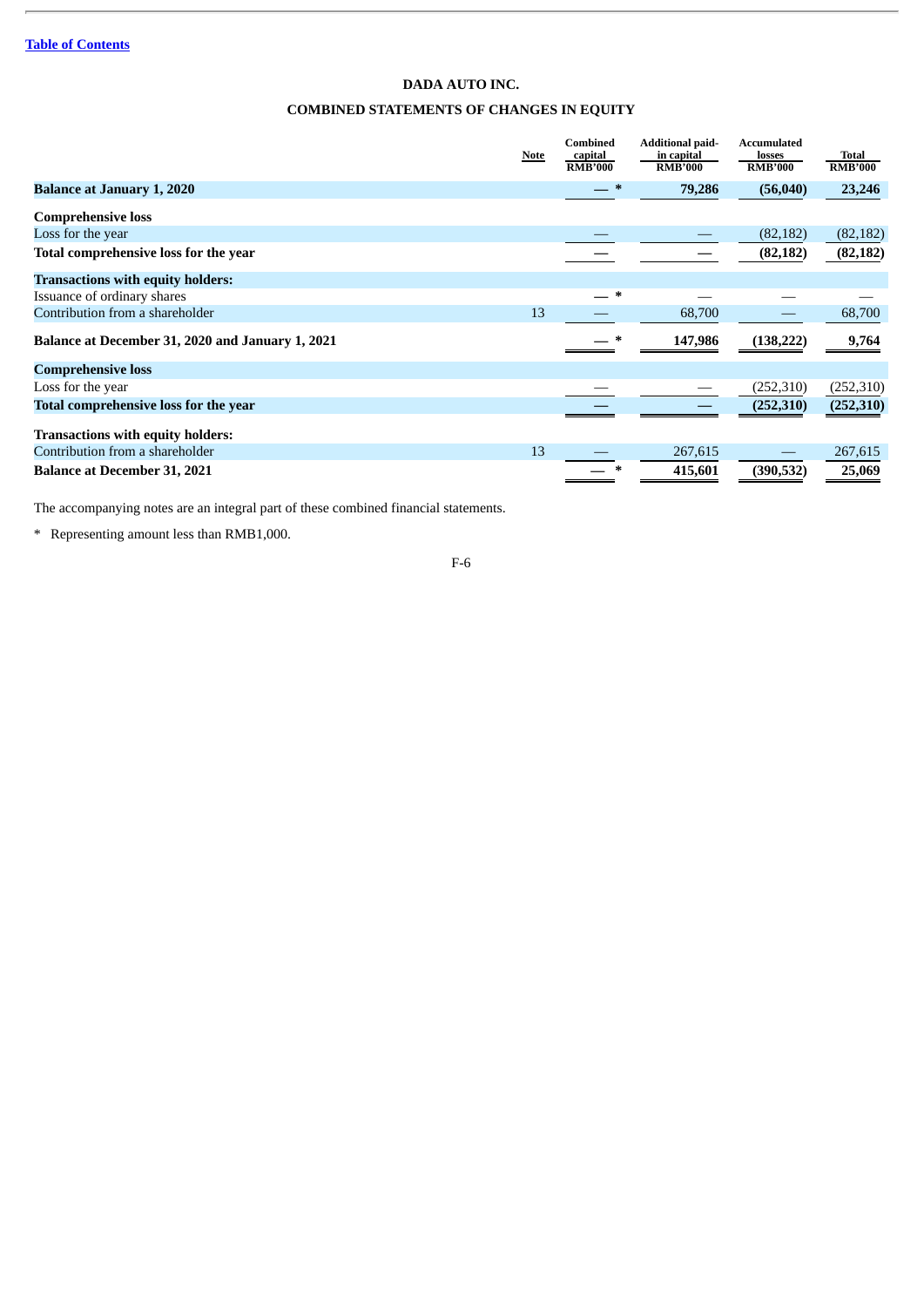# **COMBINED STATEMENTS OF CASH FLOWS**

<span id="page-13-0"></span>

|                                                                  |       | Year ended December 31, |                        |
|------------------------------------------------------------------|-------|-------------------------|------------------------|
|                                                                  | Note  | 2020<br><b>RMB'000</b>  | 2021<br><b>RMB'000</b> |
|                                                                  |       |                         |                        |
| <b>Cash flows from operating activities</b>                      |       |                         |                        |
| Cash used in operations                                          | 20(a) | (63,297)                | (250, 153)             |
| Interest received                                                |       | 283                     | 118                    |
| Net cash used in operating activities                            |       | (63, 014)               | (250, 035)             |
| <b>Cash flows from investing activities</b>                      |       |                         |                        |
| Purchase of property, plant and equipment                        |       |                         | (606)                  |
| Purchase of financial asset at fair value through profit or loss | 10    |                         | (5,000)                |
| Net cash flows used in investing activities                      |       |                         | (5,606)                |
| <b>Cash flows from financing activities</b>                      |       |                         |                        |
| Interests paid                                                   | 9     | (189)                   | (767)                  |
| Payments of lease liabilities                                    | 9     | (3,956)                 | (6, 146)               |
| Contribution from a shareholder                                  | 13    | 68,700                  | 267,615                |
| Net cash flows generated from financing activities               |       | 64,555                  | 260,702                |
| Net increase in cash and cash equivalents                        |       | 1,541                   | 5,061                  |
| Cash and cash equivalents at the beginning of the financial year |       | 2,124                   | 3,665                  |
| Cash and cash equivalents at end of year                         | 5     | 3,665                   | 8,726                  |

The accompanying notes are an integral part of these combined financial statements.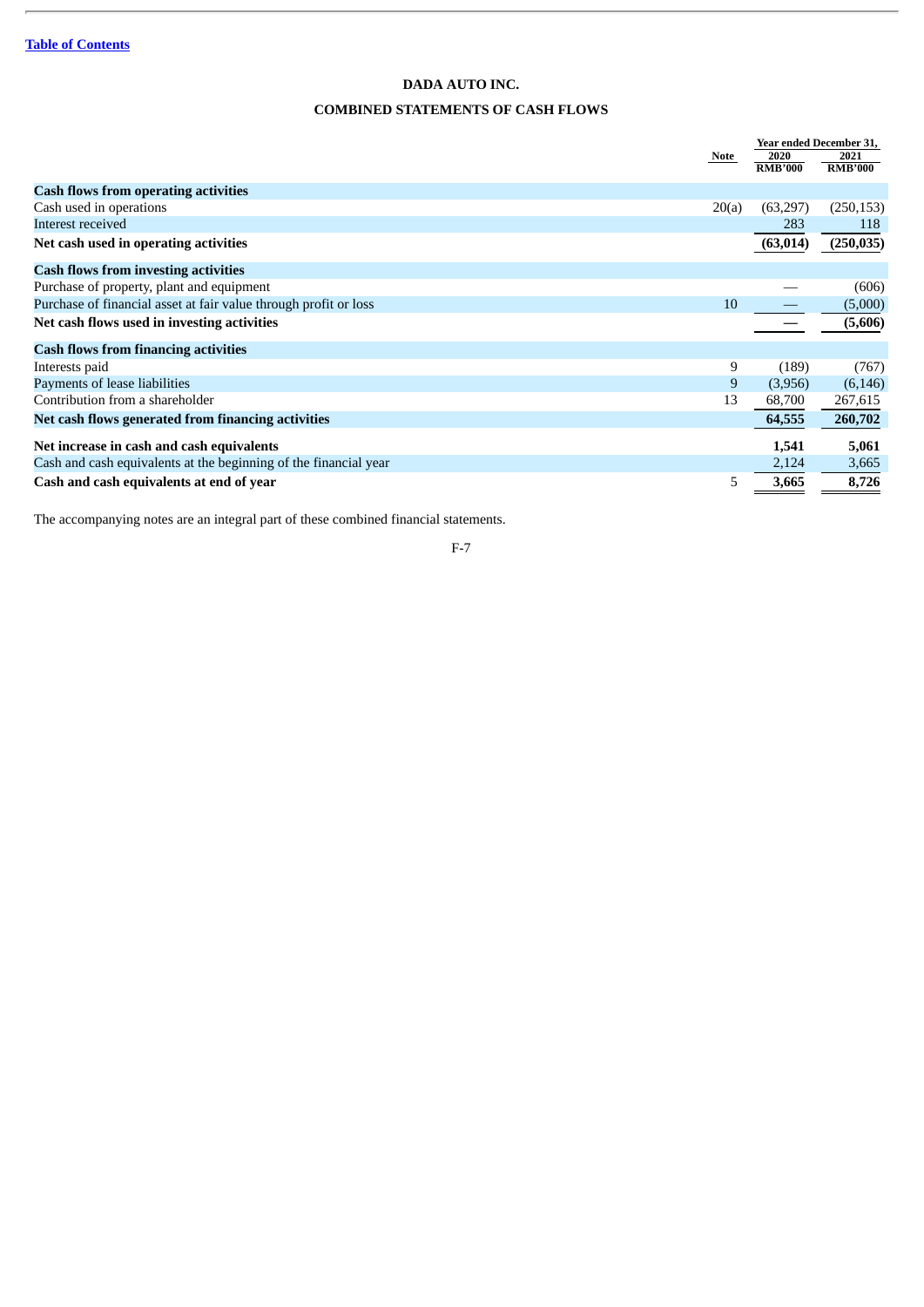## **NOTES TO THE COMBINED FINANCIAL STATEMENTS**

#### <span id="page-14-0"></span>**1. Corporate information**

## **1.1 General information**

Dada Auto Inc. (the "Company") was incorporated in the Cayman Islands on July 15, 2019 as an exempted company with limited liability.

The Company is a holding company. Since May 2022, upon the Reorganization, the Company and its subsidiaries comprised the Group, see Note 1.2 for details. The Company has not commenced any business or operation till December 31, 2021, since its incorporation other than the Reorganization.

The "Group", which means (i) prior to the completion of the Reorganization, subsidiaries of Newlinks Technology Limited ("Newlink") that provided electrical vehicle ("EV") charging services in China, and (ii) upon and after the completion of the Reorganization, the Company and its subsidiaries that provides the multiple kinds of services to EV charging stations operators (the "Listing Business").

## **1.2 History and reorganization of the Group**

The EV charging services were launched in 2019 through Chezhubang (Beijing) Technology Co., Ltd. ("Chezhubang Technology"), and its subsidiaries Beijing Chezhubang New Energy Technology Co., Ltd. ("Beijing Chezhubang") and Kuaidian Power (Beijing) New Energy Technology Co., Ltd. ("Kuaidian Power Beijing"), which were established by Chezhubang Technology in July 2018 and August 2019, respectively. Chezhubang Technology was controlled by Newlink. Kuaidian Power Beijing subsequently acquired Shaanxi Kuaidian Mobility Technology Co., Ltd. ("Shaanxi Kuaidian") in May 2020. The consideration was immaterial, because no substantial operation was conducted by Shaanxi Kuaidian when acquired.

In July 2019, Dada Auto Inc. was established in the Cayman Islands as the holding company to facilitate the Group's offshore financing.

In September 2020, Kuaidian Power Beijing established a wholly-owned subsidiary, Zhidian Youtong Technology Co., Ltd. ("Zhidian Youtong").

In February 2021, Cosmo Light (Beijing) New Energy Technology Co., Ltd. ("Cosmo Light") was established. In April 2021, Xixian New District Constant Energy Joint New Energy Automobile Co., Ltd. ("XXND Automobile") and Qingdao Hill Matrix New Energy Technology Co., Ltd. ("QHM New Energy") were established. Ownership interests in Cosmo Light was held by Shandong Cosmo Light Co., Ltd, and XXND Automobile and QHM New Energy were held by Zhejiang Huzhou Matrix Co., Ltd. In September 2021, Beijing Chezhubang acquired 100% of the ownership interest in Shaanxi Kuaidian.

In early 2022, the Company entered into a series of transactions to restructure its organization and its EV charging service business (the "Reorganization"). In connection with the Reorganization, various intermediate holding companies were established, including Fleetin HK Limited in March 2020. Fleetin HK Limited further established Zhejiang Anji Intelligent Electronics Holding Co., Ltd. ("Anji Zhidian"), a wholly-owned subsidiary in China, in December 2021.

As part of the Reorganization, Anji Zhidian acquired 100% of the ownership interest in Beijing Chezhubang from Chezhubang Technology, and Beijing Chezhubang in turn acquired 100% of the ownership interest in Zhidian Youtong. In conjunction therewith the Company acquired: (a) 100% equity interests in Cosmo Light through Shandong Cosmo Light Limited in March 2022, and (b) 100% equity interests in QHM New Energy through Zhejiang Huzhou Hill Matrix Limited in March 2022, and (c) 80% equity interests in XXND Automobile through Zhejiang Huzhou Hill Matrix Limited in March 2022. Anji Zhidian also acquired 100% of the equity interests in Kuaidian Power Beijing as part of the Reorganization in April 2022.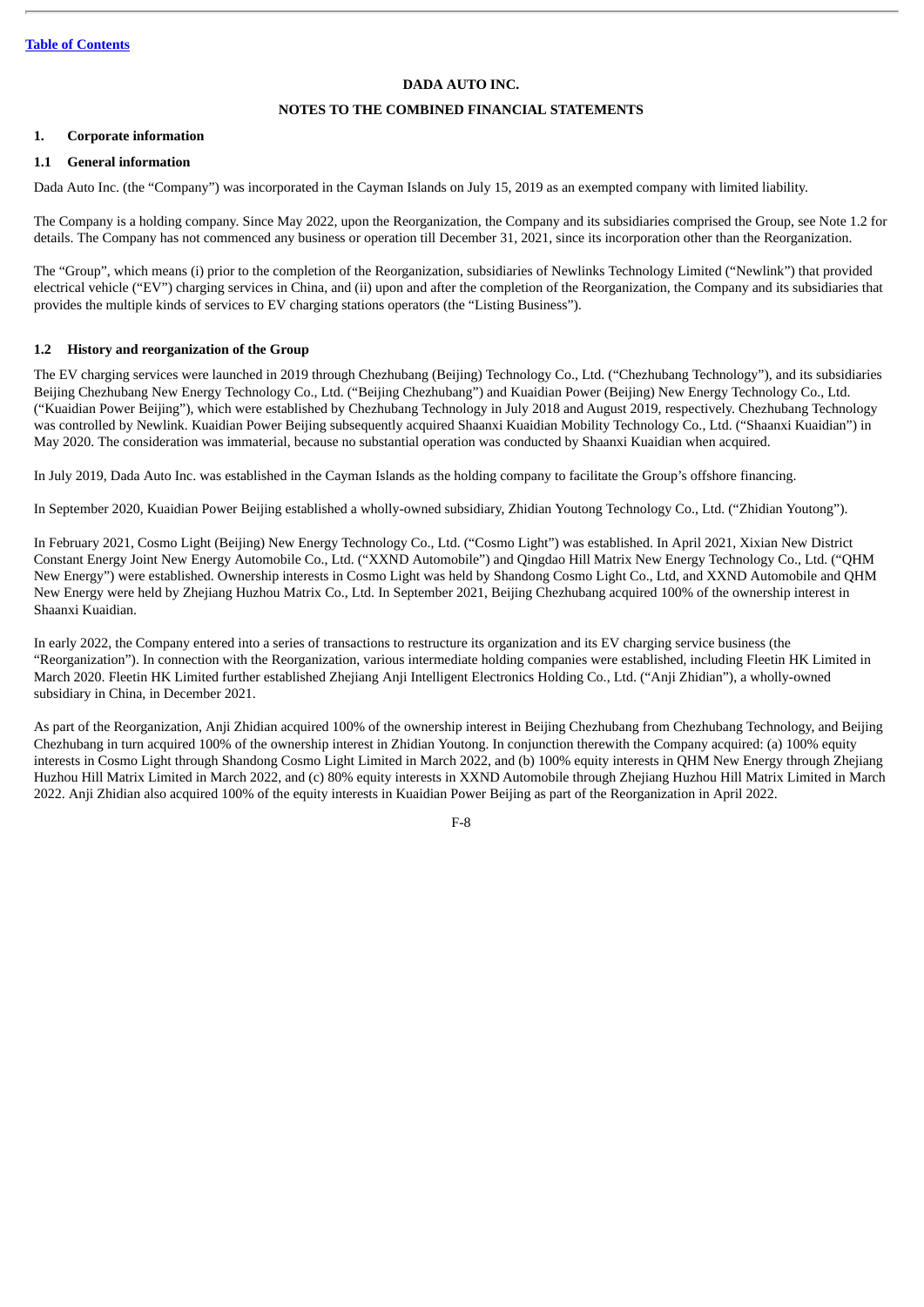## **NOTES TO THE COMBINED FINANCIAL STATEMENTS**

#### **1. Corporate information (Continued)**

## **1.3 Subsidiaries**

The Company's major subsidiaries as at December 31, 2021 are set out below. The country of incorporation or registration is also their principal place of business.

| Name of entity                                                 | Place of<br>incorporated | Date of<br>incorporation/<br>establishment | <b>Effective interest</b><br>held upon<br>completion of<br>reorganization | <b>Principal activities</b>                                                       |
|----------------------------------------------------------------|--------------------------|--------------------------------------------|---------------------------------------------------------------------------|-----------------------------------------------------------------------------------|
| <b>Subsidiaries</b>                                            |                          |                                            |                                                                           |                                                                                   |
| Kuaidian Power (Beijing)<br>New Energy Technology<br>Co., Ltd. | Beijing, China           | August 20, 2019                            | 100%                                                                      | <b>Online EV Charging Solutions,</b><br>Non-Charging Solutions and Other Services |
| Beijing Chezhubang New<br>Energy Technology Co.,<br>Ltd.       | Beijing, China           | July 18, 2018                              | 100%                                                                      | <b>Online EV Charging Solutions</b>                                               |
| Zhidian Youtong<br>Technology Co., Ltd.                        | Shandong, China          | September 27, 2020                         | 100%                                                                      | <b>Offline EV Charging Solutions</b>                                              |
| Shaanxi Kuaidian Mobility<br>Technology Co., Ltd.              | Shaanxi, China           | May 29, 2018                               | 100%                                                                      | <b>Offline EV Charging Solutions</b>                                              |
| Qingdao Hill Matrix New<br>Energy Technology Co.,<br>Ltd.      | Shandong, China          | April 26, 2021                             | 100%                                                                      | <b>Offline EV Charging Solutions</b>                                              |
| Cosmo Light (Beijing) New<br>Energy Technology Co.,<br>Ltd.    | Beijing, China           | February 22, 2021                          | 100%                                                                      | <b>Online EV Charging Solutions</b>                                               |

## **1.4 Basis of presentation**

Immediately prior to and after the Reorganization, the Listing Business was carried out by Newlinks Technology Limited and its subsidiaries. Pursuant to the Reorganization, the Listing Business is controlled by the Company, through direct equity holding. The Company and those companies newly set up during the Reorganization have not been involved in any other business prior to the Reorganization and their operations do not meet the definition of a business. The Reorganization is merely a reorganization of the Listing Business and does not result in any changes in business substance, nor in any management or owners of the Listing Business. Accordingly, the Group resulting from the Reorganization is regarded as a continuation of the Listing Business and the financial information of the companies now comprising the Group is presented using the carrying value of the Listing Business for all periods presented.

Intercompany transactions, balances and unrealized gains/losses on transactions between companies now comprising the Group are eliminated on combination.

#### **2. Summary of significant accounting policies**

The principal accounting policies applied in the preparation of these combined financial statements are set out below. These policies have been consistently applied to all the years presented, unless otherwise stated.

#### **2.1 Basis of preparation**

The combined financial statements of the Group have been prepared in accordance with the International Financial Reporting Standards("IFRSs") as issued by International Accounting Standards Board ("IASB"). The combined financial statements have been prepared under the historical cost convention, as modified by the revaluation of financial asset at fair value through profit or loss which is carried at fair value.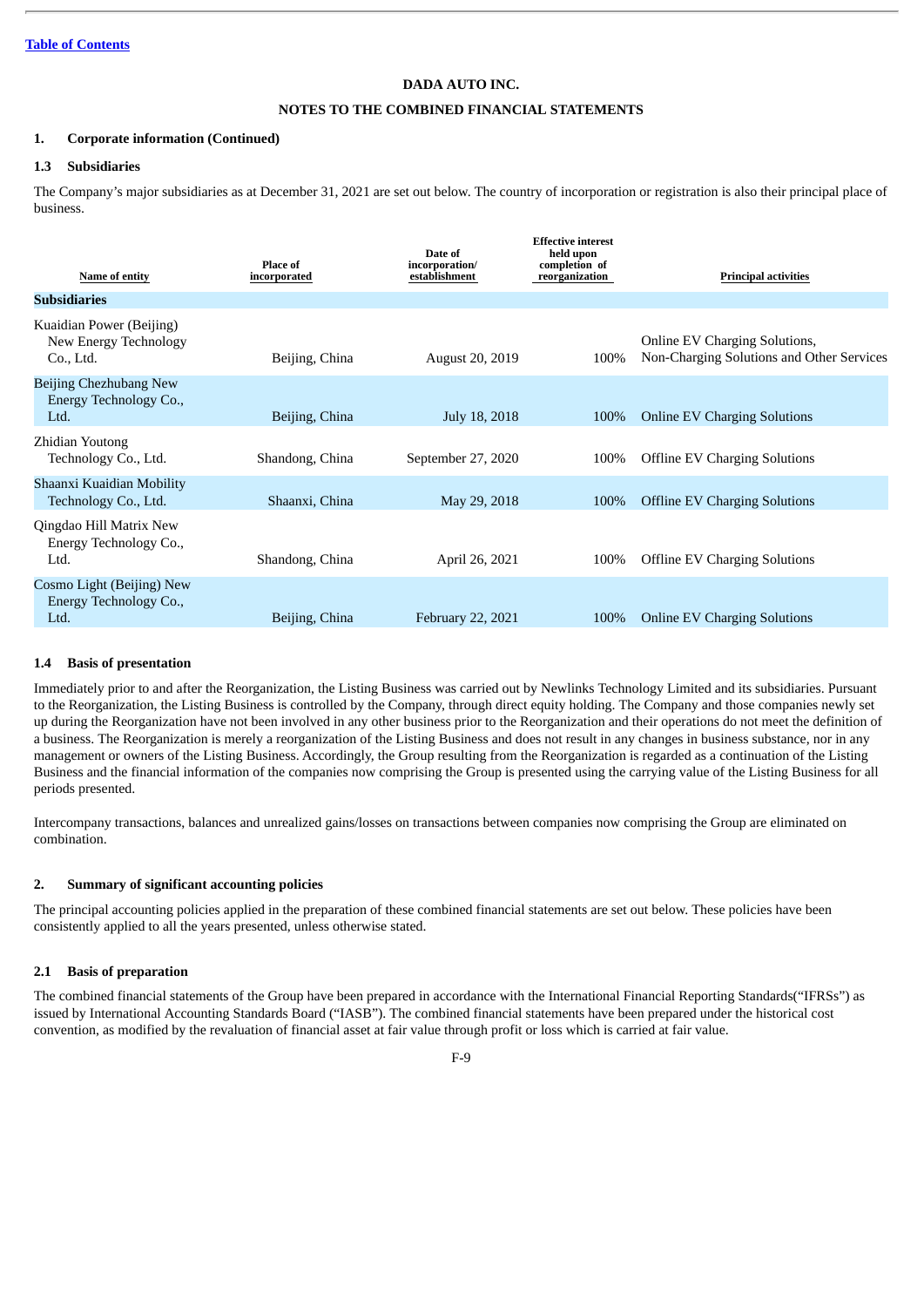## **NOTES TO THE COMBINED FINANCIAL STATEMENTS**

## **2. Summary of significant accounting policies (Continued)**

## **2.1 Basis of preparation (Continued)**

The combined financial statements of the Group were authorized for issue in accordance with a resolution of the directors passed on May 30, 2022.

The combined financial statements are prepared on a going concern basis. See Note 2.2 for details.

The preparation of financial statements in conformity with IFRSs requires the use of certain critical accounting estimates. It also requires management to exercise its judgement in the process of applying the Group's accounting policies. The areas involving a higher degree of judgement or complexity, or areas where assumptions and estimates are significant to the combined financial statements are disclosed in Note 4.

## **2.1.1 New and amendments to the accounting standards adopted and recent accounting pronouncements**

(a) Amendments to the accounting standards adopted

All effective standards, amendments to standards and interpretations, which are mandatory for the financial year beginning on January 1, 2020, are consistently applied to the Group for the years ended December 31, 2020 and 2021. The adoption of these amendments does not have any significant impact on the combined financial statements of the Group.

(b) New standards and interpretations not yet adopted

Standards, amendments and interpretations that have been issued but not yet effective and not been early adopted by the Group during the years ended December 31, 2020 and 2021 are as follows:

| Standards and amendments                                                                                              | Effective for annual periods<br>beginning on or after |
|-----------------------------------------------------------------------------------------------------------------------|-------------------------------------------------------|
| IAS 16 (Amendment) 'Property, plant and equipment – proceeds before intended use'                                     | January 1, 2022                                       |
| IAS 37 (Amendment) 'Onerous contracts – cost of fulfilling a contract'                                                | January 1, 2022                                       |
| IFRS 3 (Amendment) 'Reference to the conceptual Framework'                                                            | January 1, 2022                                       |
| Annual Improvements to IFRS Standards 2018-2020                                                                       | January 1, 2022                                       |
| <b>IFRS 17 Insurance Contracts</b>                                                                                    | January 1, 2023                                       |
| IFRS 17 (Amendment) Insurance Contracts                                                                               | January 1, 2023                                       |
| IAS 1 (Amendment) 'Classification of liabilities as current or non-current'                                           | January 1, 2023                                       |
| IAS 1 and IFRS Practice Statement 2 (Amendment) - Disclosure of Accounting Policies                                   | January 1, 2023                                       |
| IAS 8 (Amendment) - Definition of Accounting Estimates                                                                | January 1, 2023                                       |
| Amendments to IFRS 4 - Extension of the Temporary Exemption from Applying IFRS 9                                      | January 1, 2023                                       |
| Amendments to IAS 12 - Deferred Tax related to Assets and Liabilities arising from a Single Transaction Tax           | January 1, 2023                                       |
| Amendment to IFRS 10 and IAS 28 regarding sales or contribution assets between an investor and its associate or joint | To be determined                                      |
| venture                                                                                                               |                                                       |

The Company anticipates that the application of the above new standard, amendments and annual improvements will have no material impact on the Group's combined financial statements in the foreseeable future.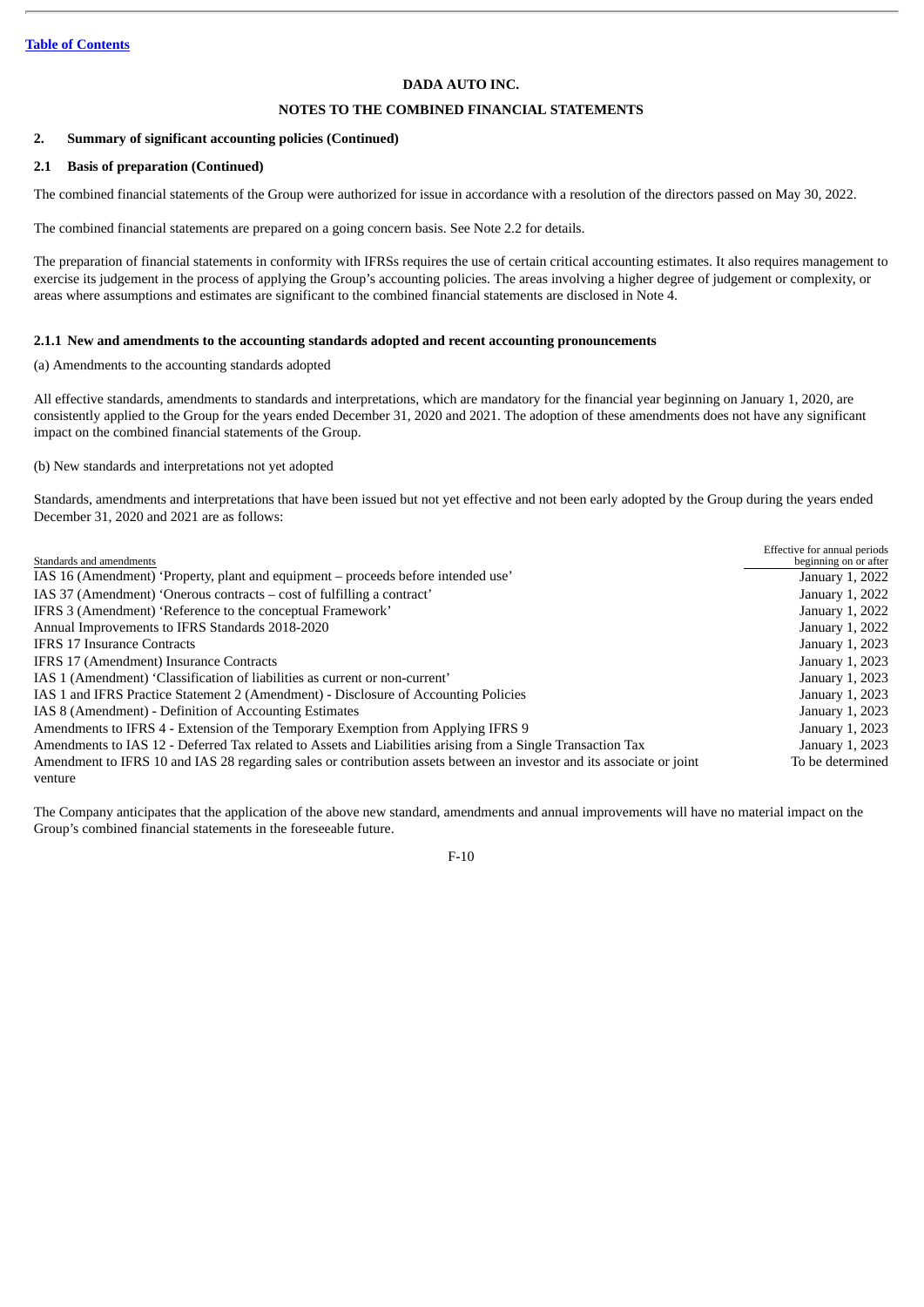## **NOTES TO THE COMBINED FINANCIAL STATEMENTS**

#### **2. Summary of significant accounting policies (Continued)**

## **2.2 Going concern basis**

The Group incurred net losses of RMB82.2 million and RMB252.3 million for the years ended December 31, 2020 and 2021, respectively. Net cash used in operating activities was RMB63.0 million, and RMB250.0 million for the years ended December 31, 2020 and 2021, respectively. The Group assesses its liquidity by its ability to generate cash from operating activities and attract additional capital and/or finance funding.

In January 2022, the Group raised funding through issuing convertible redeemable preference shares, with a total cash consideration of US\$87.3 million (RMB556.3 million), and the Group expects that its existing cash and cash equivalents will be sufficient to fund its operations and meet all of its obligations as they fall due for at least twelve months from the date of issuance of financial statements. The Group's ability to continue as a going concern is dependent on management's ability to successfully execute its business plan, which includes increasing revenues while controlling operating expenses, as well as, generating operational cash flows and continuing to gain support from outside sources of financing. Based on the above considerations, the Group believes that funds from the equity financing will be sufficient to meet the cash requirements to fund planned operations and other commitments for at least the next twelve months. The Group's combined financial statements have been prepared on a going concern basis, which contemplates the realization of assets and liquidation of liabilities in the normal course of business.

## **2.3 Subsidiaries and non-controlling interests**

Subsidiaries are all entities over which the Group has control. The Group controls an entity when the Group is exposed to, or has rights to, variable returns from its involvement with the entity and has the ability to affect those returns through its power to direct the activities of the entity. Subsidiaries are fully consolidated from the date on which control is transferred to the Group. They are deconsolidated from the date that control ceases.

Intercompany transactions, balances and unrealised gains on transactions between Group companies are eliminated. Unrealised losses are also eliminated unless the transaction provides evidence of an impairment of the transferred asset. Accounting policies of subsidiaries have been changed where necessary to ensure consistency with the policies adopted by the Group.

Non-controlling interests in the results and equity of subsidiaries are shown separately in the combined statements of loss and other comprehensive loss, combined statements of financial position, and combined statements of changes in equity, respectively. During the years ended December 31, 2020 and 2021, the net loss attributable to non-controlling interests were nil, respectively.

Entities acquired under common control or transactions accounted for in a manner similar to a pooling-of-interests (for example, a reorganization of entities under common control) are accounted under the "book value" accounting, where the Company recognizes the assets acquired and liabilities assumed using the book values of the transferor. When the combined financial statements are issued for a period that includes the date the common control transaction occurred, the Company's combined financial statements of all prior periods are retrospectively revised to the earliest date presented.

## **2.4 Segment reporting**

Operating segments are reported in a manner consistent with the internal reporting provided to the chief operating decision-maker ("CODM"). The CODM, who is responsible for allocating resources and assessing performance of the operating segments and making strategic decisions, has been identified as the Chief Executive Officer of the Group, who reviews the consolidated results of operations when making decisions about allocating resources and assessing performance of the Group as a whole.

For the purpose of internal reporting and management's operation review, the CODM and management personnel do not segregate the Group's business by product or service lines. Hence, the Group has only one operating segment. In addition, the Group does not distinguish between markets or segments for the purpose of internal reporting. As the Group's assets and liabilities are substantially located in the PRC, substantially all revenues are earned and substantially all expenses are incurred in the PRC, no geographical segments are presented.

#### **2.5 Foreign currency translation**

#### (a) Functional and presentation currency

Items included in the financial information of each of the Group's entities are measured using the currency of the primary economic environment in which the entity operates (the "functional currency"). The functional currency of the Company and its overseas subsidiaries is USD. The functional currency of subsidiaries in the Group incorporated in the PRC, is the Renminbi ("RMB"). The Group presents its combined financial statements in RMB, unless otherwise stated.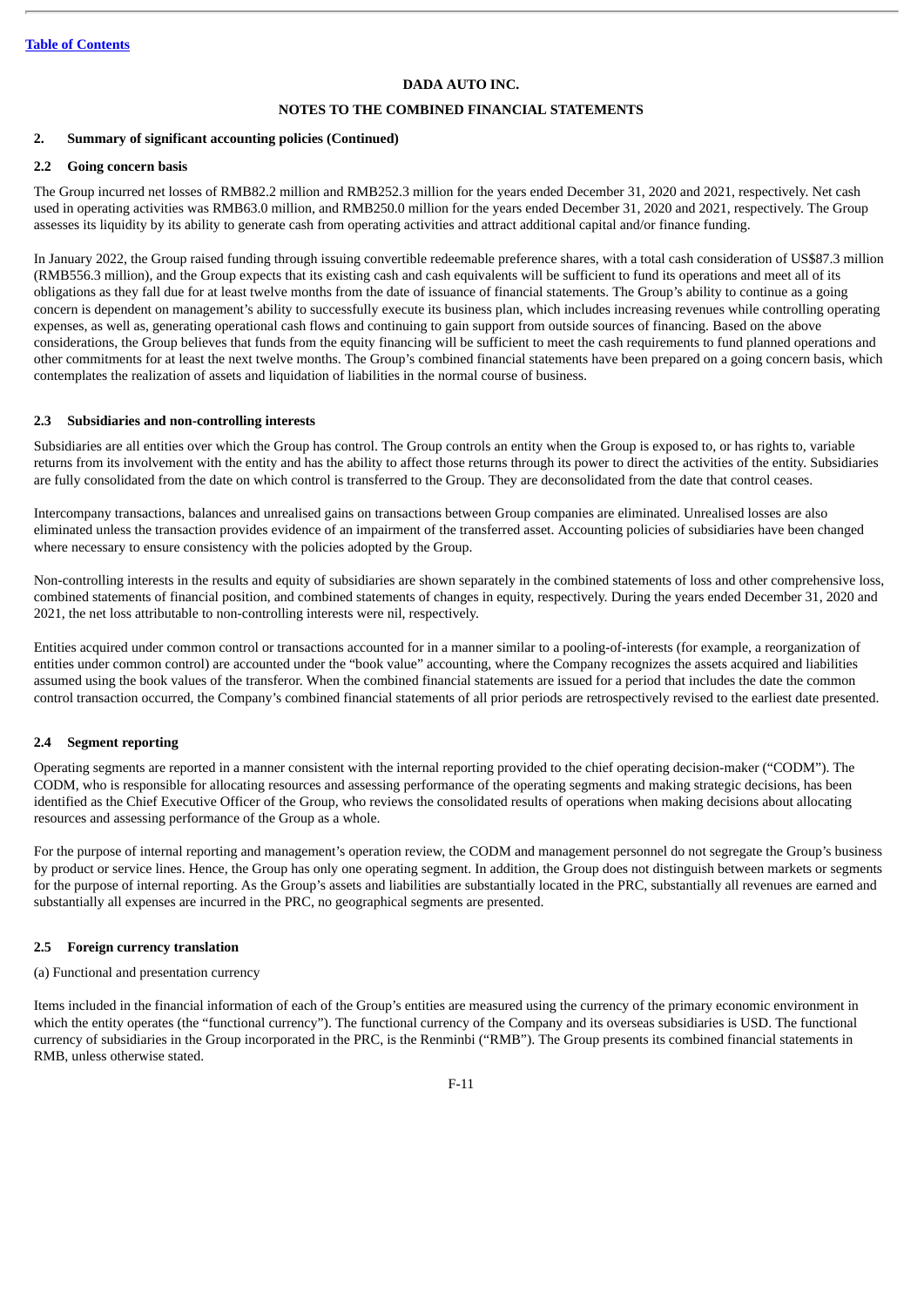## **NOTES TO THE COMBINED FINANCIAL STATEMENTS**

#### **2. Summary of significant accounting policies (Continued)**

## **2.5 Foreign currency translation (Continued)**

(b) Group companies

The results and financial position of all the Group entities (none of which has the currency of a hyper-inflationary economy) that have a functional currency different from the presentation currency are translated into the presentation currency as follows:

- (i) assets and liabilities for each statement of financial position presented are translated at the closing rate at the date of reporting period ended.
- (ii) income and expenses for each income statement are translated at average exchange rates (unless this average is not a reasonable approximation of the cumulative effect of rates prevailing on the transaction dates, in which case income and expenses are translated at the rate on the dates of the transactions); and
- (iii) all resulting currency translation differences are recognised in other comprehensive income or loss.

During years ended December 31, 2020 and 2021, there were no translation difference recognized for there was no overseas transactions led to translation differences.

## **2.6 Property, plant and equipment**

All property, plant and equipment are stated at historical cost less accumulated depreciation and accumulated impairment losses (if any). Historical cost includes expenditures that are directly attributable to the acquisition of the items.

Subsequent costs are included in the asset's carrying amount or recognised as a separate asset, as appropriate, only when it is probable that future economic benefits associated with the item will flow to the Group and the cost of the item can be measured reliably. The carrying amount of the replaced part is derecognised. All other repairs and maintenance are charged to profit or loss during the financial period in which they are incurred.

Depreciation is calculated using the straight-line method to allocate their cost amounts, net of their residual values, over their estimated useful lives, as follows:

– Electronic equipment 5 years

The asset's residual values and useful lives are reviewed, and adjusted of appropriate at the end of each reporting period.

An asset's carrying amount is written down immediately to its recoverable amount if the asset's carrying amount is greater than its estimated recoverable amount.

Gains and losses on disposals are determined by comparing proceeds with carrying amount, and are recognized in "Other losses, net" in the combined statement of loss and other comprehensive loss. During the years ended December 31, 2020 and 2021, no such disposal occurred.

#### **2.7 Investments and other financial assets**

#### (a) Classification

The Group classifies its financial assets in the following measurement categories:

- those to be measured subsequently at fair value (either through other comprehensive income or through profit or loss), and,
- those to be measured at amortised cost.

The classification depends on the entity's business model for managing the financial assets and the contractual terms of the cash flows.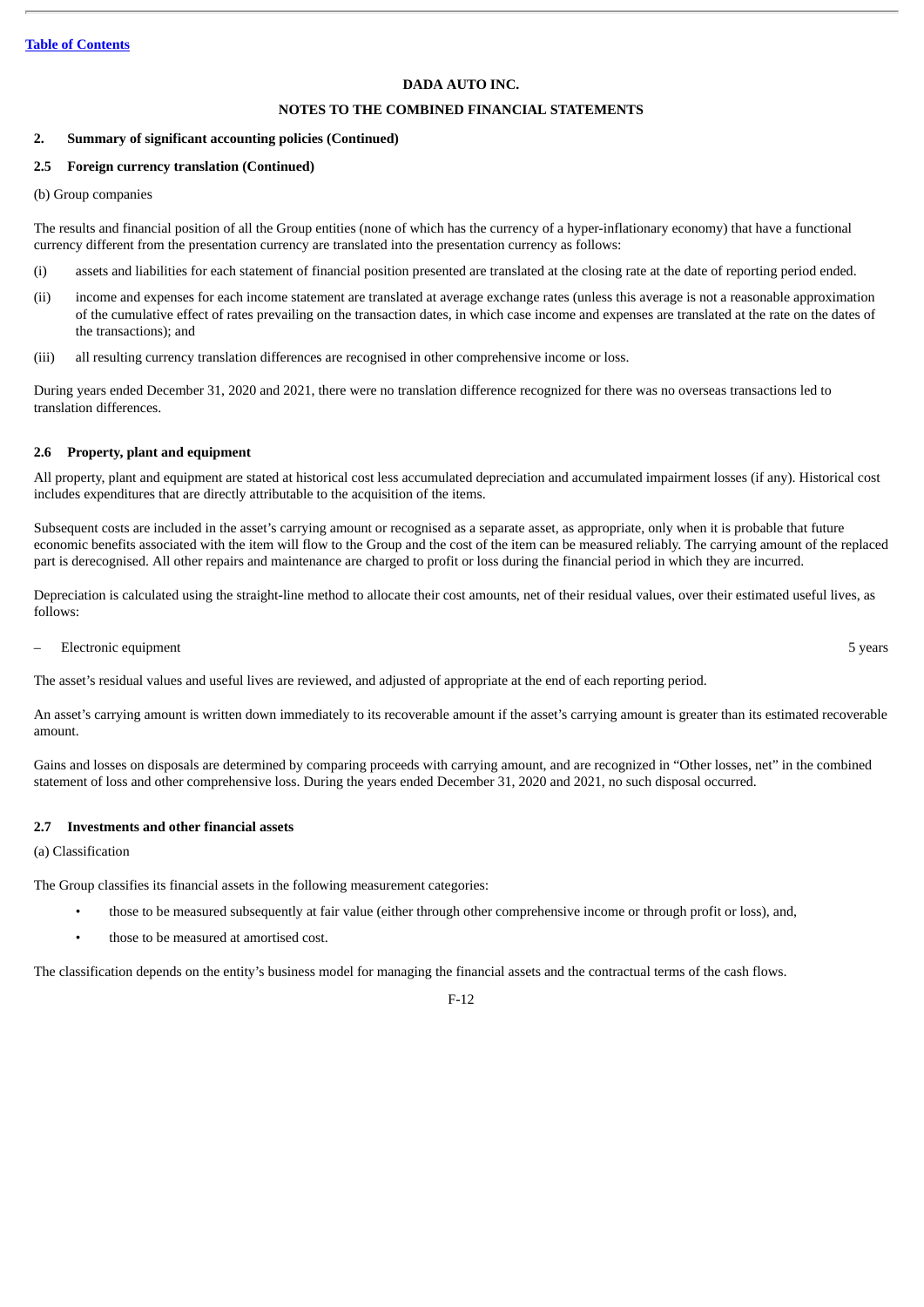## **NOTES TO THE COMBINED FINANCIAL STATEMENTS**

#### **2. Summary of significant accounting policies (Continued)**

## **2.7 Investments and other financial assets (Continued)**

For assets measured at fair value, gains and losses will either be recorded in profit or loss or other comprehensive income ("OCI"). For investments in equity instruments that are not held for trading, this will depend on whether the Group has made an irrevocable election at the time of initial recognition to account for the equity investment at fair value through other comprehensive income ("FVOCI").

## (b) Recognition and derecognition

Regular way purchases and sales of financial assets are recognised on trade-date, the date on which the Group commits to purchase or sell the asset.

The Group derecognises a financial asset, if the part being considered for derecognition meets one of the following conditions: (i) the contractual rights to receive the cash flows of the financial asset expire; (ii) the contractual rights to receive the cash flows and substantially all the risks and rewards of ownership of the financial asset have been transferred; or (iii) the Group retains the contractual rights to receive the cash flows of the financial asset, but assumes a contractual obligation to pay the cash flows to the eventual recipient in an agreement that meets all the conditions of derecognition of transfer of cash flows ("pass through" requirements) and substantially all the risks and rewards of ownership of the financial asset have been transferred.

Where a transfer of a financial asset in its entirety meets the criteria for derecognition, the difference between the two amounts below is recognised in profit or loss or retained earnings:

- the carrying amount of the financial asset transferred; and
- the sum of the consideration received from the transfer and any cumulative gains or losses that has been recognised directly in equity.

#### (c) Measurement

At initial recognition, the Group measures a financial asset at its fair value plus, in the case of a financial asset not at fair value through profit or loss ("FVPL"), transaction costs that are directly attributable to the acquisition of the financial asset. Transaction costs of financial asset carried at FVPL are expensed in profit or loss.

## *Equity instruments*

The Group subsequently measures all equity investments at fair value. Where the Group's management has elected to present fair value gains and losses on equity investments in OCI, there is no subsequent reclassification of fair value gains and losses to profit or loss following the derecognition of the investment. Dividends from such investments continue to be recognised in profit or loss as other income when the Group's right to receive payments is established.

Changes in the fair value of financial asset at FVPL are recognized in profit or loss and presented within other losses in the statement of loss as applicable. Impairment losses (and reversal of impairment losses) on equity investments measured at FVOCI are not reported separately from other changes in fair value.

#### (d) Impairment

The Group assesses on a forward-looking basis the expected credit losses ("ECL") associated with its debt instruments carried at amortised cost and FVOCI. The impairment methodology applied depends on whether there has been a significant increase in credit risk.

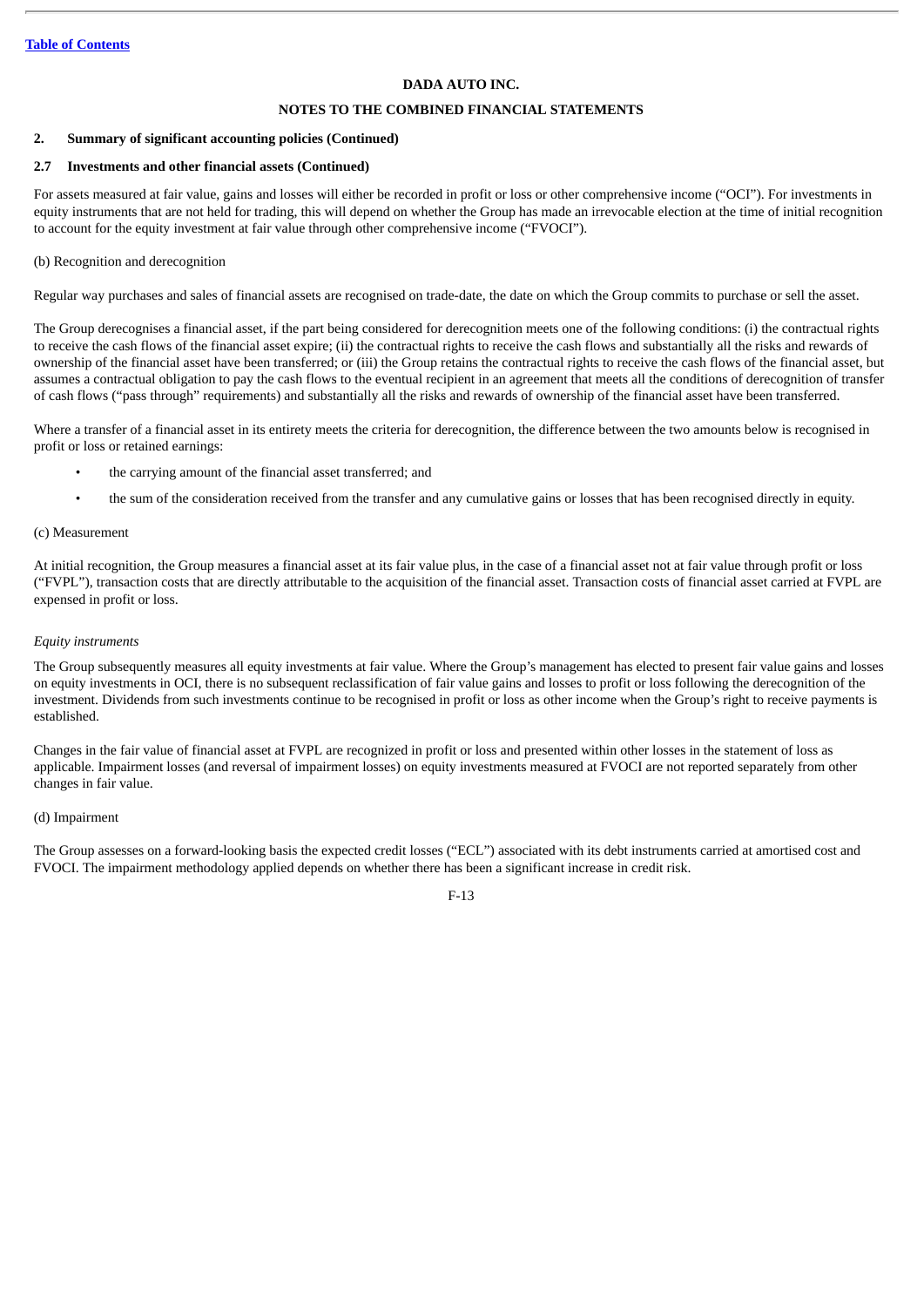## **NOTES TO THE COMBINED FINANCIAL STATEMENTS**

#### **2. Summary of significant accounting policies (Continued)**

## **2.8 Trade receivables and other receivables**

Trade receivables are amounts due from customers for goods sold or services performed in the ordinary course of business. Majority of other receivables and prepayments are from online EV charging solutions services. They are generally due for settlement within one year (or in the normal operating cycle of the business if longer) and therefore all classified as current.

Trade receivables and other receivables are recognized initially at the amount of consideration that is unconditional unless they contain significant financing components, when they are recognized at fair value. The Group holds the trade receivables and other receivables with the objective of collecting the contractual cash flows and therefore measures them subsequently at amortized cost using the effective interest method. See Note 7 for further information about other receivables and Note 3.1 for a description of the Group's financial risk.

Impairment on trade receivables and other receivables is measured as either 12-month expected credit losses or lifetime expected credit losses, depending on whether there has been a significant increase in credit risk since initial recognition. If a significant increase in credit risk of a deposit or receivable has occurred since initial recognition, the impairment is measured as lifetime expected credit losses. See Note 3.1 for details.

#### **2.9 Cash and cash equivalents**

For the purpose of presentation in the combined statements of cash flows, cash and cash equivalents includes cash on hand, cash at bank, and deposits held at licensed payment platforms that are readily convertible to known amounts of cash and which are subject to an insignificant risk of changes in value, having been within three months of maturity at acquisition.

#### **2.10 Share capital**

Ordinary shares are classified as equity. Incremental costs directly attributable to the issuance of new shares are shown in equity as a deduction, net of tax, from the proceeds.

#### **2.11 Trade and other payables**

Trade and other payables represent liabilities for goods and services provided to the Group prior to the end of financial year which are unpaid. These amounts are presented as current liabilities unless payment is not due within 12 months after the reporting period. They are recognised initially at their fair value and subsequently measured at amortized cost using the effective interest method.

#### **2.12 Current and deferred income tax**

The income tax expense or credit for the period is the tax payable on the current period's taxable income based on the applicable income tax rate for each jurisdiction adjusted by changes in deferred tax assets and liabilities attributable to temporary differences and to unused tax losses.

#### (a) Current income tax

The current income tax charge is calculated on the basis of the tax laws enacted or substantively enacted at the end of the reporting period in the countries where the Company's subsidiaries and associates operate and generate taxable income. Management periodically evaluates positions taken in tax returns with respect to situations in which applicable tax regulation is subject to interpretation. It establishes provisions where appropriate on the basis of amounts expected to be paid to the tax authorities.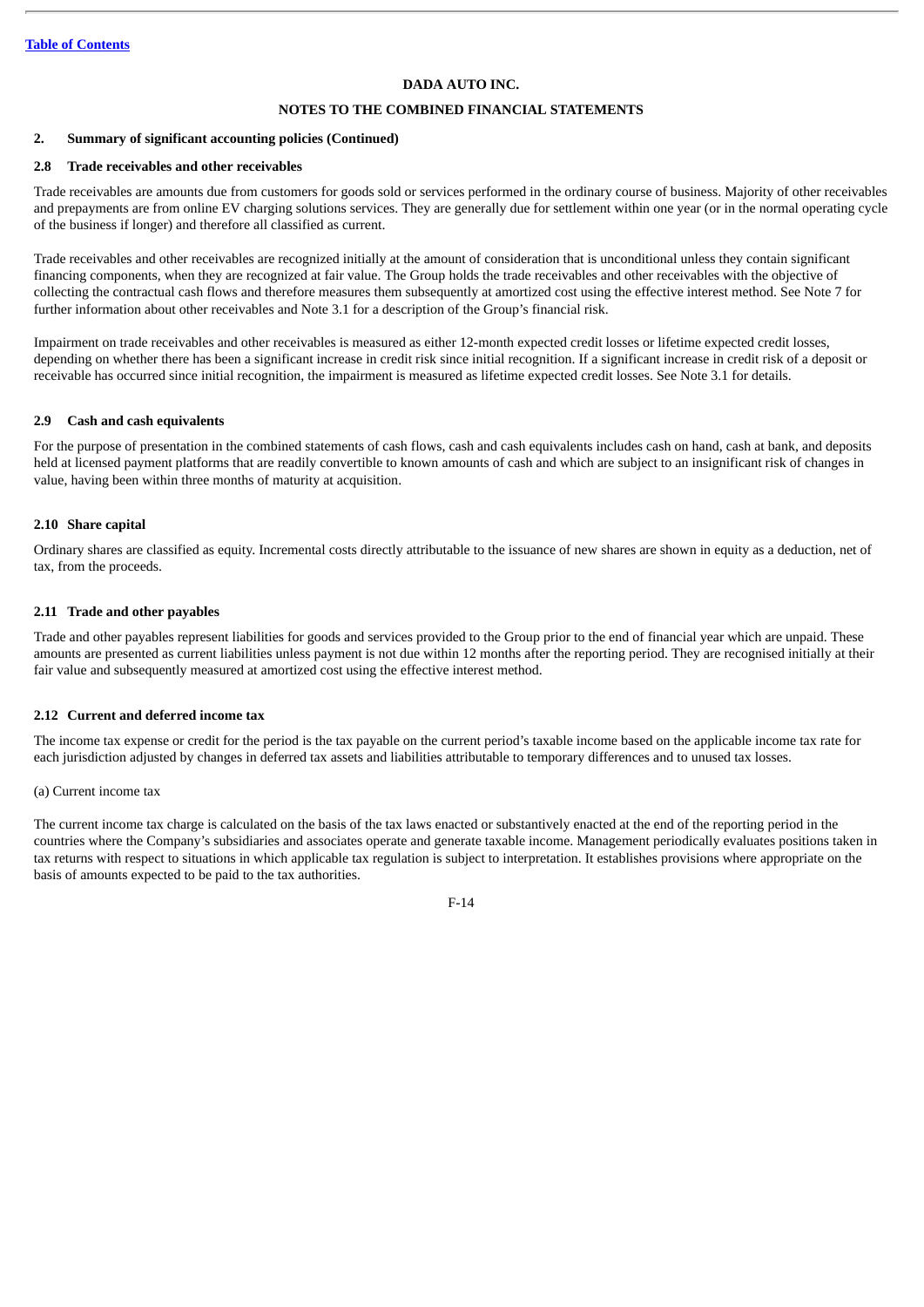## **NOTES TO THE COMBINED FINANCIAL STATEMENTS**

## **2. Summary of significant accounting policies (Continued)**

## **2.12 Current and deferred income tax (Continued)**

## (b) Deferred income tax

Deferred income tax is recognized, using the liability method, on temporary differences arising between the tax bases of assets and liabilities and their carrying amounts in the combined financial statements. However, the deferred income tax is not accounted for if it arises from initial recognition of an asset or liability in a transaction other than a business combination that at the time of the transaction affects neither accounting nor taxable profit or loss. Deferred income tax is determined using tax rates (and laws) that have been enacted or substantively enacted by the statement of financial position date and are expected to apply when the related deferred income tax asset is realized or the deferred income tax liability is settled.

Deferred tax assets are recognized only to the extent that it is probable that future taxable profit will be available against which the temporary differences can be utilized.

## (c) Offsetting

Deferred tax assets and liabilities are offset where there is a legally enforceable right to offset current income tax assets and liabilities and when the deferred tax balances relate to the same taxation authority. Current tax assets and tax liabilities are offset where the entity has a legally enforceable right to offset and intends either to settle on a net basis, or to realize the asset and settle the liability simultaneously.

## (d) Uncertain tax positions

In determining the amount of current and deferred income tax, the Group takes into account the impact of uncertain tax positions and whether additional taxes, interest or penalties may be due. This assessment relies on estimates and assumptions and may involve a series of judgments about future events. New information may become available that causes the Group to change its judgment regarding the adequacy of existing tax liabilities. Such changes to tax liabilities will impact tax expense in the period that such a determination is made.

## **2.13 Employee benefits**

#### (a) Short-term obligations

Liabilities for wages and salaries, including non-monetary benefits and accumulating sick leave that are expected to be settled wholly within 12 months after the end of the period in which the employees render the related service are recognized in respect of employees' services up to the end of the reporting period and are measured at the amounts expected to be paid when the liabilities are settled. The liabilities are presented as current employee benefit obligations in the statement of financial position.

## (b) Post-employment obligations

The Group has a defined contribution plan in which the Group pays fixed contributions to publicly administered pension insurance plans on a mandatory basis. The Group has no further payment obligations once the contributions have been paid. The contributions are recognised as employee benefit expenses when they are due.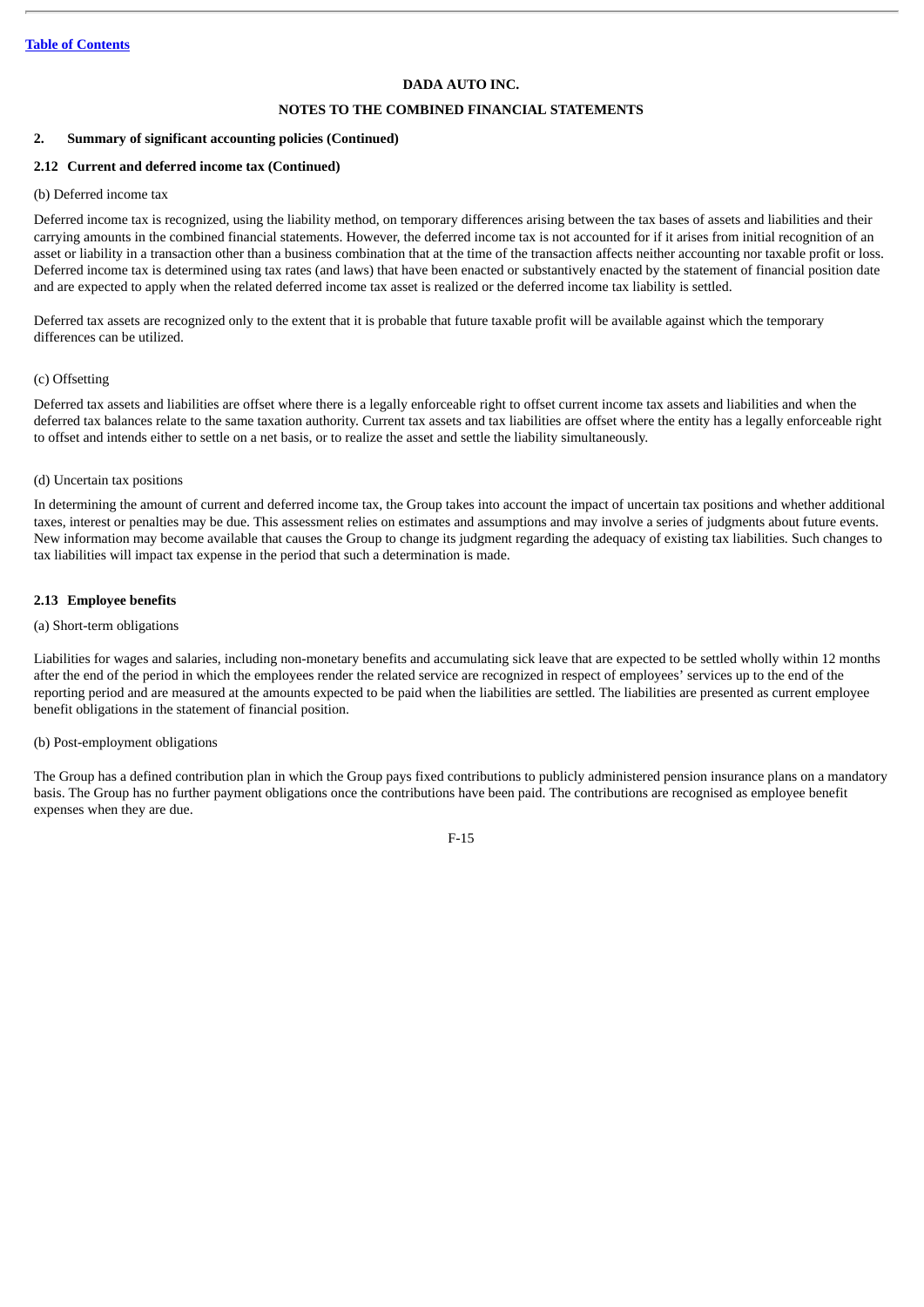## **NOTES TO THE COMBINED FINANCIAL STATEMENTS**

## **2. Summary of significant accounting policies (Continued)**

## **2.13 Employee benefits (Continued)**

(c) Housing funds, medical insurances and other social insurances

Employees of the Group in the PRC are entitled to participate in various government-supervised housing funds, medical insurances and other social insurances plan. The Group contributes on a monthly basis to these funds based on certain percentages of the salaries of the employees, subject to certain ceiling. The Group's liability in respect of these funds is limited to the contributions payable in each year. Contributions to the housing funds, medical insurances and other social insurances are expensed as incurred.

(d) Bonus plan

The expected cost of bonuses is recognized as a liability when the Group has a present legal or constructive obligation for payment of bonus as a result of services rendered by employees and a reliable estimate of the obligation can be made. Liabilities for bonus plans are expected to be settled within 1 year and are measured at the amounts expected to be paid when they are settled.

## **2.14 Revenue recognition**

Revenue is measured at the fair value of the consideration received or receivable for the sales of goods or services in the ordinary course of the Group's activities.

When another party is involved in providing goods or services to a customer, the Group determines whether the nature of its promise is a performance obligation to provide the specified goods or services itself (i.e., the Group is a principal) or to arrange for those goods or services to be provided by the other party (i.e., the Group is an agent).

The Group is a principal if it controls the specified goods or services before those goods or services are transferred to a customer.

The Group is an agent if its performance obligation is to arrange for the provision of the specified goods or services by another party. In this case, the Group does not control the specified goods or services provided by another party before those goods or services are transferred to the customer. When the Group acts as an agent, it recognises revenue in the amount of any fee or commission to which it expects to be entitled in exchange for arranging for the specified goods or services to be provided by the other party.

Revenue is recognized when or as the control of the goods or services is transferred to a customer. Depending on the terms of the contract and the laws that apply to the contract, control of the goods and services may be transferred over time or at a point in time.

Control of the goods and services is transferred over time if the Group's performance:

- i. provides all of the benefits received and consumed simultaneously by the customer;
- ii. creates and enhances an asset that the customer controls as the Group performs; or

iii. does not create an asset with an alternative use to the Group and the Group has an enforceable right to payment for performance completed to date.

If control of the goods or services transfers over time, revenue is recognized over the period of the contract by reference to the progress towards complete satisfaction of that performance obligation. Otherwise, revenue is recognized at a point in time when the customer obtains control of the goods and services.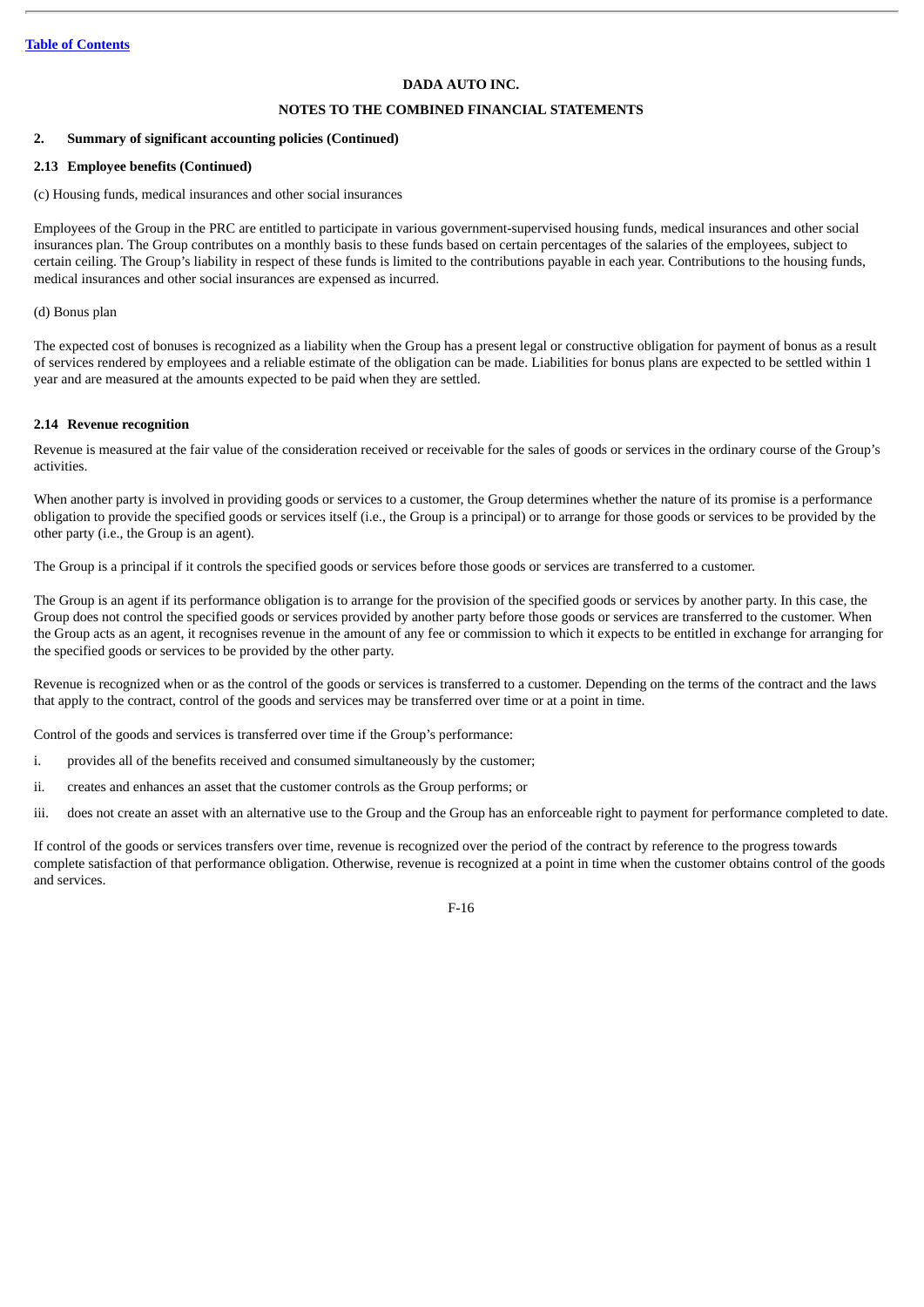## **NOTES TO THE COMBINED FINANCIAL STATEMENTS**

#### **2. Summary of significant accounting policies (Continued)**

## **2.14 Revenue recognition (Continued)**

#### *2.14.1 The accounting policy for the Group's principal revenue sources*

#### Online EV charging solutions

The Group offers effective mobility connectivity services by a platform to connect charging station operators and end-users to facilitate the completion of successful EV charging. The performance obligations for the Group is to present the charging stations and charging piles on the platform, and provide such information for end-users who visit the platform, they could select charging stations and charging piles on their own. Upon the completion of an EV charging order, the Group recognises the service income charged to operators and end-users. The Group provides services to both charging station operators and end-users according to agreements, and the Group performs its obligations for both parties during one transaction, both charging stations and end-users are regarded as the customers of platform services.

The Group has determined that it acts as an agent in the online EV charging solutions services as (i) the Group does not obtain control of the services prior to its transfer to the end-user; (ii) the Group does not direct charging stations to perform the service on the Group's behalf, (iii) the Group is not primarily responsible for charging services provided to end-users, nor do the Group has inventory risk related to these services, and (iv) the Group facilitates setting the price for charging services, however, charging stations and end-users have the ultimate discretion in accepting the transaction price and this indicator alone does not result in controlling the services provided to end-users.

The Group pays to the charging station operators in advance before the delivery of service and records it as prepayment as it could be returned. In some cases, the Group may settle afterwards and the balance owed to operators is recorded as other payable. Besides that, the Group also provides other online solutions, such as software as a service ("SaaS") to charging stations to improve the digitalization and the management of them.

#### Offline EV charging solutions

The Group offers offline services to charging station operators related to their operations, including operation of EV charging station, hardware procurement, electricity procurement.

In case the Group leases certain EV charging stations and operates the EV charging stations on its own discretion, the Group has determined that it acts as a principal in the services as the Group is primarily responsible for providing the EV charging service to EV drivers. The Group provides charging services based on orders from its own platform as well as other third-party's platforms. Also, the Group has full discretion in establishing service fee rates for the charging services to customers. EV charging fee includes electricity bills and charging service fees. EV charging service fees received/receivable by the Group under such instances are recognised as revenue on a gross basis when the service is rendered. The electricity bills received will be remitted to the electricity providers and are recorded to deduct prepayment to the electricity providers.

For the hardware procurement services, the Group procures charger piles at bulk purchase prices from charger manufacturers and re-sells these charger piles to charging station operators at discounted prices. The Group has the discretion on prices, but the Group does not control the hardware during the transactions since the orders are on demand basis to the charger manufacturers. For the electricity procurement, the Group negotiates with State Grid for favourable prices, and charges charging station operators for a take rate on the procurement value, while the Group does not control the electricity before the service delivered. Therefore, the Group recognizes revenue of hardware procurement and electricity procurement on a net basis upon the completion of the transactions.

#### Non-charging solutions and other services

The Group provides charging station operators with additional retail services and other amenities and ancillary services. The Group charges commission fees based on the value of the facility and the merchandise supplied to charging station operators. Revenues for such services are recognized when the Group satisfies the performance obligations under the service contracts.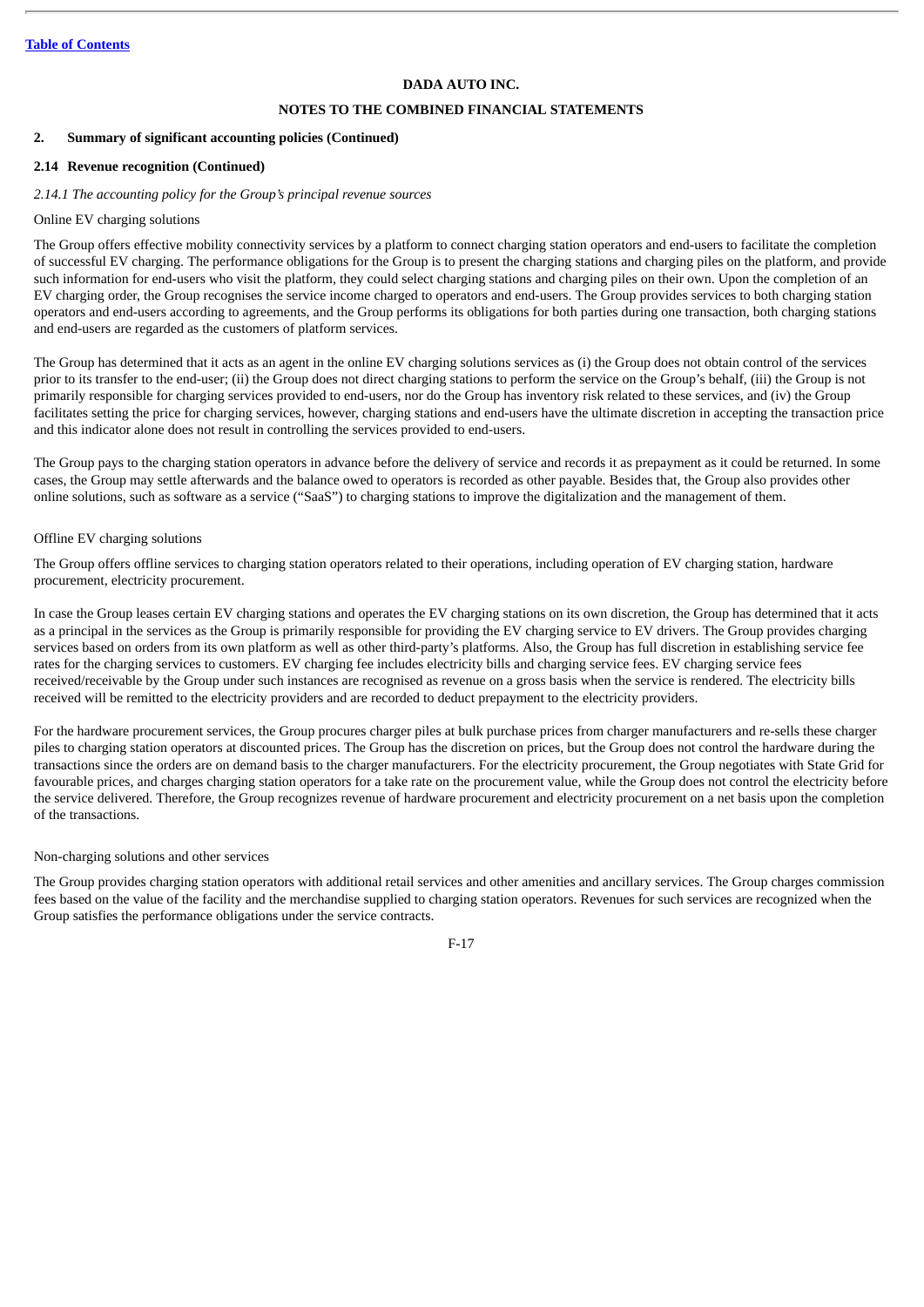## **NOTES TO THE COMBINED FINANCIAL STATEMENTS**

## **2. Summary of significant accounting policies (Continued)**

## **2.14 Revenue recognition (Continued)**

#### *2.14.2 Contract balances*

When either party to a contract has performed, the Group presents the contract in the statement of financial position as a contract asset or a contract liability, depending on the relationship between the entity's performance and the customer's payment.

A contract asset is the Group's right to consideration in exchange for goods and services that the Group has transferred to a customer. A receivable is recorded when the Group has an unconditional right to consideration. A right to consideration is unconditional if only the passage of time is required before payment of that consideration is due.

If a customer pays consideration or the Group has a right to an amount of consideration that is unconditional, before the Group transfers a good or service to the customer, the Group presents the contract liability when the payment is made or a receivable is recorded (whichever is earlier). A contract liability is the Group's obligation to transfer goods or services to a customer for which the Group has received consideration (or an amount of consideration is due) from the customer.

## *2.14.3 Incentives*

The Group offers discounts and promotions to end-users to encourage use of the platform in online EV charging solutions business. The Group records such incentives to end-users as reduction of revenue, to the extent of the revenue collected from the customers. In certain transactions, the incentives offered to the end-users exceed the revenue generated from the same transaction. The excess payment is presented as selling and marketing expense instead of negative revenue, as the payment does not relate to any other contracts (including past contracts or anticipated future contracts) with the customers.

## **2.15 Cost of revenue**

Cost of revenues mainly consists of value-added tax ("VAT") surcharges, depreciation of right-of-use assets, payment processing cost, employee benefit expenses and others.

## **2.16 Selling and marketing expenses**

Selling and marketing expenses mainly consist of expenses of certain discounts and promotions to end-users, salaries for sales and marketing personnel, and advertising expenses for branding and acquiring end-users for charging services. Advertising costs are expensed when the service is received.

In connection with the online EV charging solutions, the Group offers discounts and promotions to end-users to encourage use of the platform. Accordingly, the Group records the cost of these discounts and promotions as a reduction of revenue on a transaction-by-transaction basis at the time the transaction is completed. In certain transactions, the incentives offered to the end-users exceed the revenue generated from the customers for the same transaction. The excess part is presented as an expense instead of negative revenue, as it does not relate to any other contracts (including past contracts or anticipated future contracts) with the customers.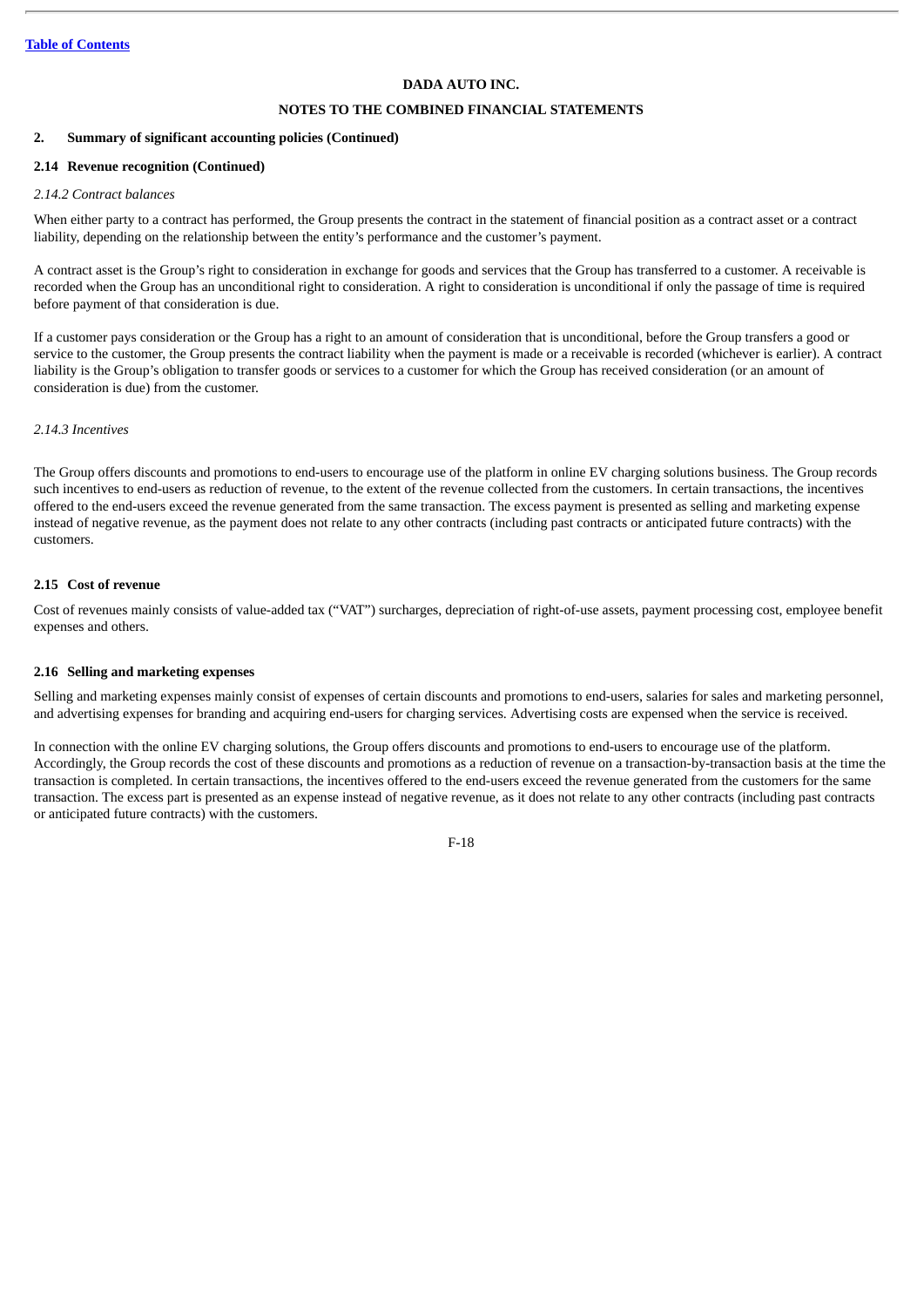## **NOTES TO THE COMBINED FINANCIAL STATEMENTS**

#### **2. Summary of significant accounting policies (Continued)**

## **2.17 Administrative expenses**

Administrative expenses mainly consist of salaries and benefits for management and administrative personnel, rental and related expenses, professional fees and other general corporate expenses.

#### **2.18 Research and development expenses**

Research and development expenses mainly consist of salaries and benefits as well as related expenses by research and development team. All research and development costs are expensed as incurred.

## **2.19 Income tax**

Income tax for each year comprises current tax and movements in deferred tax assets and liabilities. Current tax and movements in deferred tax assets and liabilities are recognized in profit or loss except to the extent that they relate to items recognized in other comprehensive income or directly in equity, in which case the relevant amounts of tax are recognized in other comprehensive income or directly in equity, respectively.

Current tax is the expected tax payable on the taxable income for the year, using tax rates enacted or substantively enacted at the end of the reporting year, and any adjustment to tax payable in respect of previous years. Deferred tax assets and liabilities arise from deductible and taxable temporary differences respectively, being the differences between the carrying amounts of assets and liabilities for financial reporting purposes and their tax bases.

#### **2.20 Provisions and contingent liabilities**

Provisions are recognized for other liabilities of uncertain timing or amount when the Company has a legal or constructive obligation arising as a result of past event, it is probable that an outflow of economic benefits will be required to settle the obligation and a reliable estimate can be made. Where the time value of money is material, provisions are stated at the present value of the expenditure expected to settle the obligation.

Where it is not probable that an outflow of resources will be required, or the amount cannot be estimated reliably, the obligation is disclosed as a contingent liability, unless the probability of outflow of resources is remote. Possible obligations, whose existence will only be confirmed by the occurrence or non-occurrence of one or more future events are also disclosed as contingent liabilities unless the probability of outflow of resources is remote.

#### **2.21 Loss per share**

(a) Basic earnings per share

Basic loss per share is calculated by dividing:

- the loss attributable to equity holders of the Company, excluding any costs of servicing equity other than ordinary shares; and
- by the weighted average number of ordinary shares outstanding during the financial year, adjusted for bonus elements in ordinary shares issued during the year/period and excluding treasury shares.

#### (b) Diluted earnings per share

Diluted loss per share adjusts the figures used in the determination of basic loss per share to take into account:

- the after-income tax effect of interest and other financing costs associated with dilutive potential ordinary shares; and
- the weighted average number of additional ordinary shares that would have been outstanding assuming the conversion of all dilutive potential ordinary shares.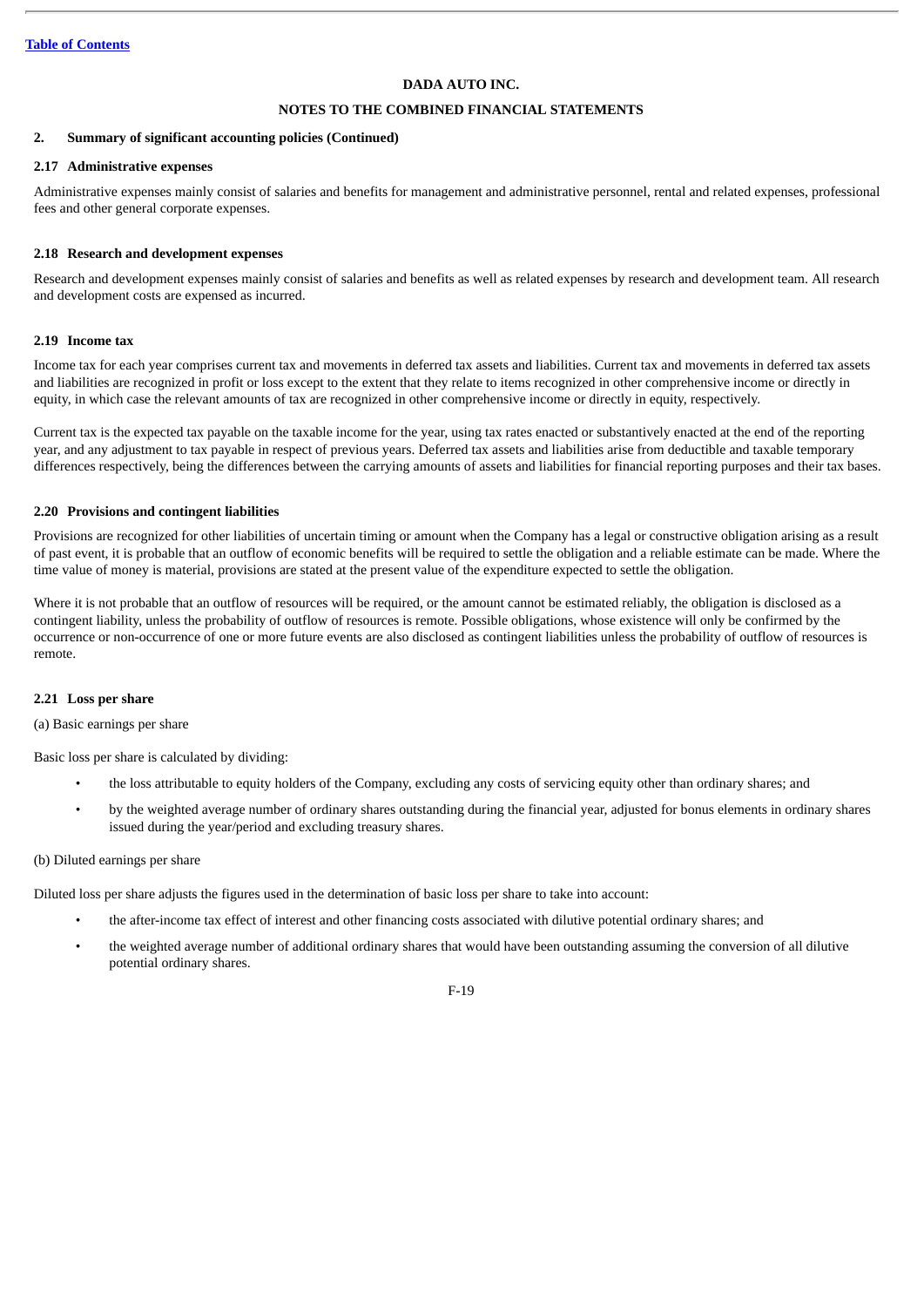## **NOTES TO THE COMBINED FINANCIAL STATEMENTS**

## **2. Summary of significant accounting policies (Continued)**

## **2.22 Leases**

The Group, as a lessee, leases office buildings and charging stations. Lease contracts are typically made for fixed periods of two years to five years. Lease is recognised as a right-of-use asset and a corresponding lease liability at the date at which the leased asset is available for use by the Group.

Contracts may contain both lease and non-lease components. The Group allocates the consideration in the contract to the lease and non-lease components based on their relative stand-alone prices. Lease terms are negotiated on an individual basis and contain a wide range of different terms and conditions. The lease agreements do not impose any covenants other than the security interests in the leased assets that are held by the lessor. Leased assets may not be used as security for borrowing purposes.

Assets and liabilities arising from a lease are initially measured on a present value basis. Lease liabilities include the net present value of the fixed payments (including in-substance fixed payments). Lease payments to be made under reasonably certain extension options are also included in the measurement of the liability.

The lease payments are discounted using the interest rate implicit in the lease. The Group uses the incremental borrowing rate, for the implicit rate cannot be readily determined, which is the rate that the Group would have to pay to borrow the funds necessary to obtain an asset of similar value to the right-of-use assets in a similar economic environment with similar terms, security and conditions.

Lease payments are allocated between principal and finance cost. The finance cost is charged to profit or loss over the lease period so as to produce a constant periodic rate of interest on the remaining balance of the liability for each period.

Right-of-use assets are measured at cost comprising the following:

- the amount of the initial measurement of lease liabilities;
- any lease payments made at or before the commencement date less any lease incentives received;
- any initial direct costs; and
- restoration costs.

Right-of-use assets are generally depreciated over the shorter of the asset's useful life and the lease term on a straight-line basis. If the Group is reasonably certain to exercise a purchase option, the right-of-use assets is depreciated over the underlying asset's useful life.

Payments associated with short-term leases of equipment and office buildings are recognised on a straight-line basis as an expense in profit or loss. Short-term leases are leases with a lease term of 12 months or less without a purchase option.

## **2.23 Finance income/(costs), net**

Finance income/(costs), net mainly consists of finance costs related to operating lease, and interest income from bank deposits.

## **3. Financial risk management**

#### **3.1 Financial risk factors**

The Group's activities expose it to a variety of financial risks: market risk, liquidity risk and credit risk. The Group's overall risk management program focuses on the unpredictability of financial markets and seeks to minimize potential adverse effects on the Group's financial performance. Risk management is carried out by the senior management of the Group.

(a) Market risk

#### (i) Foreign exchange risk

Foreign exchange risk primarily arises from recognised assets and liabilities denominated in a currency other than the functional currency of the Group's subsidiaries. The Group manages its foreign exchange risk by performing regular reviews of the Group's net foreign exchange exposures and tries to minimize non-functional currency transactions.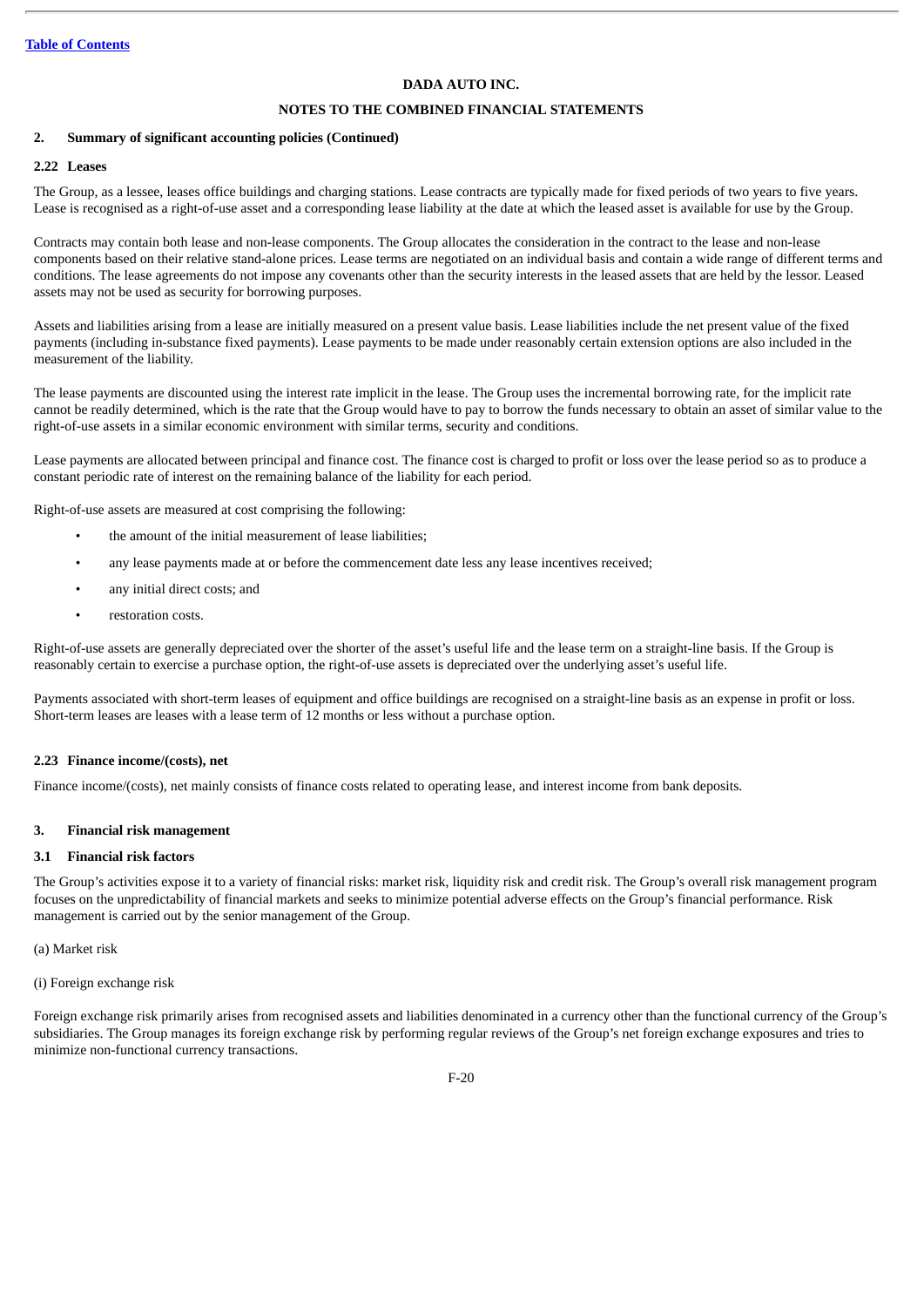## **NOTES TO THE COMBINED FINANCIAL STATEMENTS**

#### **3. Financial risk management (Continued)**

## **3.1 Financial risk factors (Continued)**

The Group operates mainly in the PRC with most of the transactions settled in RMB. Management considers that the business is not exposed to significant foreign exchange risk as there are no significant assets or liabilities of the Group are denominated in the currencies other than the respective functional currencies of the Group's entities.

## (b) Liquidity risk

The Group intends to maintain sufficient cash and cash equivalents. Due to the dynamic nature of the underlying business, the policy of the Group is to regularly monitor the Group's liquidity risk and to maintain adequate liquid assets such as cash and cash equivalents, or to retain adequate financing arrangements to meet the Group's liquidity requirements.

The Group expects that its existing cash and cash equivalents will be sufficient to fund its operations and meet all of its obligations as they fall due for at least twelve months from the date of issuance of financial statements. The Group raised funding through convertible redeemable preference shares on January 14 and January 26, 2022, with a total cash consideration of US\$87.3 million (RMB556.3 million). See Note 2.2 for details related to going concern bases.

The table below analyses the Group's non-derivative financial liabilities into relevant maturity grouping based on the remaining period at each statement of financial position date to the contractual maturity date. The amounts disclosed in the table has been drawn up based on the undiscounted cash flows of financial liabilities based on the earliest date on which the Group can be required to pay.

|                                                  | Less than 1 year<br><b>RMB'000</b> | <b>Between 1 and 2</b><br>vears<br><b>RMB'000</b> | <b>Between 2 and 5</b><br>vears<br><b>RMB'000</b> | Total<br><b>RMB'000</b> | <b>Carrying amount</b><br><b>RMB'000</b> |
|--------------------------------------------------|------------------------------------|---------------------------------------------------|---------------------------------------------------|-------------------------|------------------------------------------|
| <b>At December 31, 2020</b>                      |                                    |                                                   |                                                   |                         |                                          |
| Other payables and accruals (excluding Employee  |                                    |                                                   |                                                   |                         |                                          |
| benefit payables and taxes payables)             | 14.580                             |                                                   |                                                   | 14.580                  | 14,580                                   |
| Lease liabilities                                | 5,005                              | 4,117                                             | 11,321                                            | 20,443                  | 18,606                                   |
|                                                  | 19,585                             | 4,117                                             | 11,321                                            | 35,023                  | 33,186                                   |
| <b>At December 31, 2021</b>                      |                                    |                                                   |                                                   |                         |                                          |
| Trade payables                                   | 437                                |                                                   |                                                   | 437                     | 437                                      |
| Other payables and accruals (excluding Employee) |                                    |                                                   |                                                   |                         |                                          |
| benefit payables and taxes payables)             | 52,009                             |                                                   |                                                   | 52,009                  | 52,009                                   |
| Lease liabilities                                | 8,265                              | 6,191                                             | 7,204                                             | 21,660                  | 20,457                                   |
|                                                  | 60,711                             | 6,191                                             | 7.204                                             | 74,106                  | 72,903                                   |

#### (c) Credit risk

Credit risk arises from cash and cash equivalents, trade receivables and other receivables. The carrying amount of each class of the above financial asset represents the Group's maximum exposure to credit risk in relation to the corresponding class of financial asset.

Credit risk is managed on group basis. Finance team is responsible for managing and analysing the credit risk for each of their new clients before standard payment and delivery terms and conditions are offered. The Group assesses the credit quality of its customers and other debtors by taking into account various factors including their financial position, past experience and other factors. There is no material balances of trade receivables as of December 31, 2020 and 2021.

Cash and cash equivalents are mainly placed with state-owned financial institutions in the PRC. There has been no recent history of default in relation to these financial institutions.

For other receivables, an impairment analysis is performed at each financial position date using a provision matrix to measure expected credit losses. The provision rates are based on days past due for groupings of various customer segments with similar loss patterns. The calculation reflects the probability-weighted outcome, the time value of money and reasonable and supportable information that is available at the financial position date about past events, current conditions and forecasts of future economic conditions. For the year ended December 31, 2020 and 2021, expected credit loss on other receivables are RMB 56 thousand and RMB 1.47 million, respectively.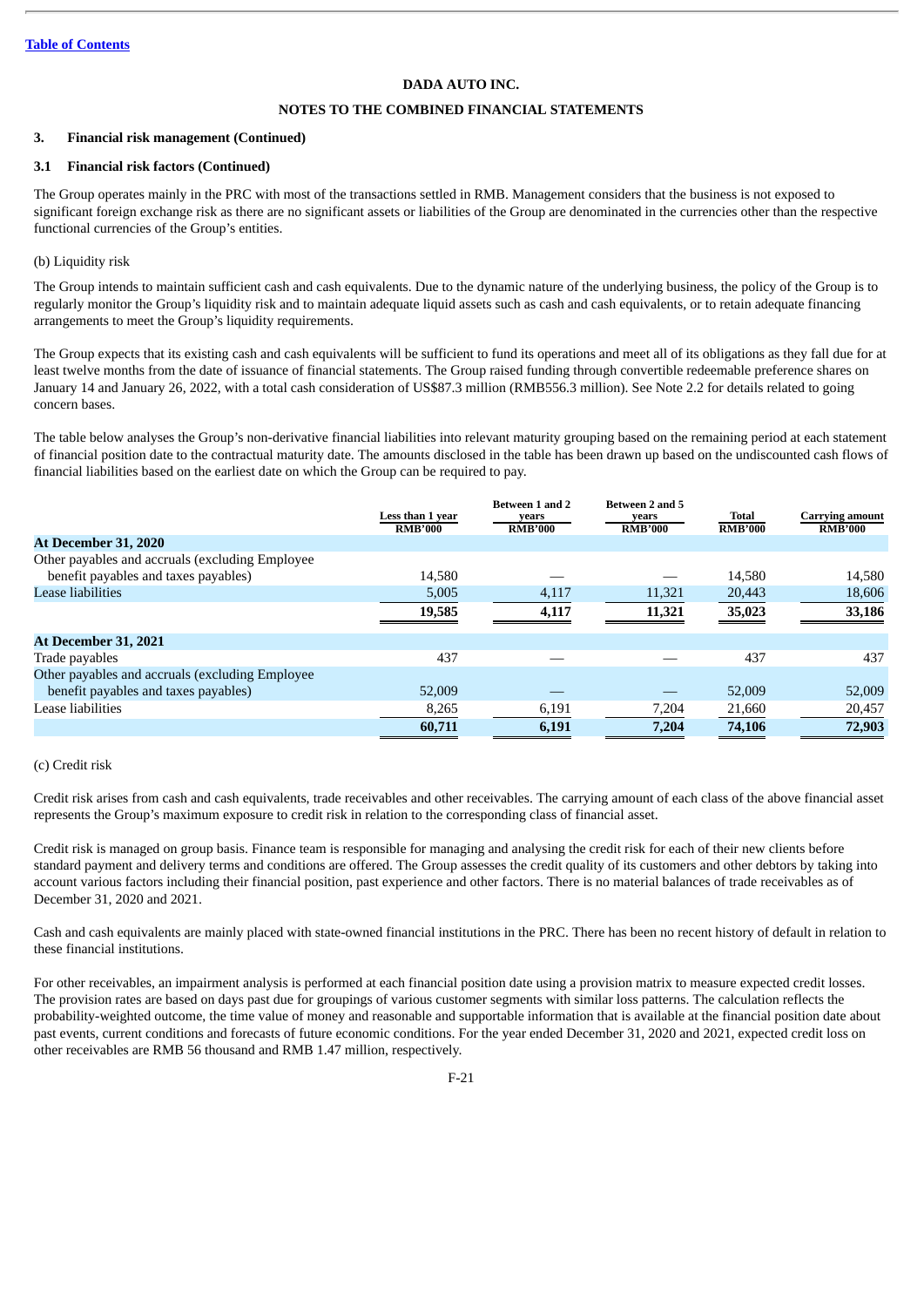## **NOTES TO THE COMBINED FINANCIAL STATEMENTS**

## **3. Financial risk management (Continued)**

## **3.2 Capital management**

The Group's objectives when managing capital are to safeguard the Group's ability to continue as a going concern in order to provide returns for shareholders and benefits for other stakeholders and to maintain an optimal capital structure to enhance shareholders' value in the long-term.

The Group monitors capital (including share capital, additional paid in capital and other reserves) by regularly reviewing the capital structure. As part of this review, the Group may adjust the amount of dividends paid to shareholders, return capital to shareholders, issue new shares or sell assets to reduce debt. In January 2022, the Group raised funding through issuing convertible redeemable preference shares, for a total cash consideration of US\$87.3 million (RMB556.3 million). Given to the improvement on net debt position, it is considered that the capital risk of the Group is not significant.

This section sets out an analysis of net debt and the movements in the debt for each of the period presented.

|                                               |                | Year ended December 31,  |                |
|-----------------------------------------------|----------------|--------------------------|----------------|
|                                               |                | 2020                     | 2021           |
|                                               |                | <b>RMB'000</b>           | <b>RMB'000</b> |
| Lease liabilities – repayable within one year |                | (4,216)                  | (8,061)        |
| Lease liabilities - repayable after one year  |                | (14,390)                 | (12, 396)      |
| Cash and cash equivalents                     |                | 3,665                    | 8,726          |
| Net debt                                      |                | (14, 941)                | (11,731)       |
|                                               |                |                          |                |
|                                               | Cash and cash  |                          |                |
|                                               | equivalents    | <b>Lease liabilities</b> | <b>Total</b>   |
|                                               | <b>RMB'000</b> | <b>RMB'000</b>           | <b>RMB'000</b> |
| Net debt as at January 1, 2020                | 2.124          | (3,741)                  | (1,617)        |
| Cash flows                                    | 1,541          | 4,145                    | 5,686          |
|                                               |                |                          |                |

| Casii Iluws                      | 1.041 | 4.140     | J,UUU     |
|----------------------------------|-------|-----------|-----------|
| Lease                            |       | (19.010)  | (19.010)  |
| Net debt as at December 31, 2020 | 3.665 | (18,606)  | (14, 941) |
| Cash flows                       | 5.061 | 6.913     | 11.974    |
| Lease                            |       | (8,764)   | (8,764)   |
| Net debt as at December 31, 2021 | 8.726 | (20, 457) | (11,731)  |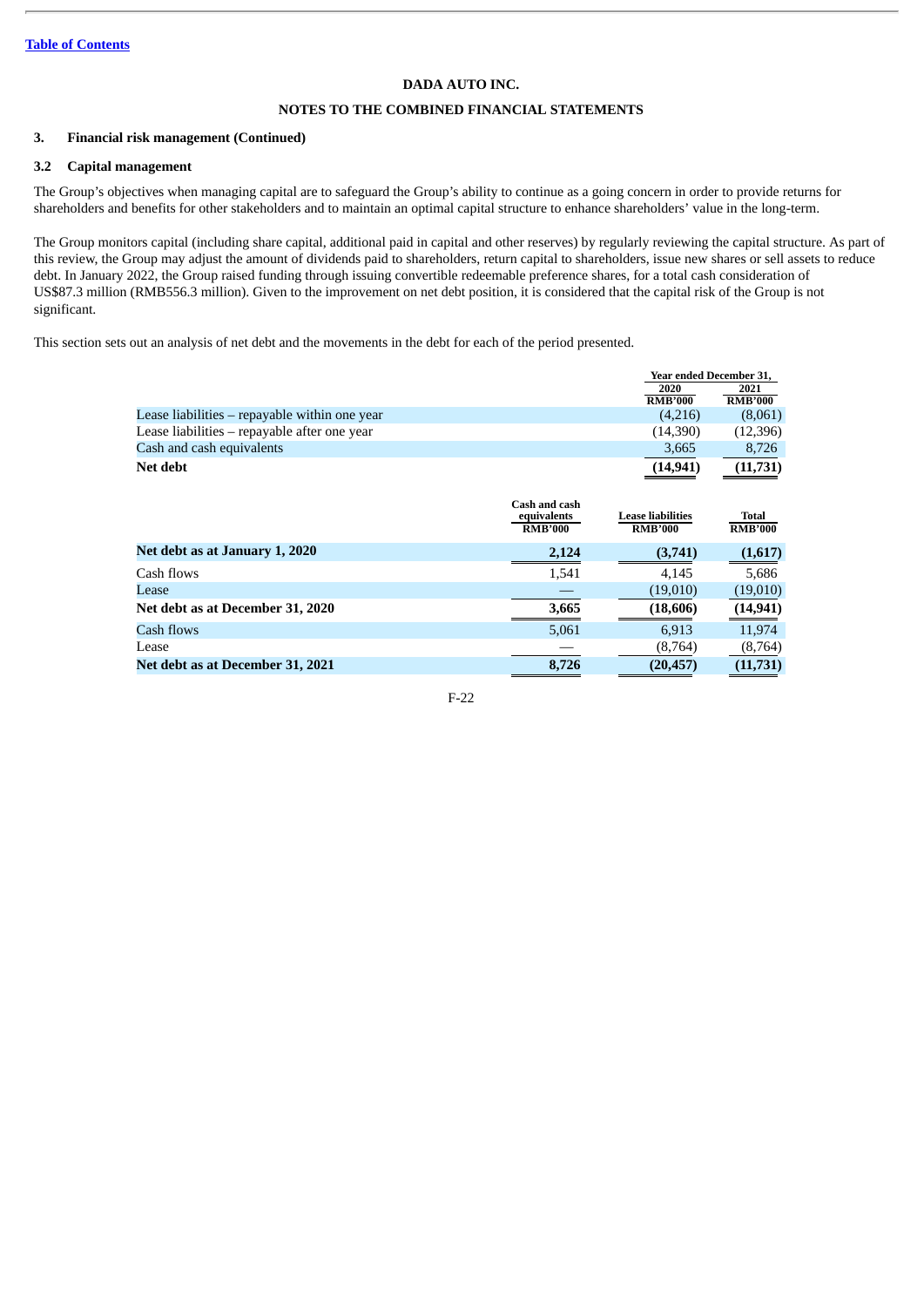## **NOTES TO THE COMBINED FINANCIAL STATEMENTS**

#### **3. Financial risk management (Continued)**

## **3.3 Fair value estimation**

The table below analyses the Group's financial instruments carried at fair value as of each statement of financial position date, by level of the inputs to valuation techniques used to measure fair value. Such inputs are categorized into three levels within a fair value hierarchy as follows:

- (1) Quoted prices (unadjusted) in active markets for identical assets or liabilities (level 1);
- (2) Inputs other than quoted prices included within level 1 that are observable for the asset or liability, either directly (that is, as prices) or indirectly (that is, derived from prices) (level 2); and
- (3) Inputs for the asset or liability that are not based on observable market data (that is, unobservable inputs) (level 3).

The following table presents the Group's financial instruments that are measured at fair value at each statement of financial position date:

|                                                      | <b>Level 3</b> | Total                                                                                                                |
|------------------------------------------------------|----------------|----------------------------------------------------------------------------------------------------------------------|
|                                                      | <b>RMB'000</b> | <b>RMB'000</b>                                                                                                       |
| <b>Recurring fair value measurements</b>             |                |                                                                                                                      |
| At December 31, 2021                                 |                |                                                                                                                      |
| Financial asset at fair value through profit or loss | 5,000          | 5,000                                                                                                                |
|                                                      |                | <u> a shekara ta 1999 yil a shekara ta 1999 yil a shekara ta 1999 yil a shekara ta 1999 yil a shekara ta 1999 yi</u> |

## (a) Financial instruments in Level 3

If one or more of the significant inputs is not based on observable market data, the instrument is included in level 3.

Specific valuation techniques used to value financial instruments include:

- The use of quoted market prices or investor quotes for similar instruments; and
- The discounted cash flow model and unobservable inputs mainly including assumptions of expected future cash flows and discount rate; and
- The latest round financing, i.e. the prior transaction price or the third-party pricing information; and
- A combination of observable and unobservable inputs, including risk-free rate, expected volatility, discount rate for lack of marketability, market multiples, etc.

Level 3 instrument of the Group's assets include long-term investments measured at fair value through profit or loss (mainly investments in ordinary shares in unlisted companies with no significant influence) measured at fair value through profit or loss. As the investment is not traded in an active market, its fair value has been determined by using applicable valuation technique, such as market approach.

Details of movements and significant observable inputs used in the level 3 financial instruments are set out in Note 10.

The following table summarizes the quantitative information about the significant unobservable inputs used in recurring level 3 fair value measurements.

|                                   |                        | Fair values as of<br>December 31, |                                                | Change of inputs at<br>December 31, |      | <b>Relationship of</b>                           |
|-----------------------------------|------------------------|-----------------------------------|------------------------------------------------|-------------------------------------|------|--------------------------------------------------|
| <b>Description</b>                | 2020<br><b>RMB'000</b> | 2021<br><b>RMB'000</b>            | Unobservable<br>inputs                         | 2020                                | 2021 | unobservable inputs to<br>fair value             |
| Investments in unlisted companies |                        |                                   |                                                |                                     |      | The higher the expected volatility,              |
|                                   |                        | 5,000                             | <b>Expected volatility</b>                     |                                     | 51%  | the lower the fair value                         |
|                                   |                        |                                   | Discount for lack of<br>marketability ("DLOM") |                                     | 19%  | The higher the DLOM, the lower<br>the fair value |

The carrying amounts of the Group's financial asset not carrying at fair values, including cash and cash equivalents, trade receivables, other receivables and prepayments, and the Group's financial liabilities not carrying at fair values, including trade payables, other payables and accruals, approximate their fair values due to their short maturities or the interest rates are close to the market interest rates.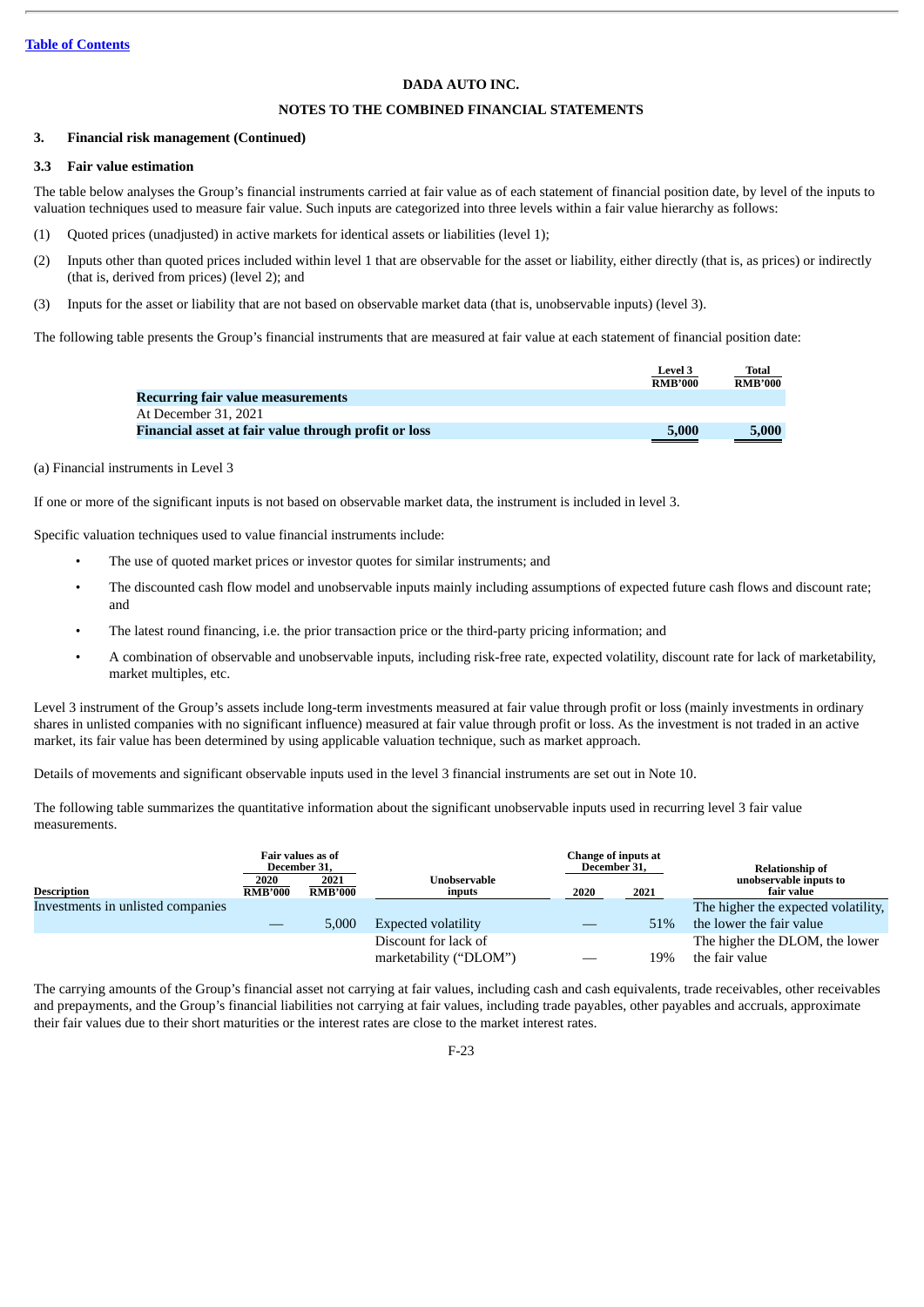## **NOTES TO THE COMBINED FINANCIAL STATEMENTS**

#### **4. Critical accounting estimates and judgements**

The preparation of financial statements requires the use of accounting estimates which will seldom equal the actual results. Management needs to exercise judgement in applying the Group's accounting policies.

Estimates and judgements are continually evaluated. They are based on historical experience and other factors, including expectations of future events that may have a financial impact on the entity and that are believed to be reasonable under the circumstances. The estimates and assumptions that have a significant risk of causing a material adjustment to the carrying amounts of assets and liabilities within the next financial year are addressed below.

## **(a) Revenue recognition**

Determining whether the Group is acting as a principal or as an agent when third-party is involved in the provision of certain services to its customers requires judgement and consideration of all relevant facts and circumstances. In evaluation of the Group's role as a principal or agent, the Group considers factors to determine whether the Group controls the specified goods or service before it is transferred to the customer include, but are not limited to the following: (a) is primarily responsible for fulfilling the contract, (b) is subject to inventory risk, and (c) has discretion in establishing prices. Refer to Note 2.14 for details.

## **(b) Estimation of useful lives of property, plant and equipment**

The Group determines the useful lives of property, plant and equipment on an annual basis. This requires an estimation of the number of years that future economic benefits can be generated by the property, plant and equipment taking into account the expected changes in the market demand for the products or services output from the property, plant and equipment and the expected actions by competitors or potential competitors.

## **(c) Deferred tax assets**

In determining the recognition of deferred tax assets, the Group considers the realizability of the deferred tax asset on whether sufficient future profits or taxable temporary differences will be available in the future. In cases where the actual future profits generated are more or less than expected, a material recognition or reversal of deferred tax assets may arise, which would be recognized in the combined statement of loss for the period in which such a recognition or reversal takes place.

## **(d) Measurement of ECL**

A number of significant judgements are required in applying the accounting requirements for measuring ECL, such as:

- Determining criteria for significant increase in credit risk;
- Selecting appropriate models and assumptions for the measurement of ECL;
- Establishing the relative probability weightings of forward-looking scenarios.

#### *Significant increase in credit risk*

ECL of different financial assets is measured by the Group on either a 12-month or lifetime basis depending on whether they are in Stage 1, 2 or 3. At each financial position date, the ECL of financial instruments at different stages are measured respectively. 12-month ECL is recognised for financial instruments in Stage 1 which don't have a significant increase in credit risk since initial recognition; lifetime ECL is recognised for financial instruments in Stage 2 which have had a significant increase in credit risk since initial recognition but are not deemed to be credit-impaired; and lifetime ECL is recognised for financial instruments in Stage 3 that are credit-impaired. A financial asset moves to Stage 2 when its credit risk has increased significantly since initial recognition, and it comes to Stage 3 when it is credit-impaired (but it is not purchased original credit impaired). In assessing whether the credit risk of a financial asset has significantly increased, the Group takes into account qualitative and quantitative reasonable and supportable forward-looking information with significant judgements involved. There is no movement of financial assets among Stage 1, 2 and 3 for the years ended December 31, 2020 and 2021.

#### *Impairment assessment under ECL for accounts receivable and other receivables.*

The Group uses a provision matrix to calculate ECL for the accounts receivable and other receivables. The provision rates are based on days past due for groupings of various customer segments with similar loss patterns. The calculation reflects the probability-weighted outcome, the time value of money and reasonable and supportable information that is available at the financial position date about past events, current conditions and forecasts of future economic conditions.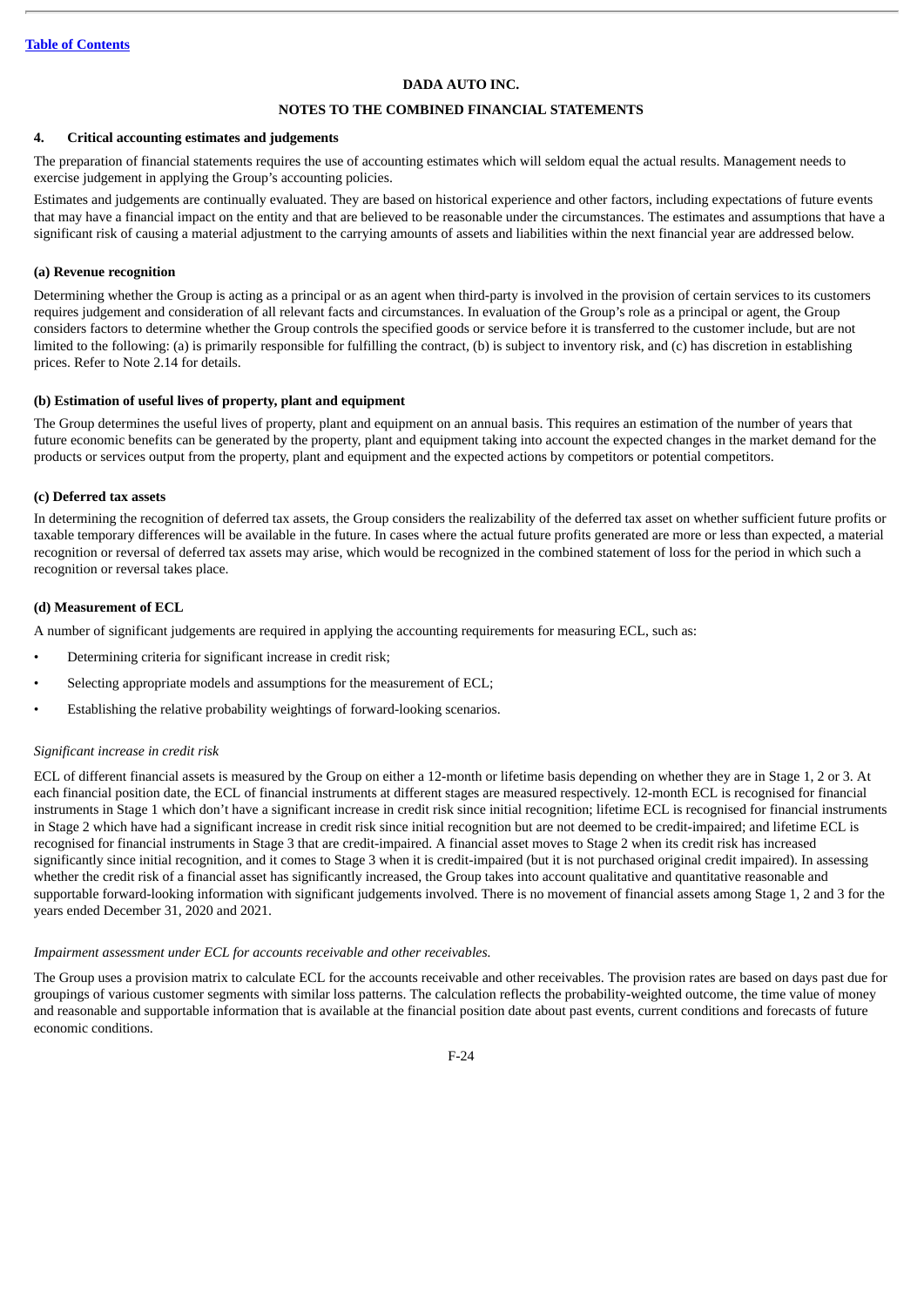## **NOTES TO THE COMBINED FINANCIAL STATEMENTS**

#### **4. Critical accounting estimates and judgements (Continued)**

## **(d) Measurement of ECL (Continued)**

At every financial position date, the historical observed default rates are reassessed and changes in the forward-looking information is considered. In addition, accounts receivable with significant balances and credit impaired are assessed for ECL individually.

The provision of ECL is sensitive to changes in estimates. The information about the ECL is disclosed in note 3.1(c).

(i) Inputs, assumptions and estimation techniques

ECL is the discounted product of expected future cash flows by using the Probability of Default ("PD"), Loss Given Default ("LGD") and Exposure at Default ("EAD"), of which PD and LGD are estimates based on significant management judgement.

## (ii) Forward-looking information

In measuring ECL in accordance with IFRS 9, it should consider forward-looking information. The calculation of ECL incorporates forwardlooking information through the use of publicly available economic data and forecasts based on assumptions and management judgement to reflect the qualitative factors and through the use of multiple probability weighted scenarios.

#### **(e) Determining the lease term**

The lease liability is initially recognised at the present value of the lease payments payable over the lease term. In determining the lease term at the commencement date for leases that include renewal options exercisable by the Group, the Group evaluates the likelihood of exercising the renewal options taking into account all relevant facts and circumstances that create an economic incentive for the Group to exercise the option, including favorable terms, leasehold improvements undertaken and the importance of that underlying asset to the Group's operation. The lease term is reassessed when there is a significant event or significant change in circumstance that is within the Group's control. Any increase or decrease in the lease term would affect the amount of lease liabilities and right-of-use assets recognised in future years.

#### **5. Cash and cash equivalents**

|                                             |                        | As of December 31.     |  |
|---------------------------------------------|------------------------|------------------------|--|
|                                             | 2020<br><b>RMB'000</b> | 2021<br><b>RMB'000</b> |  |
| Cash at bank                                | 1.210                  | 3,971                  |  |
| Deposits held at licensed payment platforms | 2.455                  | 4,755                  |  |
|                                             | 3.665                  | 8,726                  |  |

As at December 31, 2020 and 2021, the Group's cash and cash equivalents were denominated in RMB.

#### **6. Trade receivables**

|                         |                | As of December 31, |  |
|-------------------------|----------------|--------------------|--|
|                         | 2020           | 2021               |  |
|                         | <b>RMB'000</b> | <b>RMB'000</b>     |  |
| Trade receivables       |                | 740                |  |
| Provision on Impairment |                |                    |  |
|                         |                | 740                |  |

The following is an aged analysis of trade receivables presented based on the invoice date at the end of each reporting period, which approximated the respective revenue recognition dates.

|                 |         | As of December 31, |
|-----------------|---------|--------------------|
|                 | 2020    | 2021               |
|                 | RMB'000 | <b>RMB'000</b>     |
| $0-90$ days     |         | 727                |
| $91 - 180$ days |         | 12                 |
|                 |         | 740                |

The Group uses a provision matrix to calculate ECL for the accounts receivable that result from transactions within the scope of IFRS 15. The provision rates are based on debtor's aging as groupings of various debtors that have similar loss patterns. The provision matrix is based on the Group's historical default rates taking into consideration forward-looking information that is reasonable and supportable and available without undue costs and effort. During the reporting period, there is no such impairment recognized.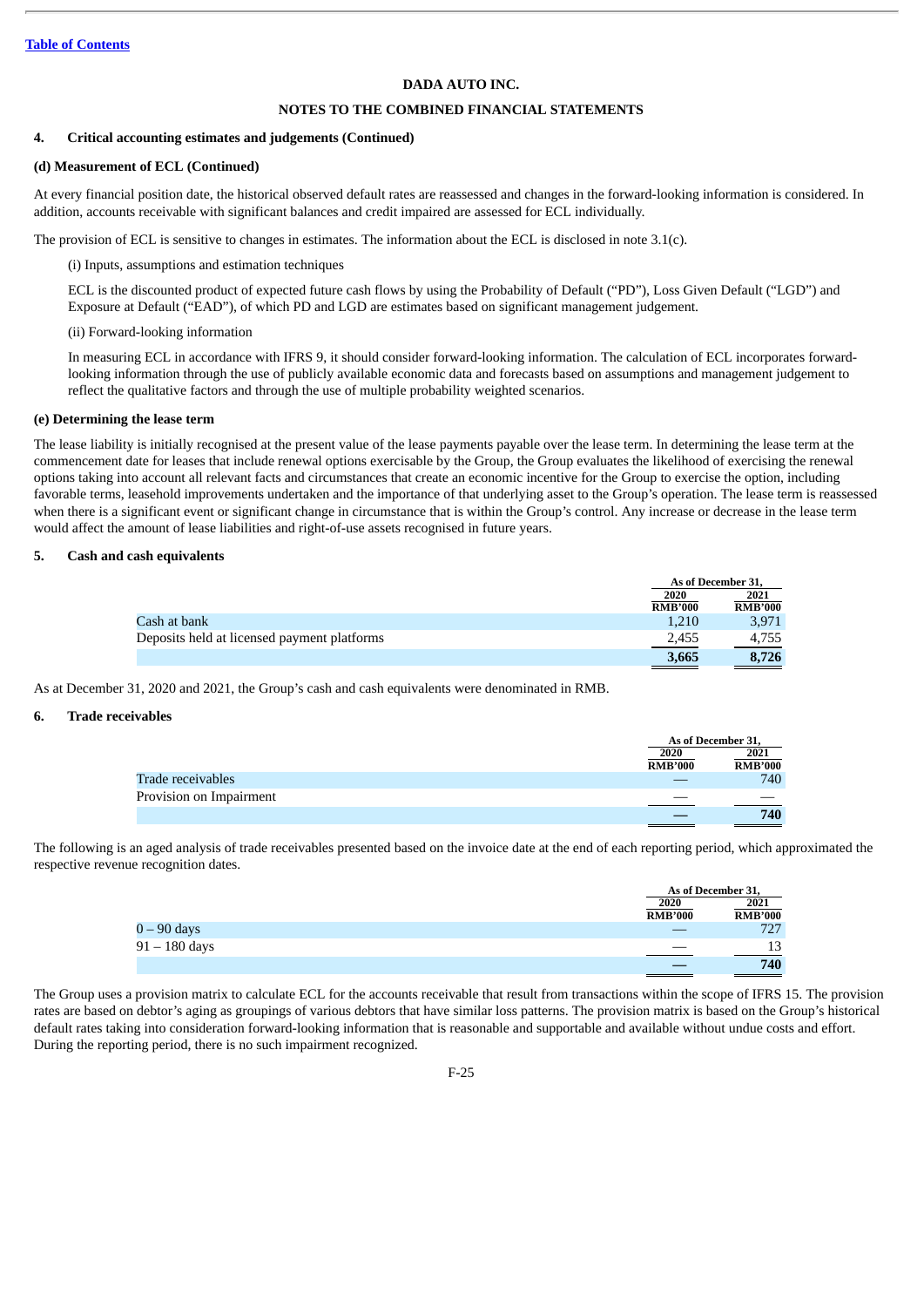## **NOTES TO THE COMBINED FINANCIAL STATEMENTS**

## **7. Prepayments, other receivables and other assets**

The detail information of prepayments, other receivables and other assets for the years ended December 31, 2020 and 2021 is as below:

|                                               | As of December 31,      |                          |
|-----------------------------------------------|-------------------------|--------------------------|
|                                               | 2020                    | 2021                     |
| Receivables for pile sales                    | <b>RMB'000</b><br>2,783 | <b>RMB'000</b><br>36,113 |
|                                               |                         |                          |
| Prepayments to charging stations              | 19,833                  | 31,930                   |
| VAT recoverable                               | 16,080                  | 30,455                   |
| Prepayment for rental, facility and utilities |                         | 5,797                    |
| Prepayments for charging piles procurement    | 1,951                   | 5,186                    |
| Receivables from other platforms              | 2.437                   | 3,102                    |
| Prepayments for miscellaneous                 | 293                     | 2,250                    |
| Employee advances                             | 654                     | 1,507                    |
| <b>Deposits</b>                               | 300                     | 1,462                    |
| Others                                        | 418                     | 1,168                    |
| Less: credit loss allowances                  | (56)                    | (1, 472)                 |
|                                               | 44,693                  | 117,498                  |

## **8. Financial instruments by category**

The detail information of financial instruments by category during the years ended December 31, 2020 and 2021 is as below:

|                                                                                        | 2020           | As of December 31,<br>2021 |
|----------------------------------------------------------------------------------------|----------------|----------------------------|
|                                                                                        | <b>RMB'000</b> | <b>RMB'000</b>             |
| Assets as per statement of financial position                                          |                |                            |
| Financial asset measured at fair value through profit or loss:                         |                |                            |
| -Financial asset at fair value through profit or loss                                  |                | 5,000                      |
|                                                                                        |                | 5,000                      |
| Financial asset measured at amortized costs:                                           |                |                            |
| Financial asset                                                                        |                |                            |
| -Trade receivables                                                                     |                | 740                        |
| —Other receivables, prepayments and deposits (excluding prepayments to suppliers and   |                |                            |
| prepaid expenses).                                                                     | 22,616         | 71,897                     |
| -Cash and cash equivalents                                                             | 3,665          | 8,726                      |
| <b>Total</b>                                                                           | 26,281         | 86,363                     |
|                                                                                        |                |                            |
|                                                                                        |                | As of December 31,         |
|                                                                                        | 2020           | 2021                       |
|                                                                                        | <b>RMB'000</b> | <b>RMB'000</b>             |
| Liabilities as per statement of financial position                                     |                |                            |
| Financial liabilities measured at amortized cost:                                      |                |                            |
| Trade payables                                                                         |                | 437                        |
| — Other payables and accruals (excluding employee benefit payables and taxes payables) | 14,580         | 52,009                     |
| — Lease liabilities                                                                    | 18,606         | 20,457                     |
| Total                                                                                  | 33,186         | 72,903                     |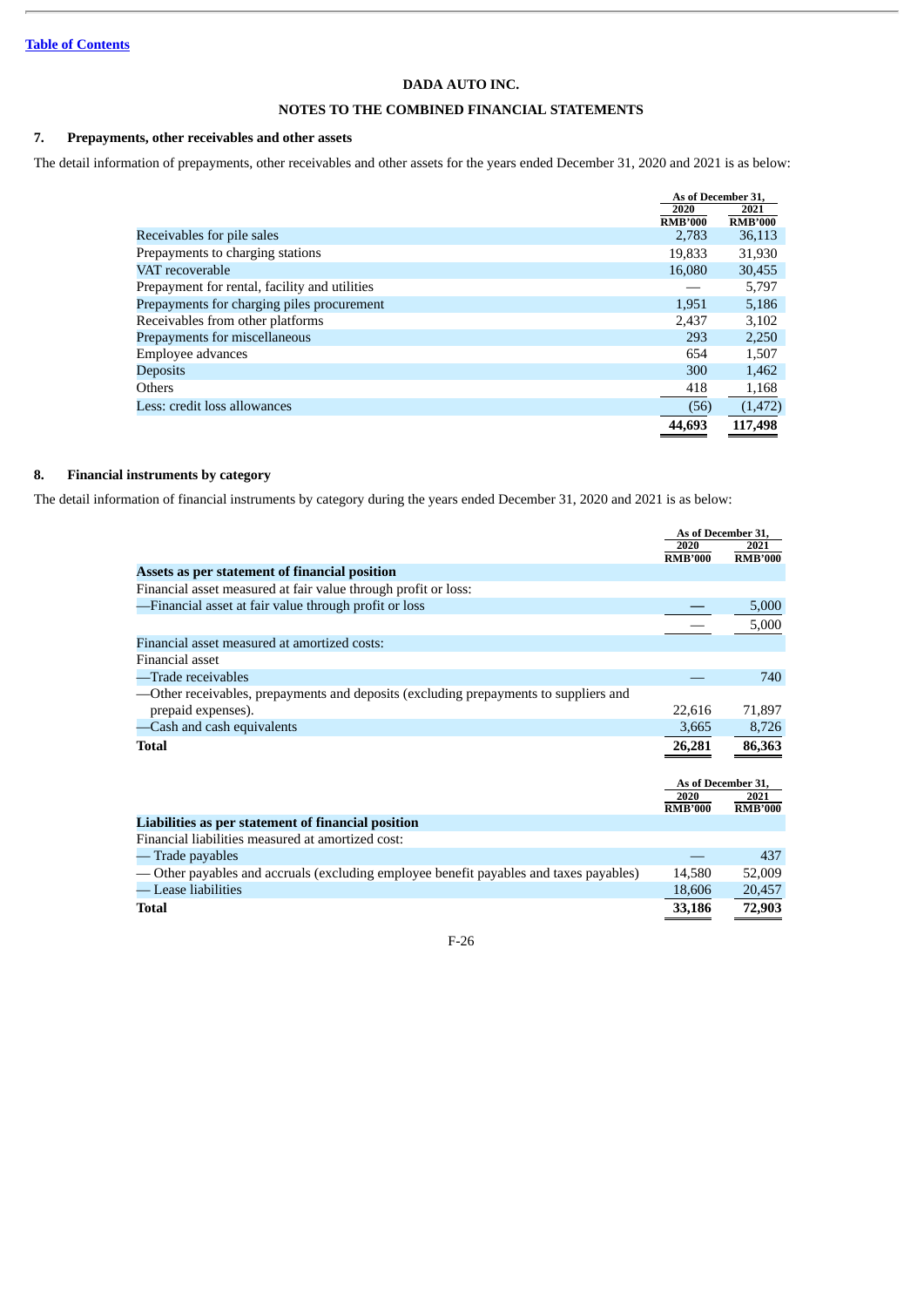## **NOTES TO THE COMBINED FINANCIAL STATEMENTS**

## **9. Leases**

The carrying amounts of right-of-use assets are as below:

|                                | Office<br>buildings<br><b>RMB'000</b> | <b>Charging</b><br>stations<br><b>RMB'000</b> | <b>Total</b><br><b>RMB'000</b> |
|--------------------------------|---------------------------------------|-----------------------------------------------|--------------------------------|
|                                |                                       |                                               |                                |
| Year ended December 31, 2020   |                                       |                                               |                                |
| Opening net book amount        | 3,955                                 |                                               | 3,955                          |
| <b>Additions</b>               | 18,822                                |                                               | 18,822                         |
| Depreciation charge            | (3,540)                               |                                               | (3,540)                        |
| <b>Closing net book amount</b> | 19,237                                |                                               | 19,237                         |
| As of December 31, 2020        |                                       |                                               |                                |
| Cost                           | 25,313                                |                                               | 25,313                         |
| Accumulated depreciation       | (6,076)                               |                                               | (6,076)                        |
| Net book value                 | 19,237                                |                                               | 19,237                         |
| Year ended December 31, 2021   |                                       |                                               |                                |
| Opening net book amount        | 19,237                                |                                               | 19,237                         |
| <b>Additions</b>               |                                       | 8,014                                         | 8,014                          |
| Depreciation charge            | (4, 723)                              | (1, 974)                                      | (6,697)                        |
| <b>Closing net book amount</b> | 14,514                                | 6,040                                         | 20,554                         |
| As of December 31, 2021        |                                       |                                               |                                |
| Cost                           | 25,313                                | 8,014                                         | 33,327                         |
| Accumulated depreciation       | (10,799)                              | (1, 974)                                      | (12, 773)                      |
| <b>Net book value</b>          | 14,514                                | 6,040                                         | 20,554                         |

Additions to the right-of-use assets for the years ended December 31, 2020 and 2021 were RMB18.8 million, and RMB8.0 million, respectively.

## **(a) Items recognized in the combined statements of financial position**

|                            |                        | As of December 31,         |
|----------------------------|------------------------|----------------------------|
|                            | 2020<br><b>RMB'000</b> | 2021<br><b>RMB'000</b>     |
| <b>Right-of-use assets</b> |                        |                            |
| Office buildings           | 19,237                 | 14,514                     |
| <b>Charging stations</b>   |                        | 6,040                      |
|                            | 19,237                 | 20,554                     |
|                            | 2020                   | As of December 31,<br>2021 |
|                            | <b>RMB'000</b>         | <b>RMB'000</b>             |
| <b>Lease liabilities</b>   |                        |                            |
| Current                    | 4,216                  | 8,061                      |
| Non-current                | 14,390                 | 12,396                     |
|                            | 18,606                 | 20,457                     |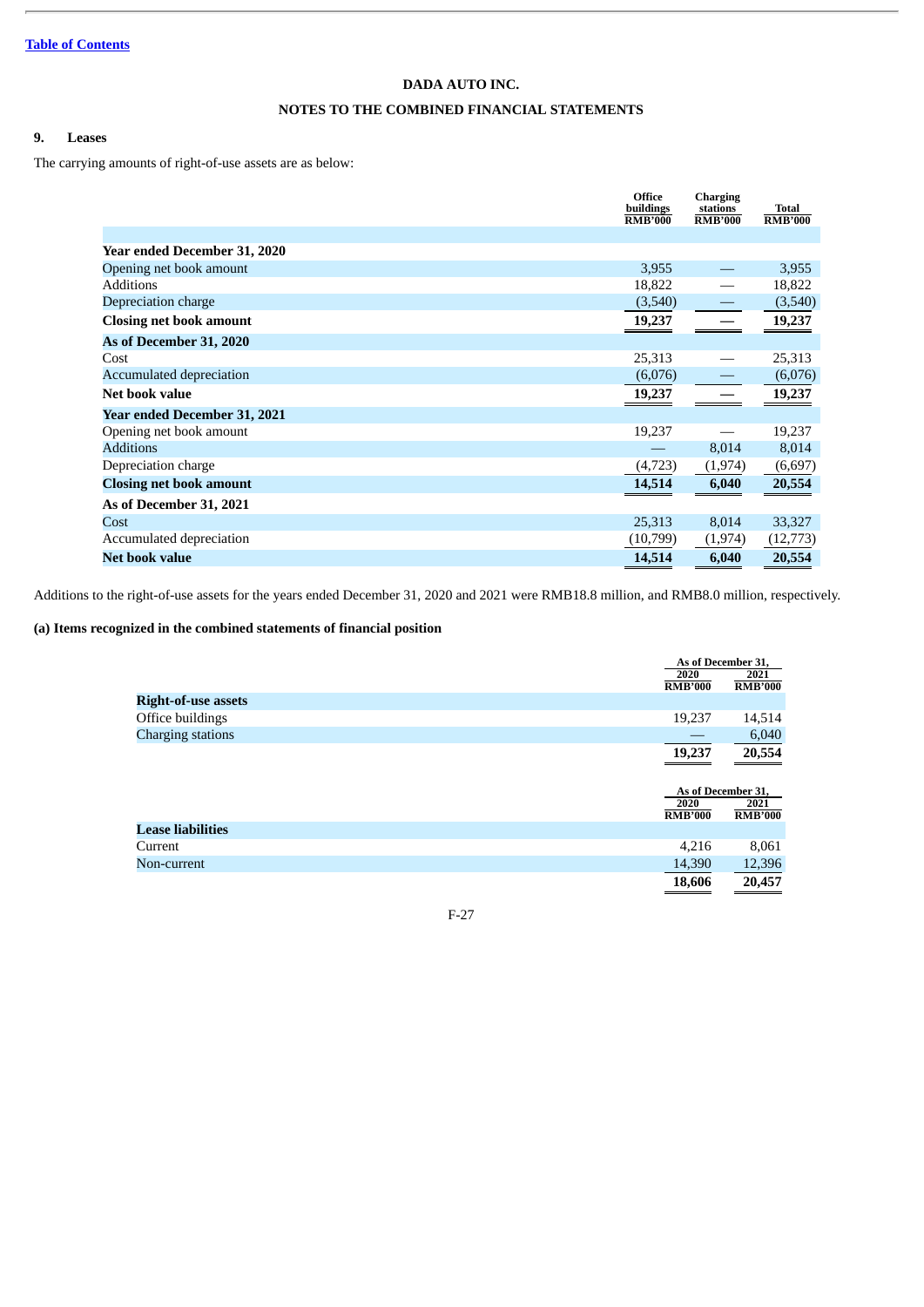## **NOTES TO THE COMBINED FINANCIAL STATEMENTS**

#### **9. Leases (Continued)**

#### **(b) Items recognized in the combined statements of loss and other comprehensive loss**

The combined statements of loss and other comprehensive loss shows the following amounts relating to leases:

|                                                                                              | As of December 31, |                |
|----------------------------------------------------------------------------------------------|--------------------|----------------|
|                                                                                              | 2020               | 2021           |
|                                                                                              | <b>RMB'000</b>     | <b>RMB'000</b> |
| Depreciation charge of right-of-use assets                                                   |                    |                |
| Office buildings                                                                             | 3.540              | 4.723          |
| Charging stations                                                                            |                    | 1,974          |
| Interest expense (included in finance cost)                                                  | 189                | 748            |
| Expense relating to short-term leases not included in lease liabilities (included in cost of |                    |                |
| revenues, selling and marketing expenses, administrative expenses and research and           |                    |                |
| development expenses)                                                                        |                    | 4,421          |
|                                                                                              | 3.729              | 11,866         |

The total cash outflows in financing activities for leases during the years ended December 31, 2020 and 2021 are as below:

|                                      | As of December 31, |                |
|--------------------------------------|--------------------|----------------|
|                                      | 2020               | 2021           |
|                                      | <b>RMB'000</b>     | <b>RMB'000</b> |
| Principal elements of lease payments | 3,956              | 6.146          |
| Related interest paid                | 189                | 767            |
|                                      | 4,145              | 6,913          |

The weighted average incremental borrowing rate applied to the lease liabilities was 3.85% per annum during the years ended December 31, 2020 and 2021.

## **10. Financial asset at fair value through profit or loss**

|               |                | As of December 31. |  |
|---------------|----------------|--------------------|--|
|               | 2020           | 2021               |  |
|               | <b>RMB'000</b> | <b>RMB'000</b>     |  |
| Investment(a) | __             | 5.000              |  |

As of December 31, 2021, all of financial investments at fair value through profit or loss was denominated in RMB.

## (a) Investment

The Group invested in an investee company in the form of ordinary shares without significant influence, which is managed on fair value. For the major assumptions used in the valuation for the investment, please refer to Note 3.3.

|                              |                | As of December 31, |  |
|------------------------------|----------------|--------------------|--|
|                              | 2020           | 2021               |  |
|                              | <b>RMB'000</b> | <b>RMB'000</b>     |  |
| At the beginning of the year |                |                    |  |
| Additions (Note i)           |                | 5,000              |  |
| At the end of the year       |                | 5,000              |  |

(i) During the year ended December 31, 2021, the Group invested in a company engaging in EV charging hardware and technology industry for RMB5.0 million, and there is no fair value change within the year.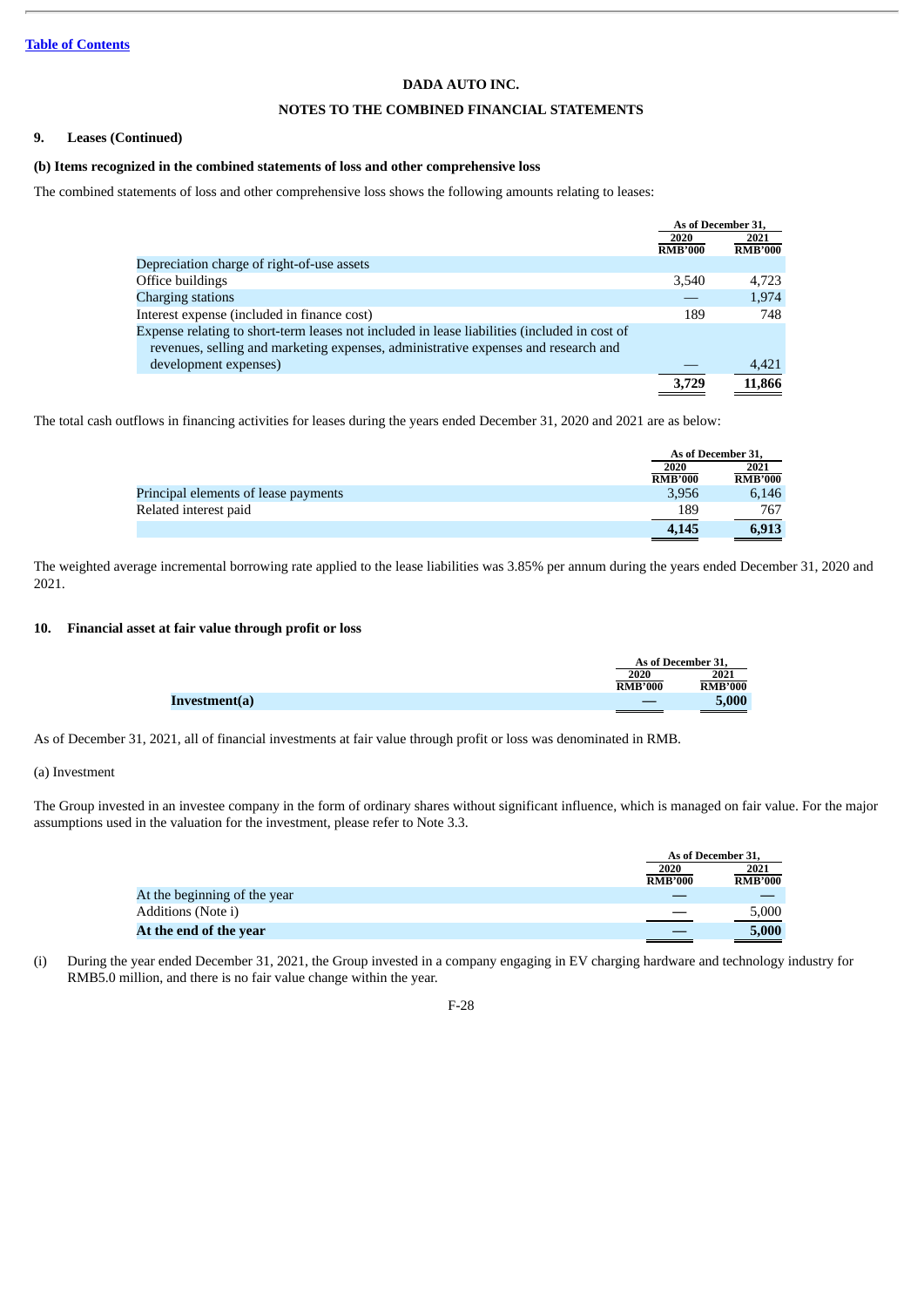## **NOTES TO THE COMBINED FINANCIAL STATEMENTS**

## **11. Property, plant and equipment**

|                                 | Electronic<br>equipment |
|---------------------------------|-------------------------|
|                                 | <b>RMB'000</b>          |
| Cost                            |                         |
| As of January 1, 2020 and 2021  |                         |
| <b>Additions</b>                | 606                     |
| As of December, 31, 2021        | 606                     |
| <b>Accumulated depreciation</b> |                         |
| As of January 1, 2020 and 2021  |                         |
| <b>Depreciation Charge</b>      | 58                      |
| As of December, 31, 2021        | 58                      |
| <b>Carrying value</b>           |                         |
| As of December 31, 2020         |                         |
| As of December 31, 2021         | 548                     |

## **12. Other payables and accruals**

|                                         |                | As of December 31. |  |
|-----------------------------------------|----------------|--------------------|--|
|                                         | 2020           | 2021               |  |
|                                         | <b>RMB'000</b> | <b>RMB'000</b>     |  |
| VAT payable                             | 19,546         | 41,111             |  |
| Advances from transacting users         | 8,387          | 22,433             |  |
| Payables to charging stations           | 3,836          | 12,657             |  |
| Accrued expenses                        | 775            | 10,605             |  |
| Employee benefit payables               | 3,744          | 9,784              |  |
| Payables for charging piles procurement | 484            | 3,618              |  |
| Income tax payable                      | 51             | 777                |  |
| Others                                  | 2,411          | 6,455              |  |
|                                         | 39,234         | 107,440            |  |

## **13. Combined capital and additional paid in capital**

|                                          | Number of<br>ordinary<br>shares | <b>Nominal value</b><br>of ordinary<br>shares<br><b>USD</b> | Combined<br>capital<br><b>RMB</b> | <b>Additional</b><br>paid-in<br>capital<br><b>RMB'000</b> | Total<br><b>RMB'000</b> |
|------------------------------------------|---------------------------------|-------------------------------------------------------------|-----------------------------------|-----------------------------------------------------------|-------------------------|
| At January 1, 2020 (note i)              | 1,000                           | — *                                                         |                                   | 79,286                                                    | 79,286                  |
| Issuance of ordinary shares (note ii)    | 4,000                           | $-$ *                                                       | 3                                 |                                                           | — **                    |
| Contribution of a shareholder (note iii) |                                 |                                                             |                                   | 68,700                                                    | 68,700                  |
| <b>At December 31, 2020</b>              | 5,000                           |                                                             | 4                                 | 147,986                                                   | 147,986                 |
| <b>At January 1, 2021</b>                | 5,000                           |                                                             | 4                                 | 147,986                                                   | 147,986                 |
| Contribution of a shareholder            |                                 |                                                             |                                   | 267,615                                                   | 267,615                 |
| <b>At December 31, 2021</b>              | 5,000                           |                                                             | 4                                 | 415.601                                                   | 415,601                 |

All issued shares are fully paid as at December 31, 2020 and 2021.

- \* Representing amount less than US\$1.00.
- \*\* Representing amount less than RMB1,000.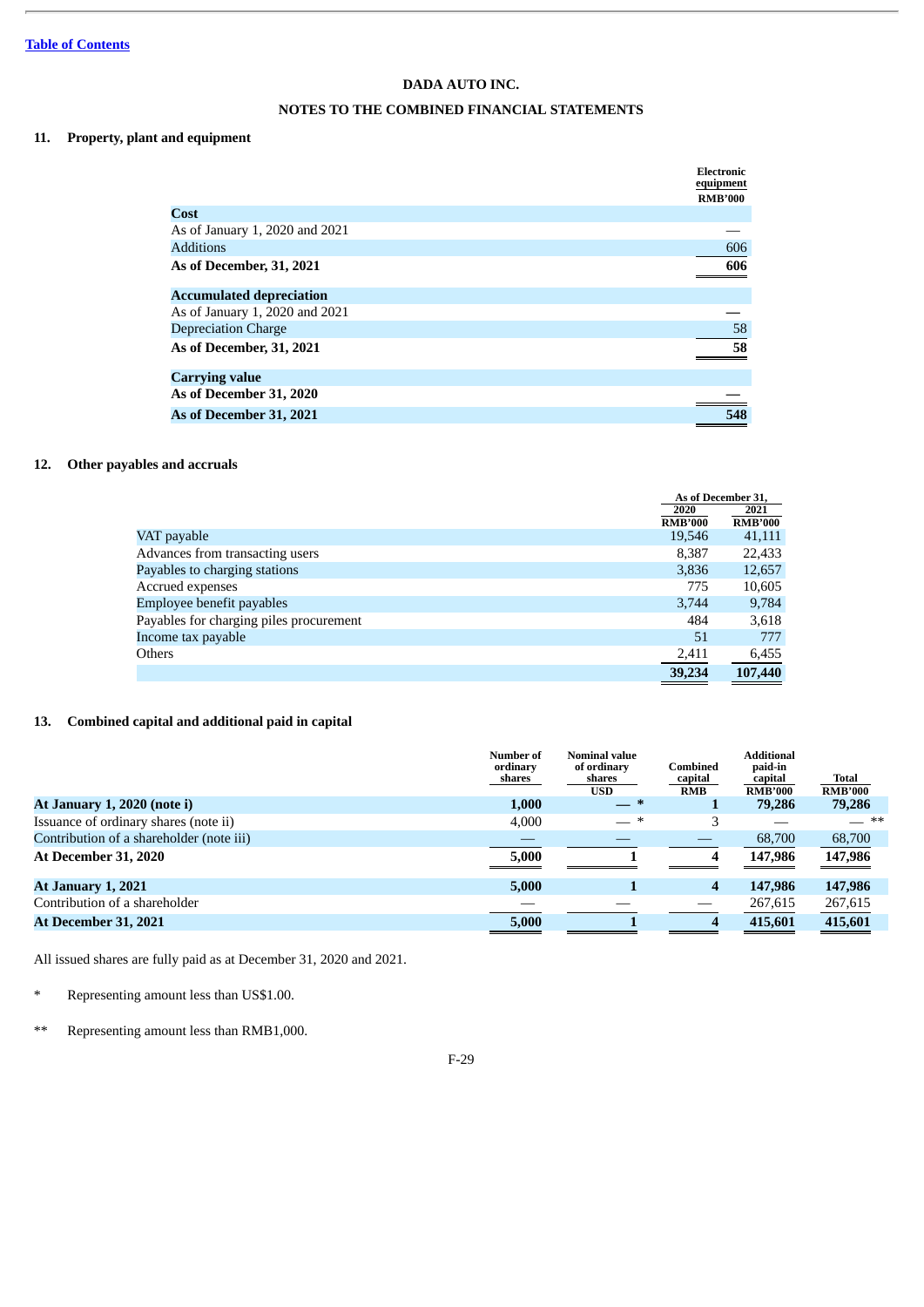## **NOTES TO THE COMBINED FINANCIAL STATEMENTS**

## **13. Combined capital and additional paid in capital (Continued)**

Notes:

On January 13, 2022, pursuant to shareholders' resolution, each existing issued and unissued share of US\$0.001 each in the share capital of the Company were subdivided into 10 shares of US\$0.0001 each ("Share Subdivision").

(i) In July 2019, 100 ordinary shares (1,000 ordinary shares in reflection of Share Subdivision) of the Company were allotted and issued to shareholders.

(ii) On November 19, 2020, 400 ordinary shares (4,000 ordinary shares in reflection of Share Subdivision) of the Company were allotted and issued to Newlink Technology Limited.

(iii) A shareholder offered financial support during years ended December 31, 2020 and 2021.

## **14. Revenues**

|                                                        | Year ended December 31, |                |
|--------------------------------------------------------|-------------------------|----------------|
|                                                        | 2020                    | 2021           |
|                                                        | <b>RMB'000</b>          | <b>RMB'000</b> |
| Revenue, gross                                         | 37,206                  | 160,916        |
| Revenue from Online EV Charging Solutions              | 36,498                  | 153,246        |
| Revenue from Offline EV Charging Solutions             | 565                     | 7,060          |
| Revenue from Non-Charging Solutions and Other Services | 143                     | 610            |
| Incentive to end-users                                 | (31, 374)               | (143, 142)     |
| Revenue, net                                           | 5,832                   | 17,774         |

#### **15. Other losses, net**

|                        |                | Year ended December 31, |  |
|------------------------|----------------|-------------------------|--|
|                        | 2020           | 2021                    |  |
|                        | <b>RMB'000</b> | <b>RMB'000</b>          |  |
| Credit loss allowances | (56)           | (1, 416)                |  |
| <b>Others</b>          | 37             |                         |  |
|                        | (19            | (1,402)                 |  |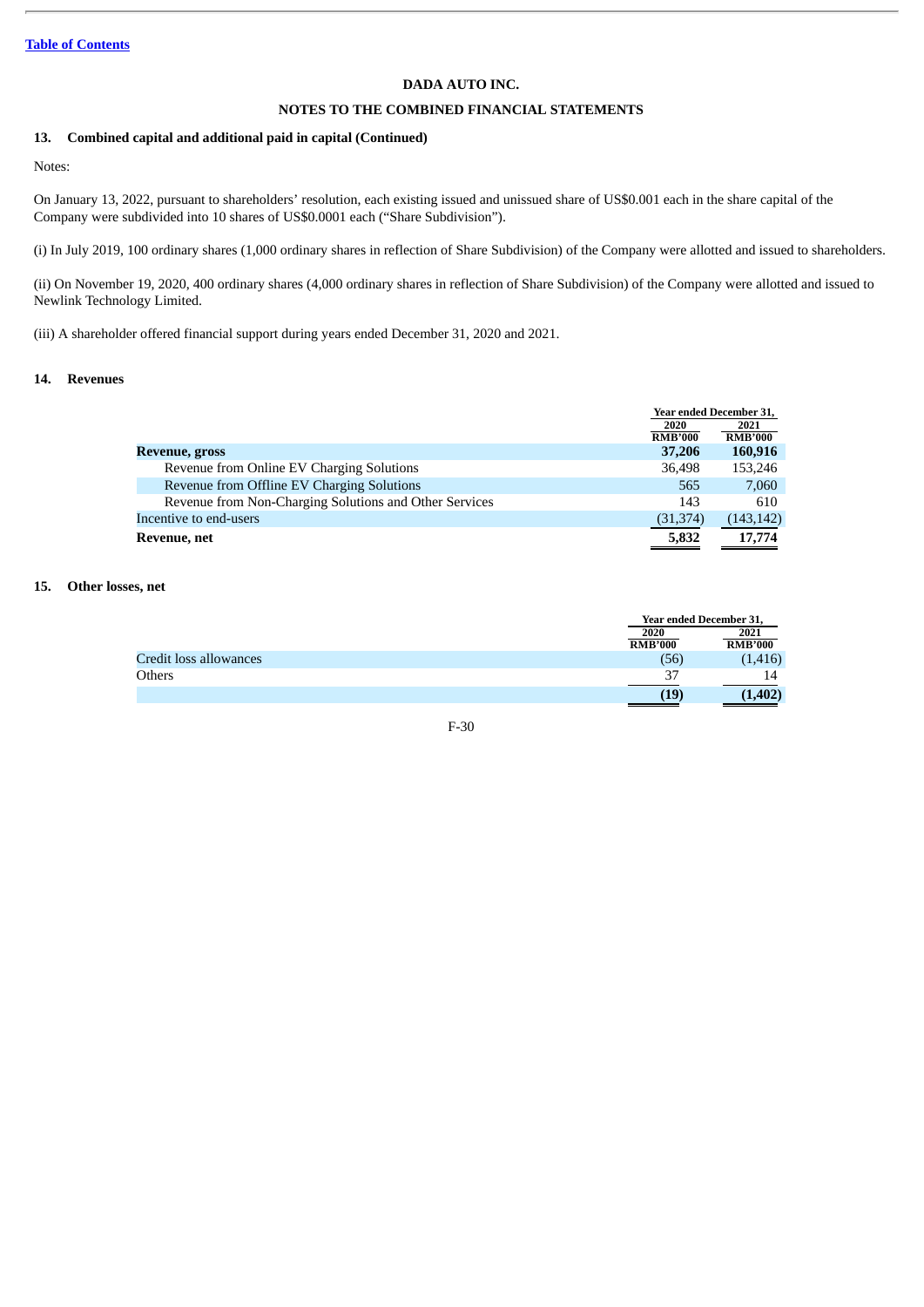## **NOTES TO THE COMBINED FINANCIAL STATEMENTS**

## **16. Operating costs by nature**

|                                                      | Year ended December 31, |                |
|------------------------------------------------------|-------------------------|----------------|
|                                                      | 2020                    | 2021           |
|                                                      | <b>RMB'000</b>          | <b>RMB'000</b> |
| End-user incentives                                  | 24,910                  | 107,360        |
| Employee benefit expenses                            | 40,802                  | 102,703        |
| Promotion and advertising                            | 3,597                   | 10,403         |
| Traveling, entertainment and general office expenses | 3,125                   | 8,249          |
| Auditor's remuneration                               |                         | 7,066          |
| VAT surcharges                                       | 6.089                   | 6,839          |
| Depreciation of right-of-use assets                  | 3,540                   | 6,697          |
| Rental, facility and utilities                       | 669                     | 4,923          |
| Bandwidth expenses and server custody costs          | 2,707                   | 4,794          |
| Payment processing cost                              | 1,691                   | 4,108          |
| Online service costs                                 | 538                     | 2,434          |
| Professional service fee                             | 203                     | 1,365          |
| Depreciation of property, plant and equipment        |                         | 58             |
| Others                                               | 171                     | 645            |
| <b>Total operating costs</b>                         | 88,042                  | 267,644        |

## **17. Finance income/(costs), net**

|                                         | Year ended December 31, |                        |
|-----------------------------------------|-------------------------|------------------------|
|                                         | 2020<br><b>RMB'000</b>  | 2021<br><b>RMB'000</b> |
| Interest income from bank deposits      | 283                     | 118                    |
| Interest expense from lease liabilities | (189)                   | (748)                  |
| <b>Bank charges</b>                     | (5)                     | (10)                   |
| Finance income/(costs), net             | 89                      | (640)                  |

## **18. Taxation**

## **(a) Income tax expenses**

Income tax expense is recognized based on management's best knowledge of the income tax rates expected for the financial year.

## (i) Cayman Islands

The Company is incorporated as an exempted company with limited liability under the Companies Act of the Cayman Islands and is not subject to tax on income or capital gains. Additionally, the Cayman Islands do not impose a withholding tax on payments of dividends to shareholders. The Cayman Islands are not party to any double tax treaties that are applicable to any payments made by or to the Company.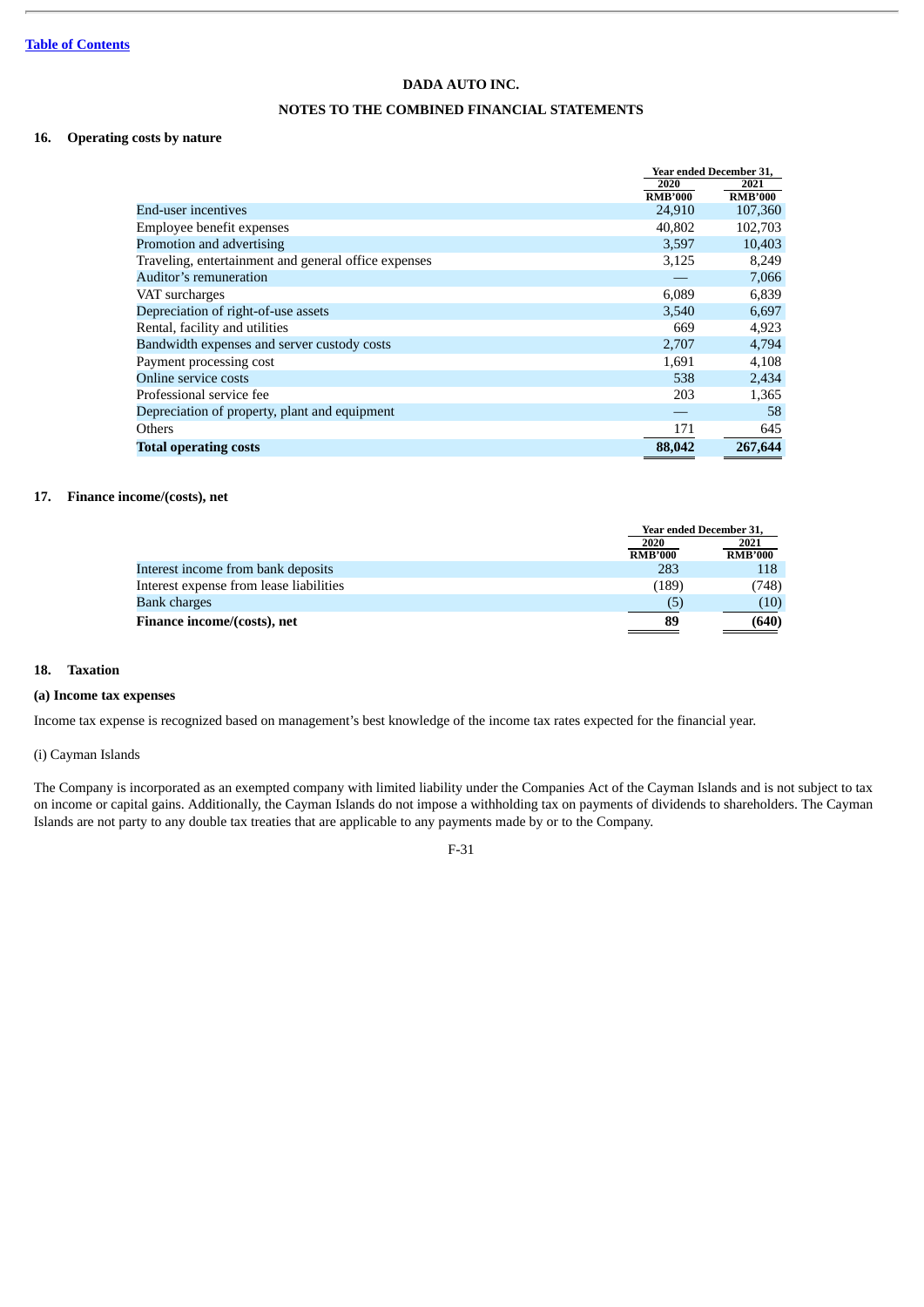## **NOTES TO THE COMBINED FINANCIAL STATEMENTS**

#### **18. Taxation (Continued)**

## **(a) Income tax expenses (Continued)**

## (ii) Hong Kong Income Tax

Entities incorporated in Hong Kong are subject to Hong Kong profits tax at a rate of 16.5% for taxable income earned in Hong Kong before April 1, 2018. Starting from the financial year commencing on April 1, 2018, the two-tiered profits tax regime took effect, under which the tax rate is 8.25% for assessable profits on the first HK\$2 million and 16.5% for any assessable profits in excess of HK\$2 million. No provision for Hong Kong profits tax was made as we had no estimated assessable profit that was subject to Hong Kong profits tax during the years ended December 31, 2020 and 2021.

## (iii) PRC Enterprise Income Tax ("EIT")

The income tax provision of the Group in respect of its operations in PRC was subject to statutory tax rate of 25% on the assessable profits for the years ended December 31, 2020 and 2021 based on the existing legislation, interpretation and practices in respect thereof.

## (iv) Withholding tax in mainland China ("WHT")

According to the New Corporate Income Tax Law ("New EIT Law"), beginning January 1, 2008, distribution of profits earned by companies in mainland China since January 1, 2008 to foreign investors is subject to withholding tax of 5% or 10%, depending on the country of incorporation of the foreign investor, upon the distribution of profits to overseas-incorporated immediate holding companies.

The Group does not have any plan in the foreseeable future to require its subsidiaries in mainland China to distribute their retained earnings and intends to retain them to operate and expand its business in mainland China. Accordingly, no deferred income tax liability related to WHT on undistributed earnings was accrued as of the end of each reporting period.

The income tax expenses of the Group during the years ended December 31, 2020 and 2021 are analysed as follows:

|                                 |                | Year ended December 31, |  |
|---------------------------------|----------------|-------------------------|--|
|                                 | 2020           | 2021                    |  |
|                                 | <b>RMB'000</b> | <b>RMB'000</b>          |  |
| Current income tax              |                | 726                     |  |
| Deferred income tax             | (9)            | 328)                    |  |
| <b>Total income tax expense</b> |                | 398                     |  |

The tax on the Group's loss before income tax differs from the theoretical amount that would arise using the statutory tax rate of 25% in mainland China, being the tax rate applicable to the majority of combined entities as follows:

| Year ended December 31, |                |
|-------------------------|----------------|
| 2020                    | 2021           |
| <b>RMB'000</b>          | <b>RMB'000</b> |
| (82, 140)               | (251, 912)     |
| (20, 535)               | (62, 978)      |
|                         |                |
| 469                     | 1,069          |
| 20,108                  | 64,141         |
|                         | (1,834)        |
| 42                      | 398            |
|                         |                |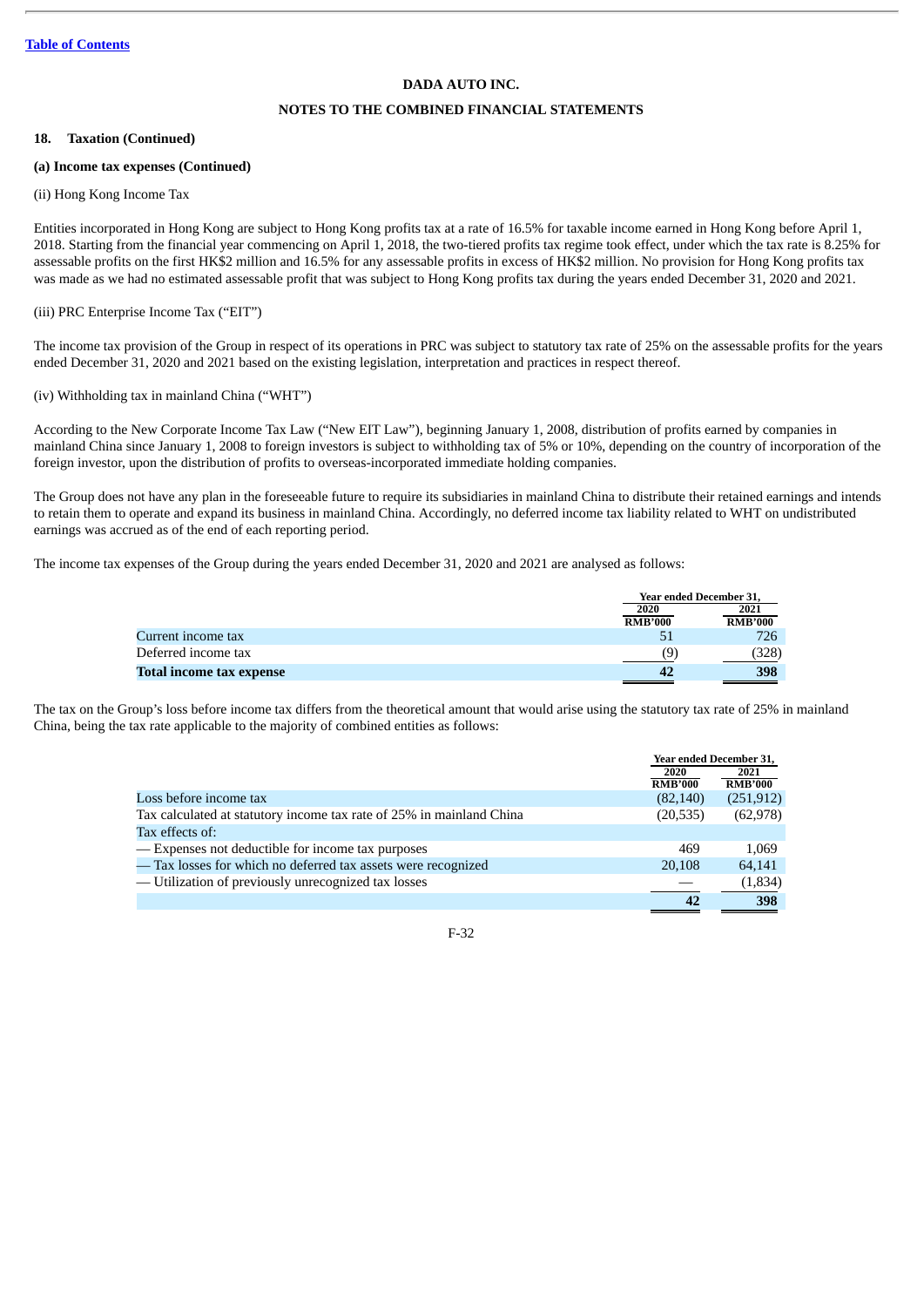## **NOTES TO THE COMBINED FINANCIAL STATEMENTS**

#### **18. Taxation (Continued)**

## **(b) Deferred income tax**

|                                                                         |                        | As of December 31,     |  |
|-------------------------------------------------------------------------|------------------------|------------------------|--|
|                                                                         | 2020<br><b>RMB'000</b> | 2021<br><b>RMB'000</b> |  |
| The deferred tax assets comprise temporary differences attributable to: |                        |                        |  |
| Credit loss allowances on financial asset                               |                        |                        |  |
| Total deferred tax assets                                               |                        |                        |  |
|                                                                         |                        |                        |  |

The recovery of deferred income tax:

|                                           |                | As of December 31, |  |
|-------------------------------------------|----------------|--------------------|--|
|                                           | 2020           | 2021               |  |
|                                           | <b>RMB'000</b> | <b>RMB'000</b>     |  |
| Deferred tax assets:                      |                |                    |  |
| to be recovered after more than 12 months |                |                    |  |
|                                           |                | 227                |  |

The movements of deferred income tax assets were as follows:

|                                          | Prepayment, other<br>receivables and<br>other assets<br><b>RMB'000</b> | Total<br><b>RMB'000</b> |
|------------------------------------------|------------------------------------------------------------------------|-------------------------|
| <b>At January 1, 2020</b>                |                                                                        |                         |
| Credited to income statement             | 9                                                                      | 9                       |
| At December 31, 2020 and January 1, 2021 | 9                                                                      | 9                       |
| Credited to income statement             | 328                                                                    | 328                     |
| <b>At December 31, 2021</b>              | 337                                                                    | 337                     |

The Group only recognizes deferred income tax assets for credit loss allowances on financial asset if it is probable that future taxable amounts will be available to utilize those credit loss allowances. Management will continue to assess the recognition of deferred income tax assets in future reporting periods. As at December 31, 2020 and 2021, the Group did not recognize deferred income tax assets from tax losses. The key factors which have influenced management in arriving at this evaluation are the fact that the Group has not yet a history of making profits and product development remains at an early stage.

The tax losses carried forward by the Group and their respective expiry dates are as follows:

|                                            | As of December 31. |                |
|--------------------------------------------|--------------------|----------------|
|                                            | 2020               | 2021           |
|                                            | <b>RMB'000</b>     | <b>RMB'000</b> |
| 2023                                       | 34                 | 34             |
| 2024                                       | 27,025             | 22,854         |
| 2025                                       | 61,781             | 58,165         |
| 2026                                       |                    | 256,618        |
| Total unrecorded tax losses carry forwards | 88,840             | 337,671        |

As of December 31, 2021, the unrecorded tax losses carried forward increased to RMB337.7 million (2020: RMB88.8 million).

## **19. Loss per share**

## (a) Basic loss per share

Basic loss per share for the years ended December 31, 2020 and 2021 are calculated by dividing the loss attributable to the Company's equity holders by the weighted average number of ordinary shares in issue during the year.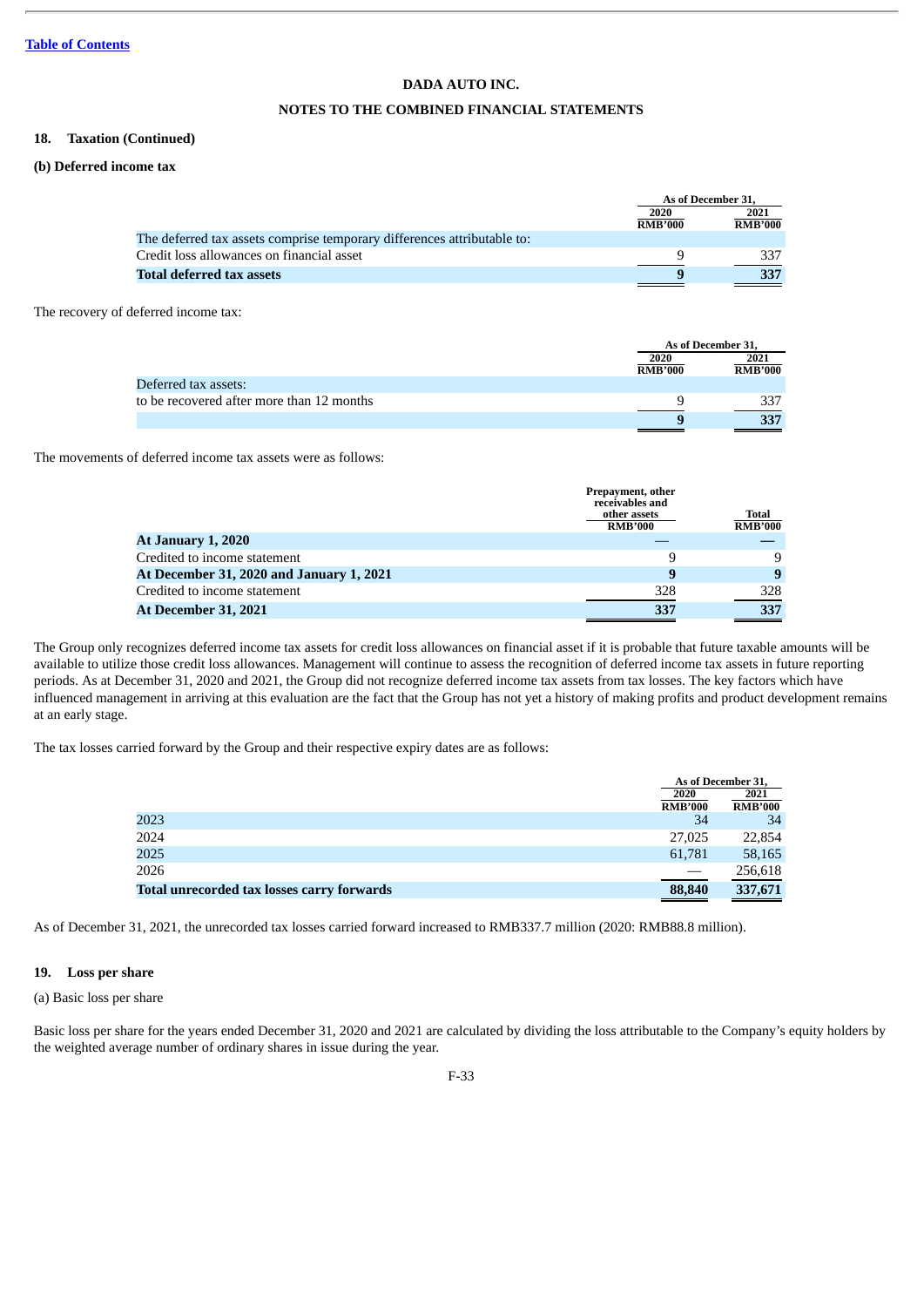## **NOTES TO THE COMBINED FINANCIAL STATEMENTS**

#### **19. Loss per share (Continued)**

(a) Basic loss per share (Continued)

In reflection of the Share Subdivision mentioned in Note 13, the weighted average number of ordinary shares for the purpose of basic and diluted earnings per share for the years ended December 31, 2020 and 2021 has been retrospectively adjusted.

|                                                                  | Year ended December 31, |                                                                                                                                 |
|------------------------------------------------------------------|-------------------------|---------------------------------------------------------------------------------------------------------------------------------|
|                                                                  | 2020                    | 2021                                                                                                                            |
| Net loss attributable to equity holders of the Company (RMB'000) | 82,182                  | 252,310                                                                                                                         |
| Weighted average number of ordinary shares in issue              | 1.470                   | 5.000                                                                                                                           |
| Basic loss per share (RMB per share)                             | 55,906                  | 50,462<br><u> Tanzania de la contenentación de la contenentación de la contenentación de la contenentación de la contenenta</u> |
|                                                                  |                         |                                                                                                                                 |

## (b) Diluted loss per share

Diluted loss per share is calculated by adjusting the weighted average number of ordinary shares outstanding to assume conversion of all dilutive potential ordinary shares. As of December 31, 2021, there are no diluted shares or potential diluted shares.

## **20. Cash flow information**

## **(a) Cash used in operation**

|                                                             | Year ended December 31, |                |
|-------------------------------------------------------------|-------------------------|----------------|
|                                                             | 2020                    | 2021           |
|                                                             | <b>RMB'000</b>          | <b>RMB'000</b> |
| Net Loss before income tax                                  | (82, 140)               | (251, 912)     |
| Adjustments for:                                            |                         |                |
| Depreciation of property, plant and equipment (Note 16)     |                         | 58             |
| Depreciation of right-of-use assets (Note 16)               | 3,540                   | 6,697          |
| Credit loss allowances on financial asset (Note 15)         | 56                      | 1,416          |
| Interest income (Note 17)                                   | (283)                   | (118)          |
| Interest expense (Note 17)                                  | 189                     | 748            |
| Increase in trade receivables                               |                         | (740)          |
| Increase in prepayments, other receivables and other assets | (11, 666)               | (74, 221)      |
| Increase in trade and other payables                        | 27,007                  | 67,919         |
| <b>Cash used in operations</b>                              | (63, 297)               | (250, 153)     |

#### **21. Commitments**

#### **(a) Operating lease commitments**

*Operating lease commitments-as lessee*

The future aggregate minimum lease payments under operating leases exempted to be recognized as lease liabilities are as follows:

| 2020            | 2021              |
|-----------------|-------------------|
|                 |                   |
| <b>RMB'000</b>  | <b>RMB'000</b>    |
| Within one year | 7,491             |
| <b>Total</b>    | 7,491<br>$\equiv$ |

#### **22. Contingencies**

There is no contingencies as at December 31, 2020 and 2021.

## **23. Related party transactions**

Related parties include members of Board of Directors of the Company and the executive management of the Group. The following transactions were carried out with related parties: